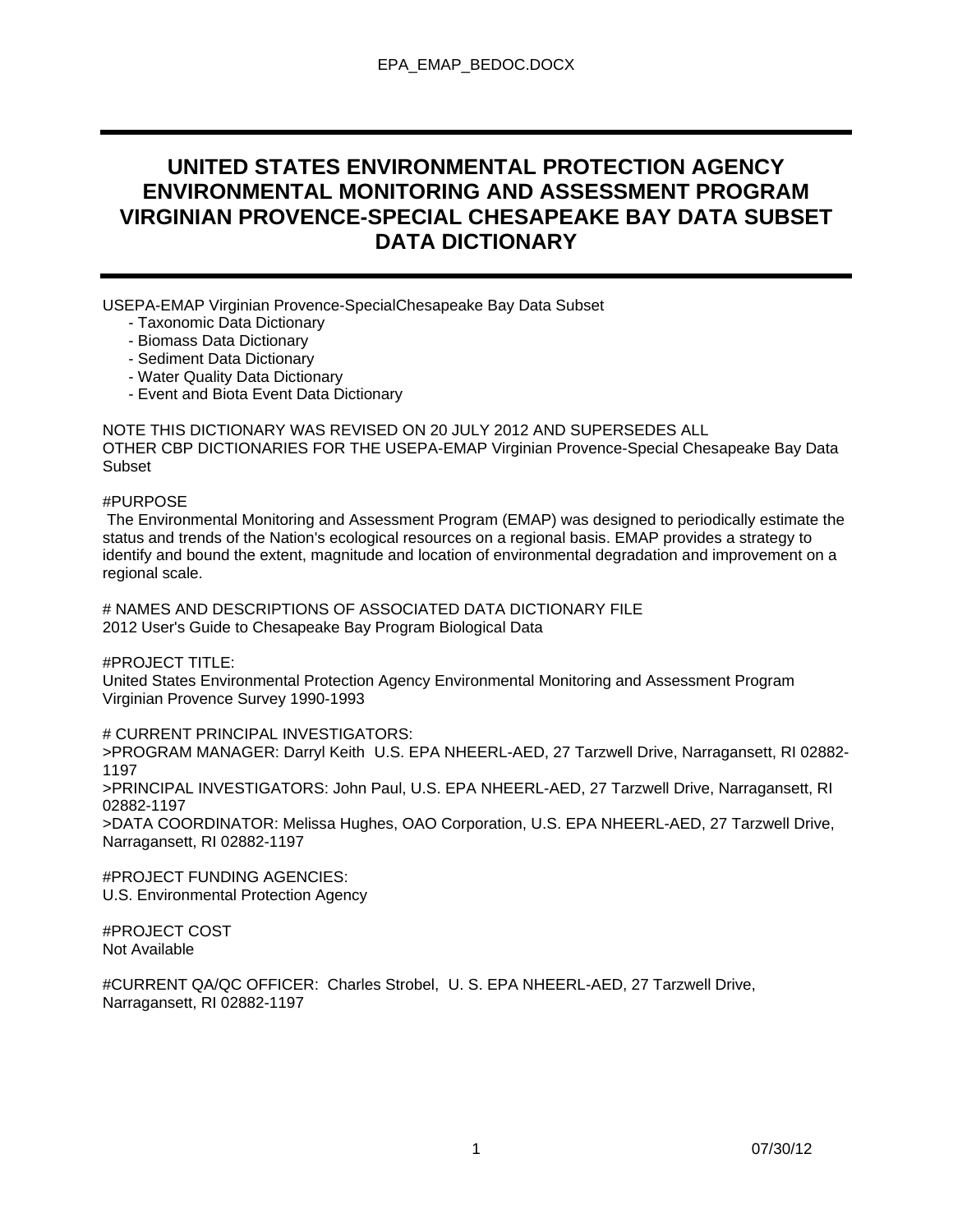#### #POINT OF CONTACT:

Jacqueline Johnson Living Resources Data Manager US EPA Chesapeake Bay Program Office 410 Severn Avenue, Suite 109 Annapolis, MD 21403 1-800-968-7229, X729 1-410-267-5729 E-Mail jjohnson@chesapeakebay.net

Data Librarian EMAP-Estuaries CSC, c/o U.S. EPA NHEERL-AED 27 Tarzwell Drive Narragansett, RI 02882-1197 (401) 782-3184 (Tele) (401) 782-3030 (FAX) hughes.melissa@epa.gov

#LOCATION OF STUDY Chesapeake Bay and its Tidal Tributaries

#DATE INTERVALS 7/20/1990-9/18/1993

#### #ABSTRACT

The Environmental Monitoring and Assessment Program (EMAP) is a nationwide program initiated by EPA's Office of Research and Development (ORD). EMAP was developed in response to the demand for information about the degree to which existing pollution control programs and policies protect the nation's ecological resources.

The Estuaries portion of EMAP (EMAP-E) was a joint EPA/National Oceanic and Atmospheric Administration (NOAA) Program designed to eventually monitor the waters, sediment, and biota of the Nation's bays, sounds and estuaries. This program will complement and may eventually merge with NOAA's existing Status and Trends Program for Marine Environmental Quality to produce a single, cooperative, coastal and estuarine monitoring program.

The goals of EMAP-E, as outlined in the 1990 Near Coastal Program Plan (Holland, 1990) are as follows:

- Provide a quantitative assessment of the regional extent of estuarine environmental problems by measuring pollution exposure and ecological condition,
- Measure changes in the regional extent of environmental problems for the Nation'sestuarine ecosystems,
- Identify and evaluate associations between the ecological condition of the Nation's estuarine ecosystems and pollutant exposure, as well as other factors known to affect ecological condition (e.g., climatic conditions, land use patterns), and
- Assess the effectiveness of pollution control actions and environmental policies on a regional scale (i.e., large estuaries like Chesapeake Bay and Long Island Sound) and nationally.

In addition to meeting the overall goals of EMAP, EMAP-E is addressing specific environmental problems such as: low dissolved oxygen (DO) concentrations, eutrophication, chemical and biological contamination, habitat modification, and cumulative impacts.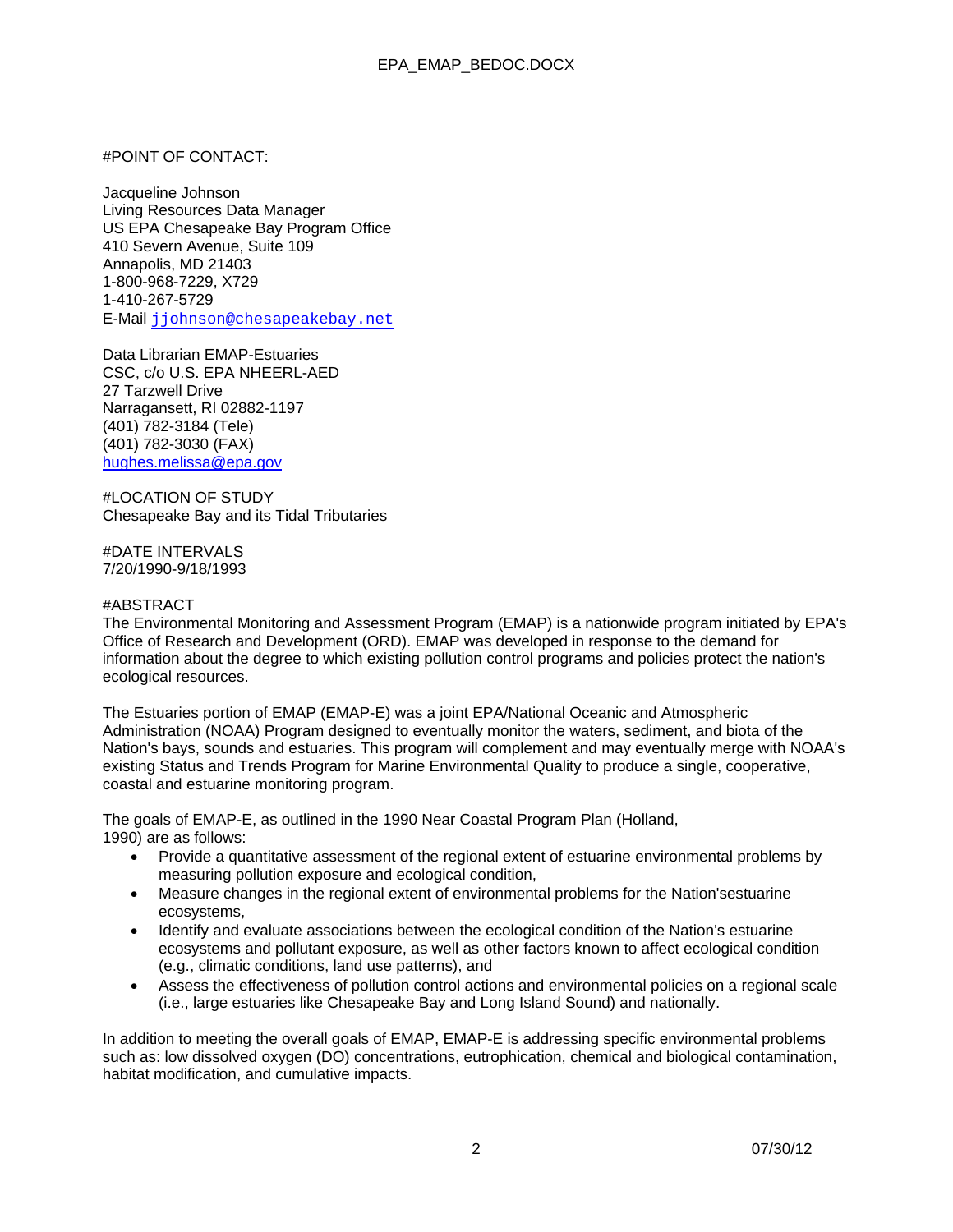EMAP-E initiated a four-year demonstration project (1990-1994) in the estuaries of the Virginian Province, which includes the coastal region of the Northeast United States from Cape Cod south to the mouth of Chesapeake Bay. It is composed of 23,574 km2 of estuarine resources including 11,469 km2 in Chesapeake Bay and 3,344 km2 in Long Island Sound. The objectives of the demonstration project were were to:

- Provide, on a pilot basis, an estimate of the extent of degraded estuarine resources in the Virginian Province to demonstrate the usefulness and ease of presentation of the data resulting from an EMAP design.
- Evaluate the specificity, sensitivity, reliability, and repeatability of the responses of the selected indicators over a broad range of environmental conditions.
- Identify and resolve, before the implementation phase (1991), logistical problemsassociated with the program design.
- Develop, evaluate, and refine sampling methods for indicators of environmental quality.
- Develop data handling, quality assurance, and statistical procedures for efficient analysis and reporting of the data.
- Collect the information necessary to evaluate alternative sampling designs and to establish appropriate Data Quality Objectives (DQOs) for the Program.

The EMAP-E program measured a defined set of parameters that are considered to be reliable indicators of estuarine environmental condition. The measured parameters have been categorized as either biotic condition,abiotic condition, or habitat indicators in accordance with the general EMAP indicator

| Category                | Indicator                                        |  |  |
|-------------------------|--------------------------------------------------|--|--|
|                         | Benthic species composition and species specific |  |  |
|                         | biomass                                          |  |  |
|                         | Fish community composition                       |  |  |
| <b>Biotic Condition</b> | Contaminant concentrations in fish flesh         |  |  |
|                         | Gross pathology of fish                          |  |  |
|                         | Histopathology of fish                           |  |  |
|                         | Sediment contaminant concentrations              |  |  |
|                         | Sediment toxicity                                |  |  |
| Abiotic Condition       | Dissolved oxygen concentration                   |  |  |
|                         | Marine debris                                    |  |  |
|                         | Water clarity                                    |  |  |
|                         | Salinity                                         |  |  |
|                         | Temperature                                      |  |  |
| Habitat                 | Depth                                            |  |  |
|                         | Grain size                                       |  |  |
|                         | рH                                               |  |  |

Sampling took place in the EMAP-Estuaries Virginian Province during an index period from 1 July through 30 September. The index period was divided into two intervals. Specific suites of samples were collected at stations during each interval. Stations were sampled more than once during the sampling season. Overall in the Chesapeake Bay estuary 279 sites were sampled in the period between 1990-1993.

In 2002 Chesapeake Bay Program's Living Resources data manger obtained selected emap data for the Chesapeake Bay estuary for inclusion to the programs tidal bentic databse used for going programmatic data analysis. Data subsetted out of the larger EMAP Virginian Provience data set included: Benthic species composition and biomass, Dissolved oxygen concentration, Salinity, Temperature, Depth, sediment grain size and pH. Other EMAP collected parameter for the Chesapeake Bay region can be obtained at http://oaspub.epa.gov/emap/webdev\_emap.search or http://www.epa.gov/emap/html/data/index.html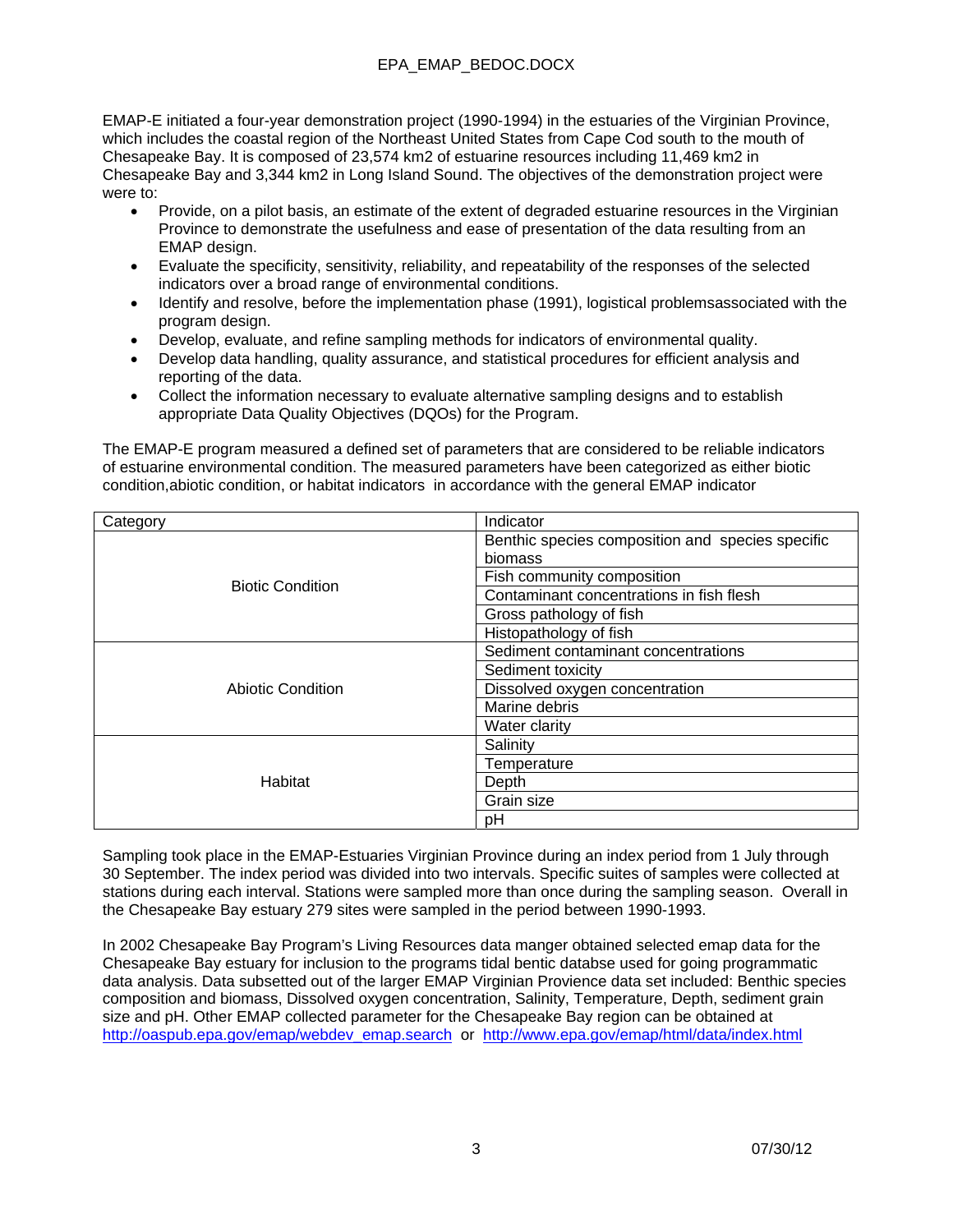#### # STATION NAMES AND DESCRIPTIONS

Estuarine resources in the Virginian Province were stratified into classes by physical dimension for the purposes of sampling and analysis. Three sampling strata were established based on system size: large estuaries, large tidal rivers and small tidal rivers and estuarine systems. Stratification permitted customizing the sampling frame to the specific geographic features of these different classes of estuaries. It also allowed allocation of a strata-specific number of samples so that class estimates could be derived with a desired level of precision. The boundaries of these strata were defined using National Oceanic and Atmospheric Administration nautical charts, resulting in 12 large estuaries, five large tidal rivers and 144 small estuarine systems. Sampling was spread out over four years, with approximately 1/4 of the stations sampled each year.

A summary of the characteristics of the estuarine STRATA in the Virginian Province follows:

• LARGE: Surface area: > 100 mi2 or > 260 km2; Aspect Ratio (Length/Avg Width): < 20; Per Cent of Area: 70; The areal extent of large estuaries in the Province is 16,097 km2.

• LARGE TIDAL RIVER: Surface area: > 100 mi2 or > 260 km2; Aspect Ratio (Length/Avg Width): > 20; Per Cent of Area: 13; Approximately 2,602 km2 were classified as large tidal rivers.

• SMALL: Surface area: 2.6 - 260 km2; Aspect Ratio (Length/Avg Width): Any; Per Cent of Area: 17. This class represents 4,875 km2 of the Virginian Province.

Methods for selecting sampling sites within each system follow.

LARGE ESTUARY BASE SAMPLING SITES (LAR)- were selected using an enhancement of the systematic sampling grid proposed for use throughout EMAP (Overton, 1989). This grid was placed randomly over a map of the Unites States and intensified to make 70 km2 hexagonal grids. In 1990, fifty-four base sampling sites were selected using this grid. The remaining stations were sampled in 1991, 1992, or 1993. The sampling sites were the center points of the hexagons, which were 18 km apart. BASE

SAMPLING SITES IN LARGE TIDAL RIVERS (LTR)- were selected using a "spine" and "rib" approach that is a linear analog of the sampling grid for large estuaries. The starting point of the spine was at the mouth of the river and the first transect ("rib") was located at a randomly selected river-kilometer between 0 and 25. Additional upstream transects were placed every 25 km from the first. Each segment was further subdivided into four sections, with one being sampled each year within the four-year cycle. Sampling sites were selected at random along the rib of each subsegment.

SMALL ESTUARINE SYSTEMS (SER)- A list frame was used to select for sampling each year. To ensure that all systems were dispersed geographically, all small estuarine systems were listed in order of latitude from north to south and combined into groups of four. Each year one system was selected at random (without replacement) from each group.

#### # STATION NAMES AND POSITIONS

>Final Site Positions. Sampling station list for survey done from 1990-1993. The site type refers to random (R) or Fixed (F). Protocol refers to they type of sampling performed at the side. See METHODOLOGY DESCRIBING FIELD COLLECTION OF SAMPLES below for details. The Longitude, (decimal degrees), Latitude (decimal degrees) in data sets have been converted to NAD84 Coordinates.

|            |             |     |        | STATION SITETYPE PROTOCOL STRATUM LATITUDE LONGITUDE |
|------------|-------------|-----|--------|------------------------------------------------------|
| VA90-039 R | <b>BASE</b> | LAR | 37.895 | $-75.778$                                            |
| VA90-040 R | <b>BASE</b> | LAR | 37.747 | $-75.862$                                            |
| VA90-041 F | <b>LTDO</b> | LAR | 38.028 | $-75.902$                                            |
| VA90-042 R | <b>BASE</b> | LAR | 37.599 | $-75.945$                                            |

|            |             |      |        | STATION SITETYPE PROTOCOL STRATUM LATITUDE LONGITUDE |
|------------|-------------|------|--------|------------------------------------------------------|
| VA90-044 R | <b>BASE</b> | LAR  | 37.17  | $-75.988$                                            |
| VA90-045 R | <b>BASE</b> | LAR  | 38.16  | -76.026                                              |
| VA90-046 R | <b>BASE</b> | LAR  | 37.45  | $-76.028$                                            |
| VA90-047 R | <b>BASE</b> | I AR | 37.731 | $-76.069$                                            |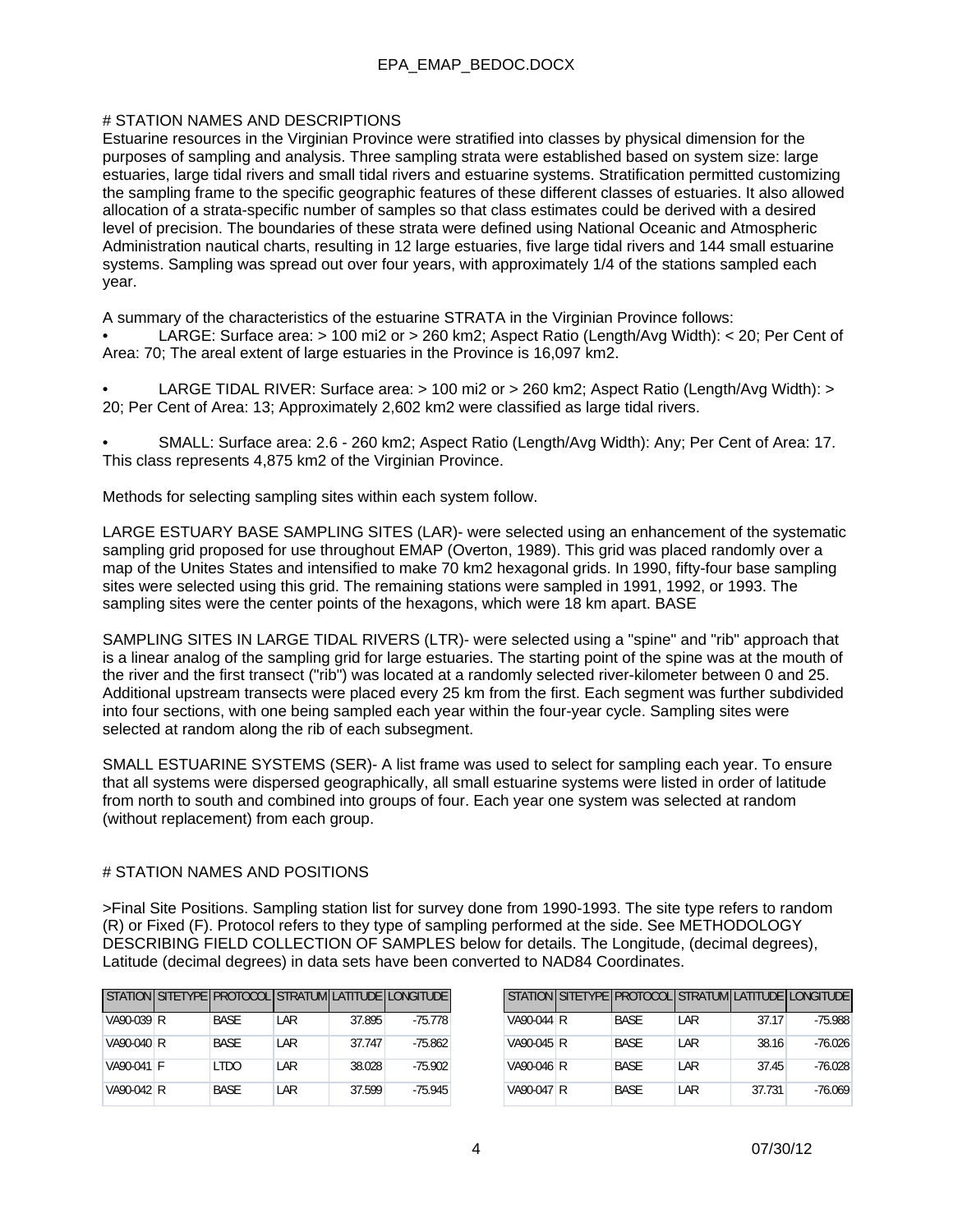|            |             |            |        | STATION SITETYPE PROTOCOL STRATUM LATITUDE LONGITUDE |            |             |            |        | STATION SITETYPE PROTOCOL STRATUM LATITUDE LONGITUDE |
|------------|-------------|------------|--------|------------------------------------------------------|------------|-------------|------------|--------|------------------------------------------------------|
| VA90-048 R | <b>BASE</b> | LAR        | 37.021 | $-76.07$                                             | VA90-142 R | <b>BASE</b> | SER        | 37.528 | $-76.786$                                            |
| VA90-050 F | BASE        | LAR        | 38.012 | $-76.11$                                             | VA90-143 R | BASE        | <b>SER</b> | 37.615 | $-76.847$                                            |
| VA90-051 R | <b>BASE</b> | LAR        | 37.302 | $-76.111$                                            | VA90-164 R | <b>BASE</b> | <b>SER</b> | 36.925 | $-76.345$                                            |
| VA90-053 R | <b>BASE</b> | LAR        | 37.583 | $-76.153$                                            | VA90-165 R | <b>BASE</b> | <b>SER</b> | 36.852 | $-76.357$                                            |
| VA90-054 F | <b>LTDO</b> | LAR        | 37.153 | $-76.193$                                            | VA90-180 R | <b>BASE</b> | LTR        | 38.07  | $-76.465$                                            |
| VA90-055 R | <b>BASE</b> | LAR        | 37.864 | $-76.194$                                            | VA90-181 R | BASE        | <b>LTR</b> | 38.051 | $-76.464$                                            |
| VA90-056 R | <b>BASE</b> | LAR        | 38.144 | $-76.235$                                            | VA90-182 R | <b>BASE</b> | LTR        | 38.218 | $-76.786$                                            |
| VA90-057 F | <b>LTDO</b> | LAR        | 37.434 | $-76.235$                                            | VA90-183 R | <b>BASE</b> | <b>LTR</b> | 38.204 | $-76.786$                                            |
| VA90-058 F | <b>BASE</b> | LAR        | 39.129 | $-76.281$                                            | VA90-184 F | <b>LTDO</b> | LTR        | 38.398 | $-77.084$                                            |
| VA90-059 R | <b>BASE</b> | LAR        | 37.005 | $-76.275$                                            | VA90-185 R | <b>BASE</b> | <b>LTR</b> | 38.4   | $-77.083$                                            |
| VA90-060 F | <b>BASE</b> | LAR        | 37.715 | $-76.277$                                            | VA90-186 R | <b>BASE</b> | LTR        | 38.5   | $-77.275$                                            |
| VA90-061 F | <b>LTDO</b> | LAR        | 37.286 | $-76.318$                                            | VA90-187 R | BASE        | <b>LTR</b> | 38.5   | $-77.285$                                            |
| VA90-062 F | <b>LTDO</b> | LAR        | 38.987 | $-76.358$                                            | VA90-188 R | <b>BASE</b> | LTR        | 38.737 | $-77.033$                                            |
| VA90-063 R | <b>BASE</b> | LAR        | 38.277 | $-76.36$                                             | VA90-189 R | <b>BASE</b> | <b>LTR</b> | 38.75  | $-77.036$                                            |
| VA90-065 F | <b>LTDO</b> | LAR        | 38.558 | $-76.401$                                            | VA90-190 R | <b>BASE</b> | LTR        | 37.737 | $-76.584$                                            |
| VA90-066 R | <b>BASE</b> | LAR        | 38.838 | $-76.443$                                            | VA90-191 R | <b>BASE</b> | <b>LTR</b> | 37.733 | $-76.585$                                            |
| VA90-080 R | <b>BASE</b> | LAR        | 38.89  | $-76.401$                                            | VA90-192 F | <b>LTDO</b> | LTR        | 37.965 | $-76.867$                                            |
| VA90-081 R | <b>BASE</b> | <b>SER</b> | 39.243 | $-76.492$                                            | VA90-193 R | <b>BASE</b> | <b>LTR</b> | 37.967 | $-76.862$                                            |
| VA90-082 R | <b>BASE</b> | <b>SER</b> | 39.253 | $-76.552$                                            | VA90-194 R | <b>BASE</b> | LTR        | 38.11  | $-77$                                                |
| VA90-083 R | <b>BASE</b> | <b>SER</b> | 38.878 | $-76.515$                                            | VA90-196 R | <b>BASE</b> | <b>LTR</b> | 38.165 | $-77.142$                                            |
| VA90-084 R | <b>BASE</b> | LTR        | 37.623 | $-76.465$                                            | VA90-197 R | <b>BASE</b> | LTR        | 38.167 | $-77.138$                                            |
| VA90-085 R | <b>BASE</b> | LAR        | 37.067 | $-76.167$                                            | VA90-200 R | <b>BASE</b> | LTR        | 38.2   | $-77.252$                                            |
| VA90-086 F | <b>ITE</b>  | <b>SER</b> | 36.832 | $-76.294$                                            | VA90-202 R | <b>BASE</b> | LTR        | 36.922 | $-76.351$                                            |
| VA90-087 R | <b>BASE</b> | LTR        | 37     | $-76.333$                                            | VA90-203 R | <b>BASE</b> | LTR        | 36.935 | $-76.351$                                            |
| VA90-089 R | <b>BASE</b> | <b>SER</b> | 39.378 | $-76$                                                | VA90-204 R | <b>BASE</b> | LTR        | 37.032 | $-76.572$                                            |
| VA90-090 F | <b>ITE</b>  | <b>SER</b> | 39.27  | $-76.443$                                            | VA90-205 R | <b>BASE</b> | LTR        | 37.033 | $-76.583$                                            |
| VA90-091 R | <b>BASE</b> | <b>SER</b> | 39.443 | $-76.246$                                            | VA90-206 R | <b>BASE</b> | LTR        | 37.209 | $-76.798$                                            |
| VA90-112 R | <b>BASE</b> | <b>SER</b> | 38.878 | $-76.518$                                            | VA90-207 R | <b>BASE</b> | LTR        | 37.209 | $-76.792$                                            |
| VA90-113 R | <b>BASE</b> | <b>SER</b> | 38.854 | $-76.518$                                            | VA90-208 R | <b>BASE</b> | <b>LTR</b> | 37.27  | $-77.071$                                            |
| VA90-114 R | <b>BASE</b> | <b>SER</b> | 38.745 | $-76.242$                                            | VA90-209 R | <b>BASE</b> | LTR        | 37.268 | $-77.071$                                            |
| VA90-115 R | BASE        | <b>SER</b> | 38.743 | $-76.242$                                            | VA90-210 F | <b>LTDO</b> | <b>LTR</b> | 37.333 | $-77.273$                                            |
| VA90-128 R | BASE        | <b>SER</b> | 38.458 | $-77.039$                                            | VA90-254 F | <b>LTDO</b> | <b>SER</b> | 39.48  | $-75.942$                                            |
| VA90-129 R | <b>BASE</b> | <b>SER</b> | 38.417 | $-77.026$                                            | VA90-255 R | <b>BASE</b> | <b>SER</b> | 39.428 | $-76.014$                                            |
| VA90-130 R | BASE        | <b>SER</b> | 37.998 | $-75.622$                                            | VA91-045 F | <b>BASE</b> | LAR        | 38.161 | $-76.026$                                            |
| VA90-133 R | BASE        | <b>SER</b> | 37.963 | $-75.646$                                            | VA91-050 F | <b>BASE</b> | LAR        | 38.012 | $-76.11$                                             |
| VA90-134 F | <b>LTDO</b> | <b>SER</b> | 39.246 | $-76.557$                                            | VA91-058 F | BASE        | LAR        | 39.129 | $-76.281$                                            |
| VA90-135 R | <b>BASE</b> | <b>SER</b> | 39.219 | $-76.543$                                            | VA91-060 F | <b>BASE</b> | LAR        | 37.715 | $-76.277$                                            |
| VA90-136 F | BASE        | <b>SER</b> | 39.305 | $-76.41$                                             | VA91-090 F | BASE        | <b>SER</b> | 39.27  | $-76.443$                                            |
| VA90-137 R | <b>BASE</b> | <b>SER</b> | 39.31  | $-76.409$                                            | VA91-136 F | <b>BASE</b> | <b>SER</b> | 39.305 | $-76.41$                                             |
| VA90-139 R | BASE        | <b>SER</b> | 39.255 | $-76.444$                                            | VA91-188 F | BASE        | LTR        | 38.737 | $-77.033$                                            |
| VA90-140 R | <b>BASE</b> | <b>SER</b> | 39.275 | $-76.45$                                             | VA91-261 R | <b>BASE</b> | LAR        | 36.94  | $-76.214$                                            |
| VA90-141 R | BASE        | <b>SER</b> | 37.675 | $-76.911$                                            | VA91-262 R | BASE        | LAR        | 36.956 | $-76.008$                                            |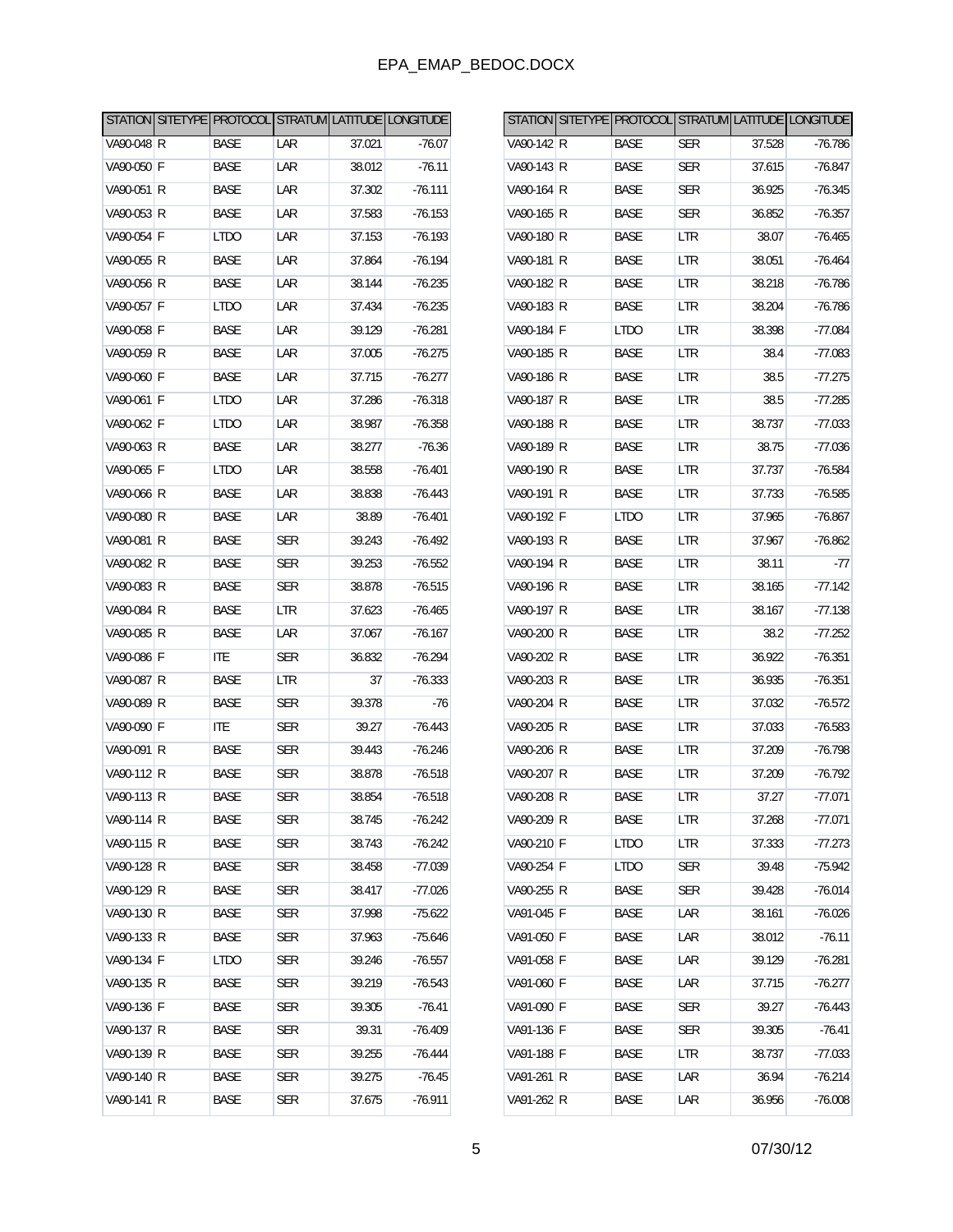|            |             |            |        | STATION SITETYPE PROTOCOL STRATUM LATITUDE LONGITUDE |              |             |            |        | STATION SITETYPE PROTOCOL STRATUM LATITUDE LONGITUDE |
|------------|-------------|------------|--------|------------------------------------------------------|--------------|-------------|------------|--------|------------------------------------------------------|
| VA91-263 R | <b>BASE</b> | LTR        | 36.977 | $-76.483$                                            | VA91-322 R   | <b>BASE</b> | SER        | 38.519 | $-76.269$                                            |
| VA91-265 R | BASE        | LAR        | 37.089 | $-76.132$                                            | VA91-323 R   | BASE        | <b>SER</b> | 38.549 | $-76.313$                                            |
| VA91-266 R | <b>BASE</b> | <b>SER</b> | 37.098 | $-76.333$                                            | VA91-325 R   | <b>BASE</b> | LAR        | 38.625 | $-76.464$                                            |
| VA91-267 R | <b>BASE</b> | <b>SER</b> | 37.111 | $-76.297$                                            | VA91-326 R   | <b>BASE</b> | <b>LTR</b> | 38.625 | $-77.162$                                            |
| VA91-269 R | <b>BASE</b> | <b>LTR</b> | 37.163 | $-76.629$                                            | VA91-330 R   | <b>BASE</b> | <b>SER</b> | 38.774 | $-76.185$                                            |
| VA91-270 R | <b>BASE</b> | LAR        | 37.221 | $-76.255$                                            | VA91-331 R   | <b>BASE</b> | <b>SER</b> | 38.823 | $-76.218$                                            |
| VA91-271 R | <b>BASE</b> | LAR        | 37.237 | $-76.049$                                            | VA91-332 R   | <b>BASE</b> | <b>SER</b> | 38.848 | $-76.203$                                            |
| VA91-273 R | <b>BASE</b> | <b>LTR</b> | 37.241 | $-76.955$                                            | VA91-336 R   | <b>BASE</b> | <b>SER</b> | 38.906 | $-76.171$                                            |
| VA91-275 R | <b>BASE</b> | <b>LTR</b> | 37.32  | $-77.192$                                            | VA91-339 R   | <b>ITE</b>  | LAR        | 39.054 | $-76.421$                                            |
| VA91-276 R | <b>BASE</b> | LAR        | 37.37  | $-76.173$                                            | VA91-343 R   | <b>BASE</b> | LAR        | 39.203 | $-76.336$                                            |
| VA91-278 R | <b>BASE</b> | LTR        | 37.379 | $-77.316$                                            | VA91-346 R   | <b>ITE</b>  | <b>SER</b> | 39.37  | $-75.925$                                            |
| VA91-279 R | <b>BASE</b> | LAR        | 37.518 | $-76.09$                                             | VA91-347 R   | <b>BASE</b> | <b>SER</b> | 39.38  | $-76.062$                                            |
| VA91-280 R | <b>BASE</b> | <b>SER</b> | 37.533 | $-76.31$                                             | VA91-351 R   | <b>BASE</b> | <b>SER</b> | 39.578 | $-76.091$                                            |
| VA91-281 R | <b>BASE</b> | <b>SER</b> | 37.54  | $-76.405$                                            | VA91-353 R   | <b>BASE</b> | <b>SER</b> | 39.588 | $-76.109$                                            |
| VA91-282 R | <b>BASE</b> | LAR        | 37.651 | $-76.215$                                            | VA91-426 F   | <b>BASE</b> | LAR        | 37.713 | $-76.275$                                            |
| VA91-283 R | <b>BASE</b> | LAR        | 37.667 | $-76.007$                                            | VA91-427 F   | <b>BASE</b> | LAR        | 37.709 | $-76.272$                                            |
| VA91-284 R | <b>BASE</b> | LAR        | 37.799 | $-76.131$                                            | VA91-428 F   | <b>BASE</b> | LAR        | 37.703 | $-76.267$                                            |
| VA91-285 R | <b>BASE</b> | LAR        | 37.815 | $-75.924$                                            | VA91-429 F   | <b>BASE</b> | LAR        | 38.006 | $-76.119$                                            |
| VA91-286 R | <b>BASE</b> | <b>SER</b> | 37.82  | $-76.298$                                            | VA91-430 F   | <b>BASE</b> | LAR        | 38.009 | $-76.115$                                            |
| VA91-288 R | <b>BASE</b> | LTR        | 37.831 | $-76.747$                                            | VA91-431 F   | <b>BASE</b> | LAR        | 38     | $-76.126$                                            |
| VA91-290 R | <b>BASE</b> | <b>SER</b> | 37.85  | $-76.361$                                            | VA91-432 F   | <b>BASE</b> | LAR        | 38.148 | $-76.012$                                            |
| VA91-291 R | <b>BASE</b> | LAR        | 37.931 | $-76.256$                                            | VA91-433 F   | <b>BASE</b> | LAR        | 38.151 | $-76.015$                                            |
| VA91-292 R | <b>BASE</b> | LAR        | 37.947 | $-76.048$                                            | VA91-434   F | <b>BASE</b> | LAR        | 38.142 | $-76.007$                                            |
| VA91-294 R | <b>BASE</b> | LTR        | 38.039 | $-76.917$                                            | VA91-435 F   | <b>BASE</b> | LAR        | 39.124 | $-76.288$                                            |
| VA91-295 R | <b>BASE</b> | LAR        | 38.08  | $-76.172$                                            | VA91-436 F   | <b>BASE</b> | LAR        | 39.127 | $-76.284$                                            |
| VA91-296 R | <b>BASE</b> | LAR        | 38.096 | $-75.964$                                            | VA91-437 F   | <b>BASE</b> | LAR        | 39.12  | $-76.294$                                            |
| VA91-298 R | <b>BASE</b> | LTR        | 38.14  | $-77.054$                                            | VA92-045   F | <b>BASE</b> | LAR        | 38.161 | $-76.026$                                            |
| VA91-300 R | <b>BASE</b> | <b>LTR</b> | 38.181 | $-77.193$                                            | VA92-050 F   | <b>BASE</b> | LAR        | 38.012 | $-76.11$                                             |
| VA91-302 R | <b>BASE</b> | <b>LTR</b> | 38.207 | $-76.599$                                            | VA92-058 F   | <b>BASE</b> | LAR        | 39.129 | $-76.281$                                            |
| VA91-303 R | BASE        | LAR        | 38.212 | $-76.297$                                            | VA92-060 F   | <b>BASE</b> | LAR        | 37.715 | $-76.277$                                            |
| VA91-304 R | BASE        | <b>SER</b> | 38.222 | $-76.73$                                             | VA92-136 F   | BASE        | <b>SER</b> | 39.305 | $-76.41$                                             |
| VA91-306 R | BASE        | <b>SER</b> | 38.228 | $-76.697$                                            | VA92-188 F   | BASE        | LTR        | 38.737 | $-77.033$                                            |
| VA91-307 R | BASE        | LAR        | 38.228 | $-76.088$                                            | VA92-451 R   | <b>BASE</b> | <b>SER</b> | 36.864 | $-76.519$                                            |
| VA91-308 R | BASE        | <b>SER</b> | 38.234 | $-75.992$                                            | VA92-452 R   | BASE        | <b>SER</b> | 36.881 | $-76.012$                                            |
| VA91-309 R | BASE        | <b>LTR</b> | 38.235 | $-77.23$                                             | VA92-453 R   | BASE        | LTR        | 36.927 | $-76.417$                                            |
| VA91-311 R | BASE        | <b>SER</b> | 38.249 | $-76.114$                                            | VA92-454 R   | BASE        | LAR        | 37.015 | $-76.173$                                            |
| VA91-312 R | <b>BASE</b> | <b>SER</b> | 38.256 | $-76.661$                                            | VA92-455 R   | BASE        | LAR        | 37.031 | $-75.967$                                            |
| VA91-314 R | BASE        | <b>SER</b> | 38.281 | $-76.711$                                            | VA92-456 R   | BASE        | <b>LTR</b> | 37.057 | $-76.62$                                             |
| VA91-315 R | BASE        | <b>LTR</b> | 38.285 | $-76.928$                                            | VA92-457 R   | BASE        | LTR        | 37.087 | $-76.599$                                            |
| VA91-316 R | BASE        | <b>SER</b> | 38.304 | $-76.184$                                            | VA92-460 R   | BASE        | LAR        | 37.163 | $-76.091$                                            |
| VA91-317 R | <b>BASE</b> | <b>SER</b> | 38.315 | $-76.02$                                             | VA92-461 R   | <b>BASE</b> | <b>LTR</b> | 37.226 | $-76.895$                                            |
| VA91-319 R | BASE        | LTR        | 38.336 | $-77.239$                                            | VA92-462 R   | BASE        | LAR        | 37.295 | $-76.214$                                            |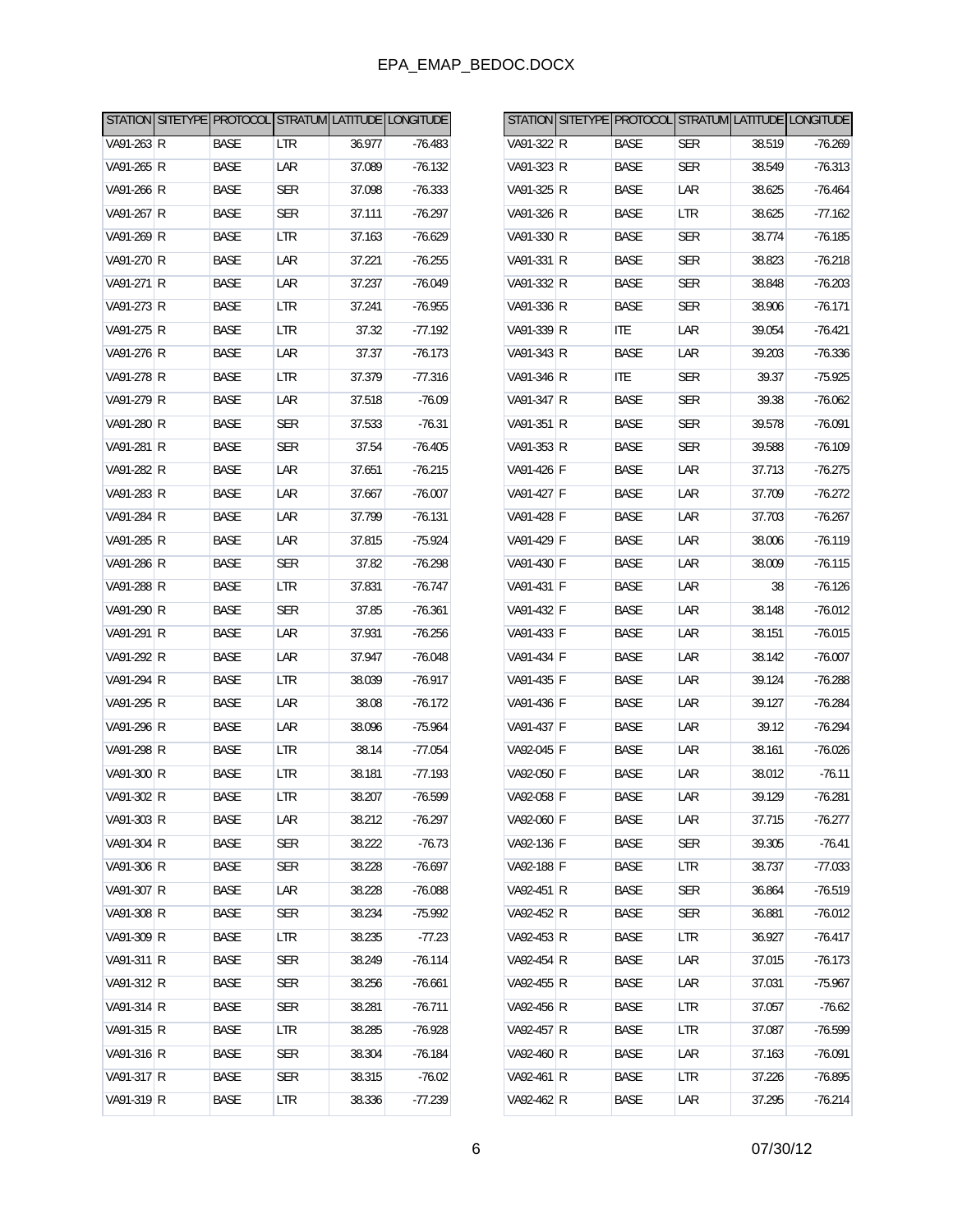|            |             |            |        | STATION SITETYPE PROTOCOL STRATUM LATITUDE LONGITUDE |            |             |            |        | STATION SITETYPE PROTOCOL STRATUM LATITUDE LONGITUDE |
|------------|-------------|------------|--------|------------------------------------------------------|------------|-------------|------------|--------|------------------------------------------------------|
| VA92-464 R | <b>BASE</b> | LTR        | 37.312 | $-77.106$                                            | VA93-050 F | <b>BASE</b> | LAR        | 38.012 | $-76.11$                                             |
| VA92-465 R | BASE        | <b>SER</b> | 37.329 | $-76.381$                                            | VA93-058 F | <b>BASE</b> | LAR        | 39.129 | $-76.281$                                            |
| VA92-466 R | <b>BASE</b> | <b>SER</b> | 37.331 | $-76.394$                                            | VA93-060 F | <b>BASE</b> | LAR        | 37.715 | $-76.277$                                            |
| VA92-467 R | BASE        | <b>SER</b> | 37.318 | $-77.284$                                            | VA93-136 F | <b>BASE</b> | <b>SER</b> | 39.305 | $-76.41$                                             |
| VA92-468 R | <b>BASE</b> | <b>SER</b> | 37.345 | $-76.874$                                            | VA93-188 F | <b>BASE</b> | LTR        | 38.737 | $-77.033$                                            |
| VA92-469 R | BASE        | LTR        | 37.356 | $-77.271$                                            | VA93-601 R | <b>BASE</b> | LAR        | 36.948 | $-76.111$                                            |
| VA92-470 R | <b>BASE</b> | LAR        | 37.444 | $-76.132$                                            | VA93-602 R | <b>BASE</b> | LTR        | 37.007 | $-76.533$                                            |
| VA92-471 R | BASE        | <b>SER</b> | 37.561 | $-76.905$                                            | VA93-604 R | BASE        | LAR        | 37.097 | $-76.029$                                            |
| VA92-472 R | <b>BASE</b> | LAR        | 37.576 | $-76.256$                                            | VA93-606 R | <b>BASE</b> | LTR        | 37.201 | $-76.689$                                            |
| VA92-473 R | BASE        | LAR        | 37.592 | $-76.049$                                            | VA93-607 R | <b>BASE</b> | LAR        | 37.213 | $-76.358$                                            |
| VA92-474 R | <b>BASE</b> | LAR        | 37.725 | $-76.173$                                            | VA93-608 R | <b>BASE</b> | LAR        | 37.229 | $-76.152$                                            |
| VA92-475 R | BASE        | LAR        | 37.741 | $-75.966$                                            | VA93-609 R | BASE        | <b>LTR</b> | 37.302 | $-77$                                                |
| VA92-476 R | <b>BASE</b> | LTR        | 37.807 | $-76.682$                                            | VA93-610 R | <b>BASE</b> | LTR        | 37.307 | $-77.25$                                             |
| VA92-477 R | BASE        | LTR        | 37.811 | $-76.694$                                            | VA93-611 R | <b>BASE</b> | <b>SER</b> | 37.343 | $-76.624$                                            |
| VA92-478 R | <b>BASE</b> | LAR        | 37.873 | $-76.09$                                             | VA93-612 R | <b>BASE</b> | LAR        | 37.378 | $-76.07$                                             |
| VA92-481 R | BASE        | LTR        | 37.984 | $-76.906$                                            | VA93-613 R | BASE        | <b>LTR</b> | 37.404 | $-77.394$                                            |
| VA92-482 R | <b>BASE</b> | LAR        | 38.006 | $-76.214$                                            | VA93-615 R | <b>BASE</b> | LAR        | 37.51  | $-76.194$                                            |
| VA92-483 R | <b>BASE</b> | <b>SER</b> | 38.064 | $-75.793$                                            | VA93-616 R | <b>BASE</b> | LAR        | 37.526 | $-75.987$                                            |
| VA92-484 R | <b>BASE</b> | LTR        | 38.095 | $-77.035$                                            | VA93-617 R | <b>BASE</b> | LAR        | 37.642 | $-76.318$                                            |
| VA92-485 R | BASE        | LTR        | 38.124 | $-76.498$                                            | VA93-618 R | BASE        | LAR        | 37.659 | $-76.111$                                            |
| VA92-486 R | <b>BASE</b> | <b>SER</b> | 38.134 | $-76.483$                                            | VA93-619 R | <b>BASE</b> | LAR        | 37.675 | $-75.904$                                            |
| VA92-487 R | <b>BASE</b> | LAR        | 38.154 | $-76.13$                                             | VA93-620 R | <b>BASE</b> | <b>SER</b> | 37.708 | $-76.482$                                            |
| VA92-488 R | <b>BASE</b> | <b>SER</b> | 38.215 | $-75.851$                                            | VA93-621 R | <b>BASE</b> | LTR        | 37.943 | $-76.846$                                            |
| VA92-489 R | BASE        | LTR        | 38.213 | $-76.92$                                             | VA93-622 R | BASE        | LAR        | 37.791 | $-76.235$                                            |
| VA92-490 R | <b>BASE</b> | LTR        | 38.245 | $-76.811$                                            | VA93-623 R | <b>BASE</b> | LAR        | 37.807 | $-76.028$                                            |
| VA92-491 R | <b>BASE</b> | LAR        | 38.286 | $-76.255$                                            | VA93-624 R | <b>BASE</b> | LAR        | 37.823 | $-75.82$                                             |
| VA92-492 R | <b>BASE</b> | <b>SER</b> | 38.346 | $-76.854$                                            | VA93-626 R | <b>BASE</b> | LAR        | 37.939 | $-76.152$                                            |
| VA92-493 R | BASE        | <b>LTR</b> | 38.354 | $-77.193$                                            | VA93-627 R | BASE        | LAR        | 37.955 | $-75.944$                                            |
| VA92-494 R | <b>BASE</b> | <b>SER</b> | 38.396 | $-77.325$                                            | VA93-628 R | <b>BASE</b> | LTR        | 38.087 | $-76.982$                                            |
| VA92-497 R | BASE        | LAR        | 38.419 | $-76.381$                                            | VA93-630 R | BASE        | LAR        | 38.072 | $-76.277$                                            |
| VA92-499 R | BASE        | <b>LTR</b> | 38.618 | $-77.212$                                            | VA93-631 R | BASE        | LAR        | 38.088 | $-76.068$                                            |
| VA92-500 R | BASE        | LAR        | 38.699 | $-76.422$                                            | VA93-632 R | BASE        | LTR        | 38.162 | $-77.088$                                            |
| VA92-501 R | BASE        | <b>SER</b> | 38.742 | $-76.31$                                             | VA93-633 R | <b>BASE</b> | <b>SER</b> | 38.129 | $-75.89$                                             |
| VA92-502 R | BASE        | <b>LTR</b> | 38.778 | $-77.036$                                            | VA93-635 R | BASE        | LTR        | 38.2   | $-77.223$                                            |
| VA92-504 R | BASE        | <b>SER</b> | 38.922 | $-76.492$                                            | VA93-637 R | BASE        | LTR        | 38.22  | $-76.701$                                            |
| VA92-506 R | BASE        | <b>SER</b> | 38.98  | $-76.476$                                            | VA93-638 R | BASE        | LAR        | 38.22  | $-76.193$                                            |
| VA92-507 R | BASE        | <b>SER</b> | 39.066 | $-76.44$                                             | VA93-639 R | <b>BASE</b> | LTR        | 38.249 | $-77.264$                                            |
| VA92-511 R | BASE        | LAR        | 39.128 | $-76.379$                                            | VA93-640 R | BASE        | <b>SER</b> | 38.25  | $-75.842$                                            |
| VA92-514 R | BASE        | LAR        | 39.277 | $-76.293$                                            | VA93-642 R | BASE        | <b>SER</b> | 38.328 | $-75.895$                                            |
| VA92-519 R | BASE        | <b>SER</b> | 39.428 | $-76.24$                                             | VA93-643 R | <b>BASE</b> | LTR        | 38.344 | $-76.981$                                            |
| VA92-521 R | BASE        | <b>SER</b> | 39.479 | $-75.897$                                            | VA93-644 R | BASE        | LAR        | 38.353 | $-76.318$                                            |
| VA93-045 F | BASE        | LAR        | 38.161 | $-76.026$                                            | VA93-645 R | BASE        | LTR        | 38.419 | $-77.273$                                            |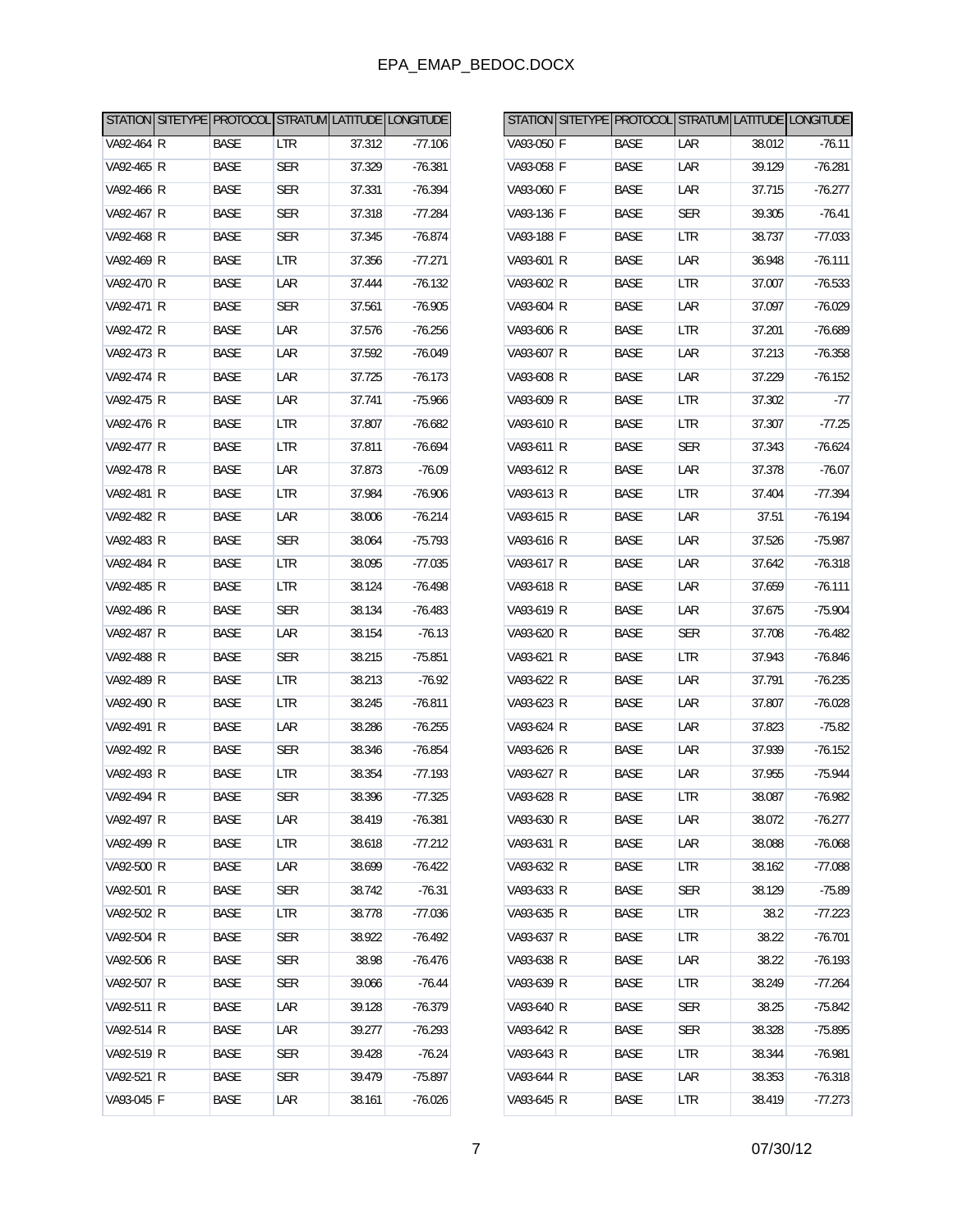| <b>STATION</b> |   | SITETYPE PROTOCOL |            |        | STRATUM LATITUDE LONGITUDE | <b>ST</b> |
|----------------|---|-------------------|------------|--------|----------------------------|-----------|
| VA93-647       | R | <b>BASE</b>       | LAR        | 38.485 | $-76.444$                  | VA        |
| VA93-648 R     |   | <b>BASE</b>       | <b>SER</b> | 38.486 | $-76.659$                  | VA        |
| VA93-649 R     |   | <b>BASE</b>       | <b>SER</b> | 38.597 | $-76.065$                  | VA        |
| VA93-650 R     |   | <b>BASE</b>       | LAR        | 38.633 | $-76.359$                  | VA        |
| VA93-651 R     |   | <b>BASE</b>       | <b>LTR</b> | 38.685 | $-77.104$                  | VA        |
| VA93-652 R     |   | <b>BASE</b>       | <b>SER</b> | 38.715 | $-76.114$                  | VA        |
| VA93-653 R     |   | <b>BASE</b>       | LAR        | 38.765 | $-76.485$                  | VA        |
| VA93-657 R     |   | <b>BASE</b>       | LAR        | 38.914 | $-76.401$                  | VA        |
| VA93-658 R     |   | <b>BASE</b>       | <b>SER</b> | 38.92  | $-76.28$                   |           |

|            |   |             |            |        | STATION SITETYPE PROTOCOL STRATUM LATITUDE LONGITUDE |
|------------|---|-------------|------------|--------|------------------------------------------------------|
| VA93-661   | R | <b>BASE</b> | <b>SER</b> | 39.025 | $-76.188$                                            |
| VA93-667 l | R | <b>BASE</b> | LAR        | 39.359 | $-76.144$                                            |
| VA93-670 R |   | <b>BASE</b> | <b>SER</b> | 39.48  | $-76.07$                                             |
| VA93-672 R |   | <b>BASE</b> | <b>SER</b> | 39.567 | $-75.959$                                            |
| VA93-728 R |   | <b>BASE</b> | <b>LTR</b> | 37.289 | $-76.992$                                            |
| VA93-729 R |   | <b>BASE</b> | <b>SER</b> | 37.525 | $-76.788$                                            |
| VA93-730 R |   | <b>BASE</b> | <b>SER</b> | 37.683 | $-76.464$                                            |
| VA93-731   | R | <b>BASE</b> | <b>LTR</b> | 38.081 | $-76.956$                                            |

#### # METHODOLOGY DESCRIBING FIELD COLLECTION OF SAMPLES

BASE SITES: (264 sites in Chesapeake Bay Region) The probability-based Base Sampling Sites were used to characterize the water quality of the province. These stations were visited for the purpose of collecting monitoring samples. These samples included: a CTD cast, collection of three samples for benthic biology and grain size, collection of sediment for chemical analyses, grain size characterization and toxicity testing, performance of a fish trawl for determination of species composition and abundance and for collection of samples observed as having one or more gross external pathologies. Note that 32 of these site became fixed monitoring sites.

LTDO SITES: (11 sites in the Chesapeake Bay Region) Some of the BASE Sampling Sites were selected to become fixed Long-Term Dissolved Oxygen (LTDO) Sites. Sites were selected from all strata and represented a range of estuarine habitats as defined by salinity, sediment type and depth. Hydrolab DataSonde III data loggers were deployed at these sites for up to 60 days. Sites were visited every ten (10) days to retrieve a Hydrolab and deploy a new one. An additional fish trawl was also conducted.

ITE SITES: (4 Sites in the Chesapeake Bay Region) Selected BASE Sampling Sites were also chosen as Indicator Testing and Evaluation (ITE) Sites. These sites were chosen for specific combinations of geographic location, salinity, concentrations of sediment contaminants and dissolved oxygen concentrations. These sites were sampled to investigate the reliability of indicator responses for discriminating between degraded and non-degraded sites across the range of habitats that occurs throughout a Province. An additional fish trawl was also conducted and a water sample was collected for total suspended solids analysis (one per station).

Sampling was conducted from 8 m (24 ft), twin-engine Chesapeake style work boats. The first activity performed at a station was a CTD cast. The CTD was attached to the end of a winch cable with a shackle. The instrument was swung over the side of the boat, turned on and lowered to just below the water surface. The instrument was allowed to reach thermal equilibrium (about two minutes). The instrument was then lowered through the water column at a rate of approximately 1.0 meter per second until it reached the bottom. The boat's depth finder was used to prevent the CTD from impacting the bottom by stopping its descent when it was approximately one meter or less from the bottom. The unit was allowed to equilibrate and to collect bottom data for two minutes. The unit was then raised to the surface, turned off and brought back on the boat. If the water depth was too shallow (<3 meters to obtain a profile, the unit was suspended 1 meter above the bottom and allowed to collect data for two minutes following the equilibrium period. After being brought back on the boat, the CTD was then connected to the on-board GRiD 386 computer and the data were uploaded using the Sea-Bird software. The data were viewed on the screen of the computer. If the cast was acceptable, appropriate entries were made on a data sheet. Up to three attempts were made to collect an acceptable CTD cast. The suspended solids sample was collected at the same time as the CTD cast. After the CTD instrument reached equilibrium, a surface water sample was collected with a Go-Flo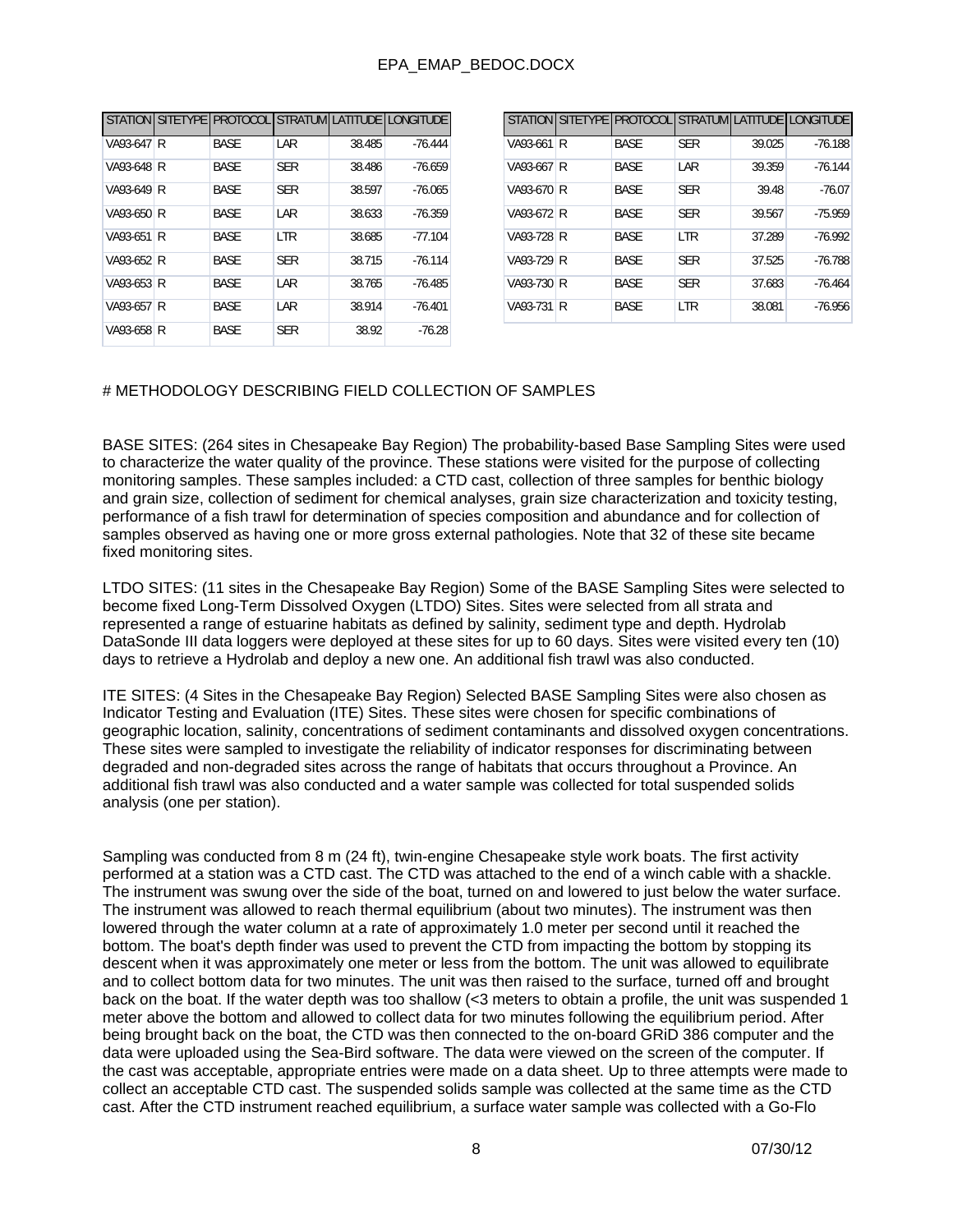bottle or a bucket. The surface water sample in the Go-Flo bottle was shaken to ensure a homogeneous distribution of sediments. A 625 ml plastic container was filled with water from the Go-Flo bottle. The sample was placed on ice.

A 1/25 m2, stainless steel, Young-modified Van Veen Grab sampler was used to collect sediment grabs for benthic analyses. This grab sampled a sample area of 440 cm2 and maximum depth of penetration in the sediment of between 7 and 10 cm. The grab sampler was lowered through the water column such that travel through the last 5 meters was no faster than 1 m/sec. The grab penetrated the sediment by gravity releasing a trigger allowing the jaws to close. When the grab was pulled from the sediment using the winch, the jaws closed, encapsulating the sediment sample. After the sampler was retrieved, it was lowered into an on-board cradle.

A clear plastic core was inserted into a random location in the grab. The sediment within the core was extruded into a "Whirl Pack" for benthic grain size analysis. The sample was processed for benthic community analysis. Each grab was placed separately into a frame holding a 500 um sieve. The sieve was placed into a sieve box containing water from the sampling station. The sieve was agitated to wash away sediments and leave organisms, detritus, sand particles and pebbles larger than 500 um. This method was used to minimize mechanical damage to fauna. A gentle flow of water over the sample was also acceptable. The contents on the sieve were gently rinsed, using a funnel, into a bottle or bottles. The sieve was inspected for remaining organisms. These were removed by forceps and placed in the bottle. Benthic infauna (final concentration of approximately 10% formalin). The samples were again mixed by inversion and placed in the dark. After processing each grab, the sieve was vigorously cleaned with water and a brush to prevent cross-contamination of samples.

### # METHODOLOGY DESCRIBING CHAIN OF CUSTODY FOR BIOLOGICAL LAB SAMPLES

Please see the following document for details:

Valente, R. and Strobel, C.J. 1993. Environmental Monitoring and Assessment Program-Estuaries: 1993 Virginian Province Quality Assurance Project Plan. U.S. EPA,NHEERL-AED, Narragansett, RI. May 1993

### http://www.epa.gov/emap/html/pubs/docs/groupdocs/estuary/qaqc/93qaplan.pdf

### # BIOLOGICAL ENUMERATION TECHNIQUES

BENTHIC SAMPLES: The samples were washed through 500 um mesh sieves. Benthic fauna were sorted from the sediments, identified to species, if possible, and enumerated. Benthic fauna identified included those commonly termed 'macrofauna', i.e., those metazoan organisms retained by a 0.5 mm mesh sieve. 'Meiofaunal' groups were not identified or enumerated. These groups included: nematodes, ostracods, turbellarians, harpacticoid copepods and foraminifera. In addition to meiofauna, taxonomic groups having only planktonic forms were excluded from the identification process. Examples of these groups were copepods andcladocerans. Benthic fauna were identified to the lowest practical taxonomic level. Macrobenthos were identified to species, except for the following groups: class anthozoa (class), subclass copepoda (order), phylum nemertinea (phylum), subclass ostracoda (subclass) and class turbellaria (class). For samples collected in low salinity (less than 5 ppt) water, oligochaetes and chironomids were identified to species, where possible. Above 5 ppt salinity, individuals of these groups from higher salinities were not further differentiated.

BIOMASS: Identified and counted organisms were grouped by categories of taxonomic and ecologically significance to be used in biomass determinations, placed in vials and preserved. Biomass was determined using formaldehyde dry weight. Soft-bodied organisms and those having significant inorganic body parts were treated separately. The dry weight biomass of soft-bodied organisms was directly measured after drying. However, hard-bodied organisms (e.g., bivalves, gastropods, and echinoderms) were acidified prior to measuring dry weight in order to remove calcium carbonate (bivalves >2 cm in length were shucked rather than acidified). Biomass measurements were made using an analytical balance with an accuracy of 0.1 mg. Biomass was determined as shell-free dry weight after drying to a constant weight at 60 degrees C.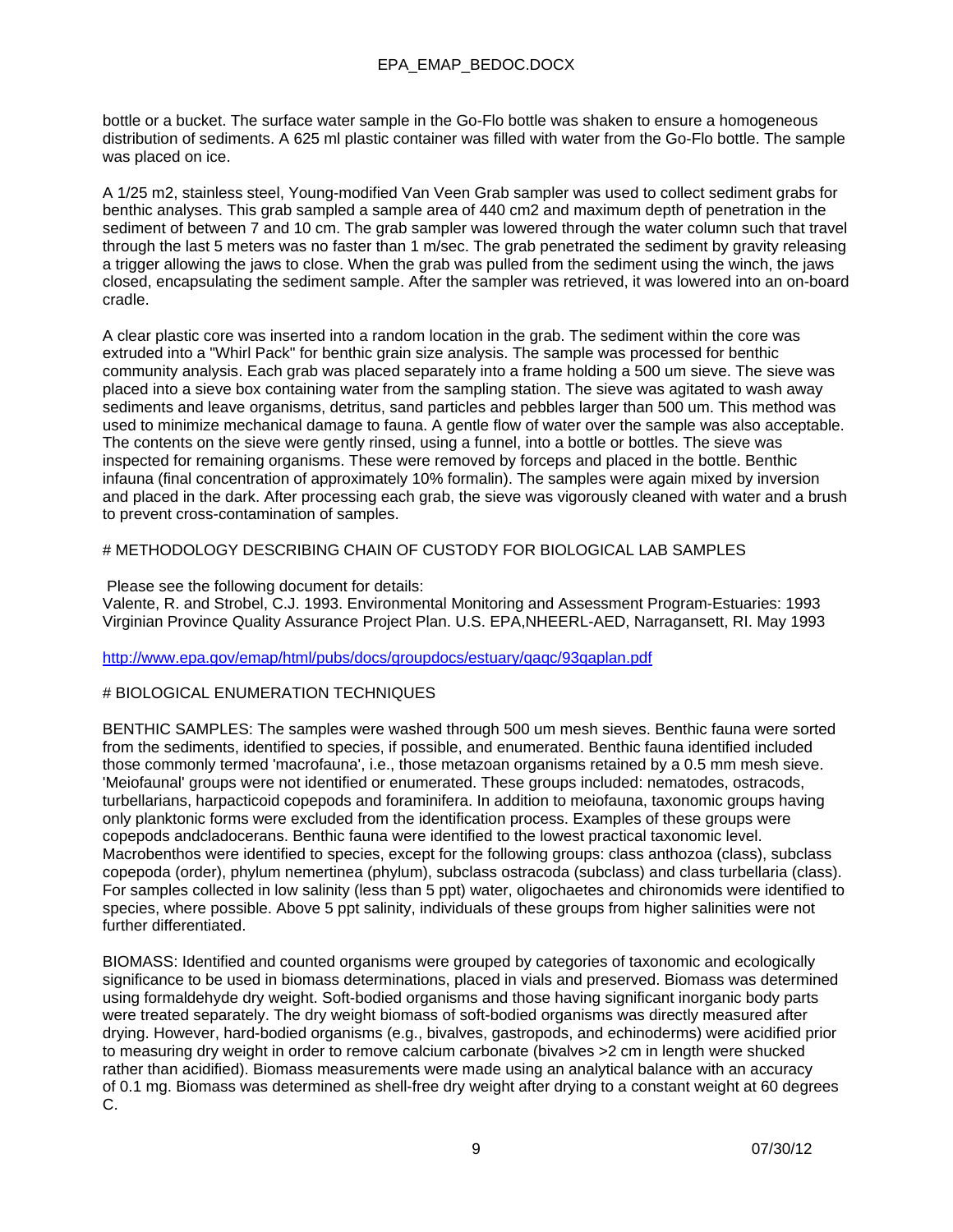In the data base, biomass data are reported along with an abundance value (the number of organisms included in the sample). Data base records with a biomass value greater than zero but with an abundance equal to zero indicate that organism fragments were included in the sample.

#FORMULAS AND CALCULATIONS FOR BIOLOGICAL DATA # BIOLOGICAL VARIABLES QA/QC PLAN FOR PROJECT

All EMAP-VP data used in the generation of this report were subjected to rigorous quality assurance measures as described in the following Quality Assurance Project Plan:

Valente, R. and C.J. Strobel. 1993. Environmental Monitoring and Assessment Program-Estuaries. 1993 Virginian Province Quality Assurance Project Plan. U.S Environmental Protection Agency. NHEERL-AED. Narragansett, RI. May 1993. http://www.epa.gov/emap/html/pubs/docs/groupdocs/estuary/qaqc/93qaplan.pdf

#BIOLOGOCAL VARIABLE NAMES, MEASUREMENT UNITS AND DESCRIPTIONS

>PARAMETER: AFDW (taxon ash free dry weight in grams)

-COLLECTION METHODS: Young-modified Van Veen Grab sampler was used to collect sediment grabs for benthic analyses followed by field sieving through a 0.5mm sieve and preserved in the field. Organisms and detritus retained in sieve were transferred into labeled jars and preserved in 10% buffeted formalin with rose bengal.

-SAMPLE PRESERVATIVES: 10% buffeted formalin with rose bengal

-SAMPLE STORAGE ENVIRONMENT: Plastic (Nalgene) Bottles

-TIME IN STORAGE: Variable Until commencement of processing

-LABORATORY TECHNIQUES WITH REFERENCES:

Valente, R. and Strobel, C.J. 1993. Environmental Monitoring and Assessment Program-Estuaries: 1993 Virginian Province Quality Assurance Project Plan. U.S. EPA,NHEERL-AED, Narragansett, RI. May 1993

>DATA ENTRY METHOD: See following document for details:

Valente, R. and Strobel, C.J. 1993. Environmental Monitoring and Assessment Program-Estuaries: 1993 Virginian Province Quality Assurance Project Plan. U.S. EPA,NHEERL-AED, Narragansett, RI. May 1993

>DATA VERIFICATION: See following document for details:

Valente, R. and Strobel, C.J. 1993. Environmental Monitoring and Assessment Program-Estuaries: 1993 Virginian Province Quality Assurance Project Plan. U.S. EPA,NHEERL-AED, Narragansett, RI. May 1993

>PARAMETER: COUNT (# of a benthic taxon per sample)

-COLLECTION METHODS: Young-modified Van Veen Grab sampler was used to collect sediment grabs for benthic analyses followed by field sieving through a 0.5mm sieve and preserved in the field. Organisms and detritus retained in sieve were transferred into labeled jars and preserved in 10% buffeted formalin with rose bengal.

-SAMPLE PRESERVATIVES: 10% buffered formalin with Rose Bengal transferred to 70% ethanol after sorting.

-SAMPLE STORAGE ENVIRONMENT: Plastic (Nalgene) Bottles

-TIME IN STORAGE: Until commencement of processing

-LAB TECHNIQUES WITH REFERENCES: See following document for details:

Valente, R. and Strobel, C.J. 1993. Environmental Monitoring and Assessment Program-Estuaries: 1993 Virginian Province Quality Assurance Project Plan. U.S. EPA,NHEERL-AED, Narragansett, RI. May 1993

>DATA ENTRY METHOD: See following document for details:

Valente, R. and Strobel, C.J. 1993. Environmental Monitoring and Assessment Program-Estuaries: 1993 Virginian Province Quality Assurance Project Plan. U.S. EPA,NHEERL-AED, Narragansett, RI. May 1993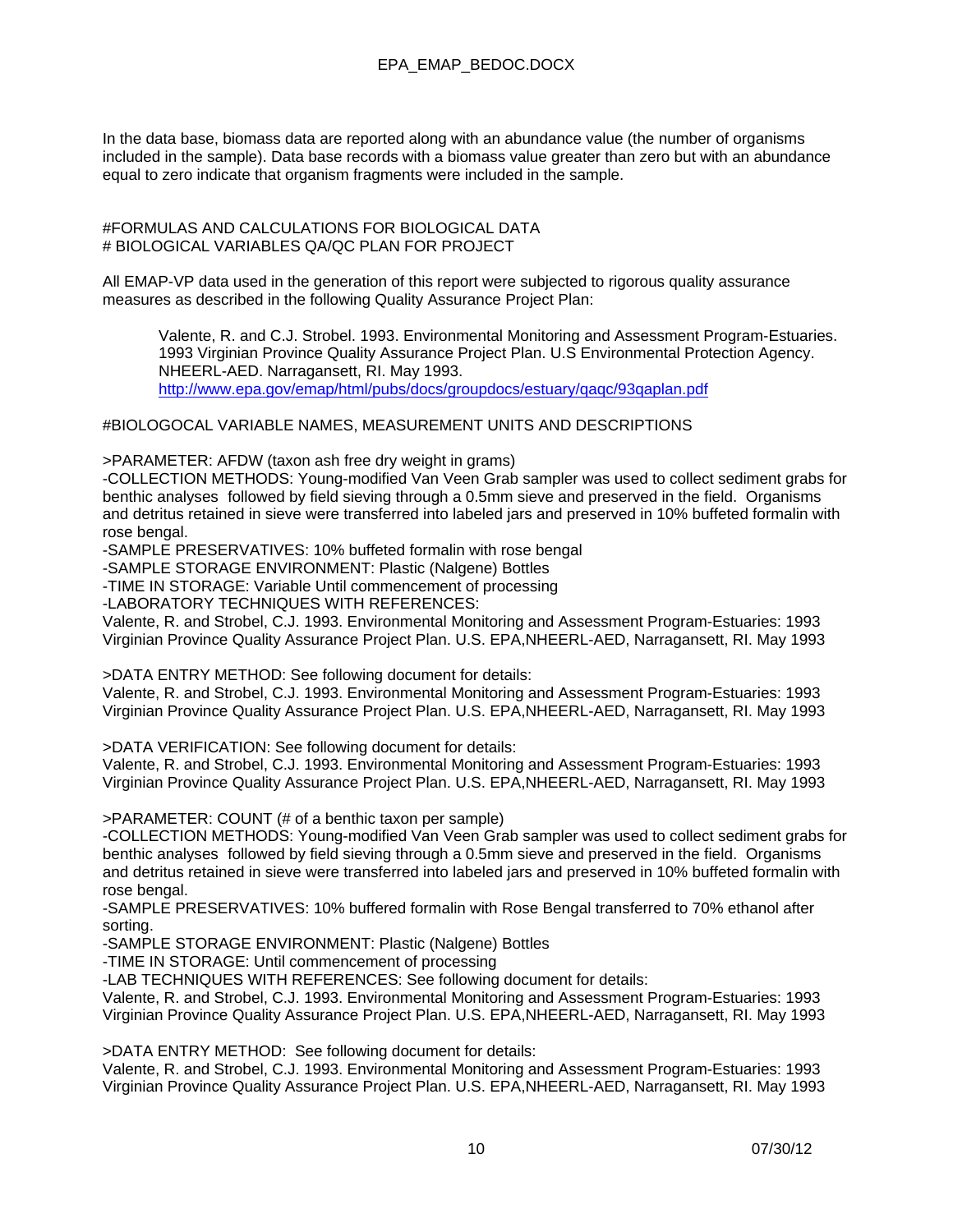### >DATA VERIFICATION:

See following document for details:

Valente, R. and Strobel, C.J. 1993. Environmental Monitoring and Assessment Program-Estuaries: 1993 Virginian Province Quality Assurance Project Plan. U.S. EPA,NHEERL-AED, Narragansett, RI. May 1993

#### # SPECIES INHOUSE CODES AND SCIENTIFIC NAMES

Note inhouse species codes found in this data set are are a combination of original EMAP species codes and IT IS TSN numbers.

#### > IN HOUSE SPECIES LIST

The in-house species codes and Latin Names found in this data set are as follows:

| SPEC_COD<br>E     | LATIN_NAME                                 | LIFE_STAGE      | SPEC_COD<br>E   | LATIN_NAME                         | LIFE_STAGE   |
|-------------------|--------------------------------------------|-----------------|-----------------|------------------------------------|--------------|
| ABLABESM          | ABLABESMYIA                                | <b>ADULT</b>    | 67900           | <b>AMPHITRITE</b>                  | <b>ADULT</b> |
| ABLAANNU          | ABLABESMYIA ANNULATA                       | <b>ADULT</b>    | 67902           | <b>AMPHITRITE ORNATA</b>           | ADULT        |
| ABLARHAM          | ABLABESMYIA RHAMPHE                        | ADULT           | 93423           | AMPITHOE LONGIMANA                 | ADULT        |
| 93982             | <b>ACANTHOHAUSTORIUS</b><br><b>MILLSI</b>  | <b>ADULT</b>    | <b>AMPILONG</b> | AMPITHOE LONGIMANA                 | ADULT        |
| 93985             | <b>ACANTHOHAUSTORIUS</b>                   | ADULT           | <b>ANACHIS</b>  | <b>ANACHIS</b>                     | ADULT        |
| 66764             | <b>SIMILIS</b><br><b>ACMIRA CATHERINAE</b> | <b>ADULT</b>    | 73616           | <b>ANACHIS</b>                     | ADULT        |
|                   |                                            |                 | 73631           | <b>ANACHIS LAFRESNAYI</b>          | ADULT        |
| 76140             | <b>ACTEOCINA BIDENTATA</b>                 | ADULT           | <b>ANACOBES</b> | <b>ANACHIS OBESA</b>               | <b>ADULT</b> |
| 76117             | <b>ACTEOCINA</b><br>CANALICULATA           | ADULT           | 73622           | <b>ANACHIS OBESA</b>               | <b>ADULT</b> |
| <b>ACTECANA</b>   | <b>ACTEOCINA</b><br>CANALICULATA           | ADULT           | 79342           | ANADARA OVALIS                     | ADULT        |
| 66052             | <b>AGLAOPHAMUS VERRILLI</b>                | <b>ADULT</b>    | ANADTRAN        | ANADARA TRANSVERSA                 | ADULT        |
| 155475            | ALCYONIDIUM                                | ADULT           | 79340           | ANADARA TRANSVERSA                 | ADULT        |
| <b>ALIGELEV</b>   | ALIGENA ELEVATA                            | ADULT           | 65543           | ANCISTROSYLLIS<br><b>HARTMANAE</b> | ADULT        |
| 80685             | ALIGENA ELEVATA                            | ADULT           | 65544           | ANCISTROSYLLIS JONESI              | ADULT        |
| ALMYPROX          | ALMYRACUMA<br>PROXIMOCULI                  | ADULT           | ANCYLIDA        | ANCYLIDAE                          | ADULT        |
| 96602             | <b>ALPHEUS</b>                             | ADULT           | ANGUPALM        | ANGUINELLA PALMATA                 | ADULT        |
| 67469             | <b>HETEROCHAELIS</b><br><b>AMASTIGOS</b>   | ADULT           | 64357           | ANNELIDA                           | ADULT        |
| AMEROCUL          | AMEROCULODES                               | SPECIES COMPLEX | 79930           | <b>ANODONTA</b>                    | ADULT        |
| 70748             | AMNICOLA LIMOSA                            | ADULT           | 79796           | <b>ANOMIA</b>                      | ADULT        |
| 93321             | AMPELISCA                                  | ADULT           | 79798           | ANOMIA SIMPLEX                     | ADULT        |
| 93321             | AMPELISCA                                  | ABDITA-VADORUM  | 51938           | <b>ANTHOZOA</b>                    | ADULT        |
|                   |                                            | COMPLEX         | ANTHOZOA        | ANTHOZOA                           | ADULT        |
| AMPEABDI<br>93329 | AMPELISCA ABDITA                           | ADULT           | 92197           | APANTHURETTA<br>MAGNIFICA          | ADULT        |
|                   | AMPELISCA ABDITA                           | ADULT           | 66440           | ARABELLA                           | ADULT        |
| AMPEVADO          | AMPELISCA VADORUM                          | ADULT           | 66422           | ARABELLIDAE                        | ADULT        |
| 93330             | AMPELISCA VADORUM                          | ADULT           | 68976           | ARCTEONAIS LOMONDI                 | <b>ADULT</b> |
| 93331             | AMPELISCA VERRILLI                         | ADULT           | 66673           | <b>ARICIDEA WASSI</b>              | ADULT        |
| AMPEVERR          | AMPELISCA VERRILLI                         | ADULT           | 82696           | <b>ARTHROPODA</b>                  | <b>ADULT</b> |
| 67718             | AMPHARETIDAE                               | ADULT           | 67786           | <b>ASABELLIDES OCULATA</b>         | ADULT        |
| AMPHARTD          | AMPHARETIDAE                               | <b>ADULT</b>    | 158854          |                                    |              |
| 67753             | AMPHICTEIS FLORIDUS                        | ADULT           |                 | <b>ASCIDIACEA</b>                  | ADULT        |
| 93294             | AMPHIPODA                                  | ADULT           | <b>ASCIDIAC</b> | <b>ASCIDIACEA</b>                  | ADULT        |
|                   |                                            |                 | <b>ASTYLUNA</b> | <b>ASTYRIS LUNATA</b>              | ADULT        |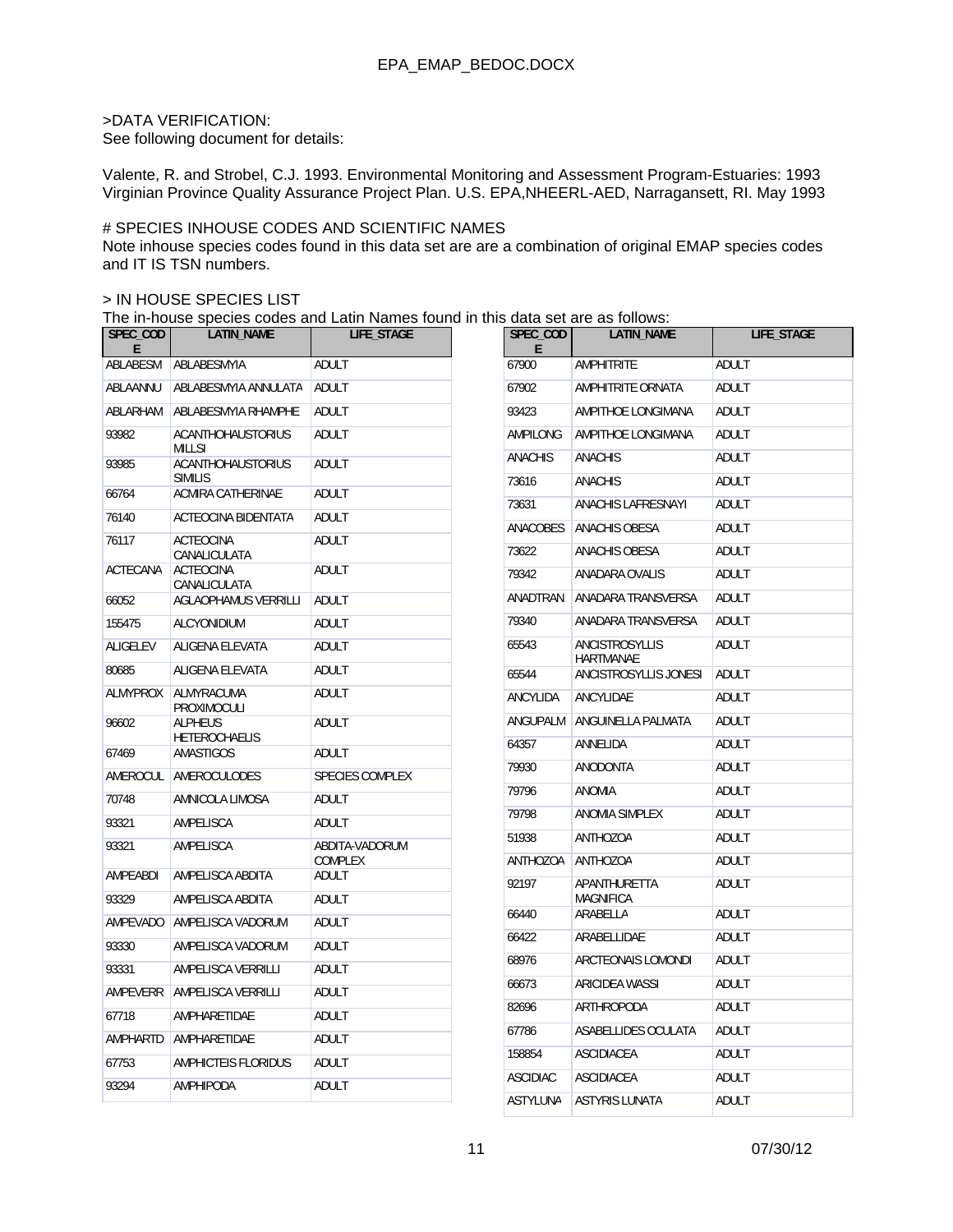| SPEC COD<br>E   | <b>LATIN_NAME</b>                        | <b>LIFE STAGE</b> |
|-----------------|------------------------------------------|-------------------|
| 567255          | <b>ASTYRIS LUNATA</b>                    | ADULT             |
| 67519           | ASYCHIS ELONGATA                         | ADULT             |
| 68682           | <b>AULODRILUS LIMNOBIUS</b>              | ADULT             |
| AULOLIMN        | AULODRILUS LIMNOBIUS                     | ADULT             |
| 68686           | AULODRILUS                               | ADULT             |
| 68680           | PAUCICHAETA<br><b>AULODRILUS PIGUETI</b> | ADULT             |
| AULOPIGU        | <b>AULODRILUS PIGUETI</b>                | ADULT             |
| 68684           | AULODRILUS PLURISETA                     | ADULT             |
| 65588           | <b>AUTOLYTUS</b>                         | ADULT             |
| 96678           | <b>AUTOMATE</b>                          | ADULT             |
| 129236          | AXARUS                                   | ADULT             |
| 89600           | <b>BALANUS</b>                           | ADULT             |
| BALANUS         | <b>BALANUS</b>                           | ADULT             |
| 89622           | <b>BALANUS IMPROVISUS</b>                | ADULT             |
| <b>BALAIMPR</b> | <b>BALANUS IMPROVISUS</b>                | ADULT             |
| 81798           | <b>BARNEA TRUNCATA</b>                   | ADULT             |
| BARNTRUN        | BARNEA TRUNCATA                          | ADULT             |
| BATECATH        | BATEA CATHARINENSIS                      | ADULT             |
| 93528           | BATEA CATHARINENSIS                      | ADULT             |
| 193514          | BATHYPOREIA PARKERI                      | ADULT             |
| 127778          | BEZZIA                                   | ADULT             |
| 65159           | BHAWANIA HETEROSETA                      | ADULT             |
| 70794           | BITHYNIA TENTACULATA                     | ADULT             |
| <b>BITTALTE</b> | BITTIUM ALTERNATUM                       | ADULT             |
| 79118           | BIVALVIA                                 | ADULT             |
| <b>BIVALVIA</b> | BIVALVIA                                 | ADULT             |
| 79118           | <b>BIVALVIA</b>                          | SUSPENDED FEEDER  |
| <b>BOCLHAMA</b> | BOCCARDIELLA HAMATA                      | ADULT             |
| 67011           | BOCCARDIELLA HAMATA                      | adult             |
| <b>BOCCLIGE</b> | BOCCARDIELLA LIGERICA                    | ADULT             |
| 67012           | BOCCARDIELLA LIGERICA                    | ADULT             |
| 91045           | <b>BODOTRIA</b>                          | <b>ADULT</b>      |
| 75987           | <b>BOONEA BISUTURALIS</b>                | ADULT             |
| <b>BOONIMPR</b> | <b>BOONEA IMPRESSA</b>                   | ADULT             |
| 75989           | <b>BOONEA IMPRESSA</b>                   | ADULT             |
| <b>BOONSEMI</b> | <b>BOONEA SEMINUDA</b>                   | <b>ADULT</b>      |
| 75991           | <b>BOONEA SEMINUDA</b>                   | ADULT             |
| 101468          | <b>BRACHYCERCUS</b>                      | ADULT             |
| <b>BRANCARI</b> | <b>BRANCHIOSTOMA</b><br>CARIBAEUM        | ADULT             |
| 159682          | <b>BRANCHIOSTOMA</b><br>CARIBAEUM        | ADULT             |
| 68621           | <b>BRANCHIURA SOWERBYI</b>               | ADULT             |

| SPEC_COD<br>E   | LATIN_NAME                              | LIFE_STAGE   |
|-----------------|-----------------------------------------|--------------|
| 65759           | <b>BRANIA</b>                           | ADULT        |
| <b>BRANCLAV</b> | <b>BRANIA CLAVATA</b>                   | ADULT        |
| 65761           | <b>BRANIA CLAVATA</b>                   | ADULT        |
| BRANWELL        | <b>BRANIA WELLFLEETENSIS</b>            | ADULT        |
| 65762           | <b>BRANIA WELLFLEETENSIS</b>            | ADULT        |
| 69023           | BRATISLAVIA UNIDENTATA                  | ADULT        |
| <b>BRATUNID</b> | BRATISLAVIA UNIDENTATA                  | ADULT        |
| 65565           | CABIRA INCERTA                          | ADULT        |
| 71379           | CAECUM                                  | ADULT        |
| 71379           | CAECUM                                  | SP.A         |
| CAECREGU        | <b>CAECUM REGULARE</b>                  | ADULT        |
| 101478          | <b>CAENIS</b>                           | ADULT        |
| 85258           | CALANOIDA                               | ADULT        |
| 97760           | CALLIANASSA SETIMANUS                   | ADULT        |
| CALLSAPI        | CALLINECTES SAPIDUS                     | ADULT        |
| 155915          | CALLOPORA CRATICULA                     | ADULT        |
| 67414           | CAPITELLA                               | ADULT        |
| CAPICAPI        | CAPITELLA CAPITATA                      | ADULT        |
| CAPITELD        | CAPITELLIDAE                            | ADULT        |
| 67413           | CAPITELLIDAE                            | ADULT        |
| 95392           | CAPRELLA                                | ADULT        |
| 95423           | CAPRELLA ANDREAE                        | ADULT        |
| 95419           | CAPRELLA PENANTIS                       | ADULT        |
| CAPRPENA        | <b>CAPRELLA PENANTIS</b>                | ADULT        |
| 95375           | CAPRELLIDAE                             | ADULT        |
| 67003           | CARAZZIELLA HOBSONAE                    | ADULT        |
| CARAHOBS        | CARAZZIELLA HOBSONAE                    | ADULT        |
| 92348           | <b>CASSIDINIDEA OVALIS</b>              | ADULT        |
| CASSOVAL        | CASSIDINIDEA OVALIS                     | ADULT        |
| 67126           | CAULLERIELLA                            | ADULT        |
| CERATUBU        | <b>CERAPUS TUBULARIS</b>                | ADULT        |
| 93587           | <b>CERAPUS TUBULARIS</b>                | ADULT        |
| CERATFAM        | <b>CERATOPOGONIDAE</b>                  | ADULT        |
| 127076          | CERATOPOGONIDAE                         | ADULT        |
| 51991           | <b>CERIANTHEOPSIS</b><br>AMERICANA      | <b>ADULT</b> |
| 67097           | <b>CHAETOPTERUS</b><br>VARIOPEDATUS     | ADULT        |
| CHAOBORU        | <b>CHAOBORUS</b>                        | ADULT        |
| CHAOALBA        | CHAOBORUS ALBATUS                       | ADULT        |
| 125923          | <b>CHAOBORUS</b><br><b>PUNCTIPENNIS</b> | ADULT        |
| 92638           | CHIRIDOTEA ALMYRA                       | ADULT        |
| CHIRALMY        | CHIRIDOTEA ALMYRA                       | ADULT        |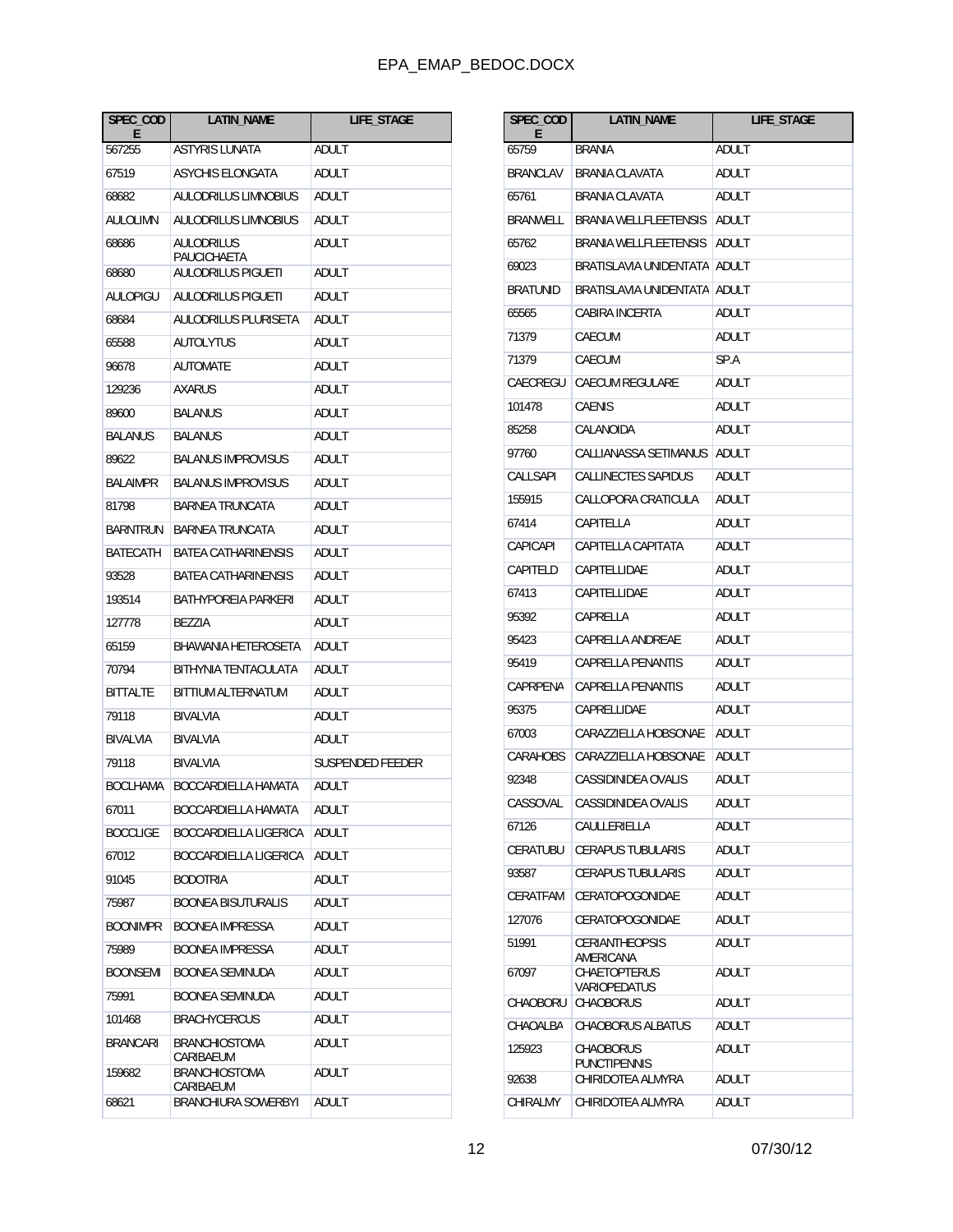| SPEC_COD<br>F   | LATIN_NAME                       | <b>LIFE STAGE</b> |
|-----------------|----------------------------------|-------------------|
| CHRNMDAE        | CHIRONOMIDAE                     | <b>PUPAF</b>      |
| 127917          | CHIRONOMIDAE                     | ADULT             |
| CHIRONOM        | CHIRONOMUS                       | ADULT             |
| 129254          | <b>CHIRONOMUS</b>                | ADULT             |
| 67116           | CIRRATULIDAE                     | ADULT             |
| CIRRATUL        | CIRRATULIDAE                     | ADULT             |
| 67121           | CIRRATULUS GRANDIS               | ADULT             |
| 66708           | CIRROPHORUS                      | SP.A              |
| 66708           | CIRROPHORUS                      | SP.B              |
| 83832           | CLADOCERA                        | ADULT             |
| CLADOPLE        | CLADOPELMA                       | ADULT             |
| 129350          | CLADOPELMA                       | ADULT             |
| CLADOTAN        | CLADOTANYTARSUS                  | ADULT             |
| 129873          | CLADOTANYTARSUS                  | ADULT             |
| CLADMANC        | <b>CLADOTANYTARSUS</b><br>MANCUS | ADULT             |
| CLIMACIA        | <b>CLIMACIA</b>                  | ADULT             |
| 67528           | CLYMENELLA TOROUATA              | ADULT             |
| CLYMTORQ        | CLYMENELLA TORQUATA              | ADULT             |
| COELOTAN        | COELOTANYPUS                     | ADULT             |
| 128010          | COELOTANYPUS                     | ADULT             |
| COENAGRI        | COENAGRIONIDAE                   | ADULT             |
| 99237           | COLLEMBOLA                       | ADULT             |
| 73708           | COLUMBELLA                       | ADULT             |
| 73532           | COLUMBELLIDAE                    | ADULT             |
| 81387           | CORBICULA FLUMINEA               | ADULT             |
| CORBELUM        | CORBICULA FLUMINEA               | ADULT             |
| <b>CORDULII</b> | CORDULIIDAE                      | ADULT             |
| 93589           | COROPHIUM                        | ADULT             |
| COROACHE        | COROPHIUM<br>ACHERUSICUM         | <b>ADULT</b>      |
| 93594           | COROPHIUM LACUSTRE               | ADULT             |
| COROLACU        | <b>COROPHIUM LACUSTRE</b>        | <b>ADULT</b>      |
| 93595           | <b>COROPHIUM SIMILE</b>          | ADULT             |
| 93596           | <b>COROPHIUM</b><br>TUBERCULATUM | ADULT             |
| CRANSEPT        | CRANGON<br>SEPTEMSPINOSA         | ADULT             |
| 97110           | CRANGON<br><b>SEPTEMSPINOSA</b>  | ADULT             |
| <b>CRASVIRG</b> | <b>CRASSOSTREA VIRGINICA</b>     | ADULT             |
| 79872           | CRASSOSTREA VIRGINICA            | ADULT             |
| 78713           | CRATENA PILATA                   | ADULT             |
| CRATPILA        | CRATENA PILATA                   | ADULT             |
| 72619           | CREPIDULA                        | ADULT             |

| SPEC_COD<br>E.  | <b>LATIN NAME</b>                        | <b>LIFE STAGE</b> |
|-----------------|------------------------------------------|-------------------|
| CREPIDUL        | CREPIDULA                                | ADULT             |
| CREPCONV        | CREPIDULA CONVEXA                        | ADULT             |
| 72623           | CREPIDULA FORNICATA                      | ADULT             |
| CREPMACU        | CREPIDULA MACULOSA                       | ADULT             |
| 72627           | <b>CREPIDULA PLANA</b>                   | ADULT             |
| CREPPLAN        | <b>CREPIDULA PLANA</b>                   | ADULT             |
| CRICORTH        | <b>CRICOTOPUS</b>                        | ADULT             |
| <b>CRICBICI</b> | <b>CRICOTOPUS BICINCTUS</b>              | ADULT             |
| 129368          | CRYPTOCHIRONOMUS                         | ADULT             |
| CRYPTOCH        | <b>CRYPTOCHIRONOMUS</b>                  | ADULT             |
| 129376          | <b>CRYPTOCHIRONOMUS</b><br><b>FULVUS</b> | ADULT             |
| CRYPTOTE        | <b>CRYPTOTENDIPES</b>                    | ADULT             |
| <b>CULICOID</b> | <b>CULICOIDES</b>                        | ADULT             |
| CYATHURA        | CYATHURA                                 | ADULT             |
| CYATBURB        | CYATHURA BURBANCKI                       | ADULT             |
| 92150           | CYATHURA BURBANCKI                       | ADULT             |
| CYATPOLI        | CYATHURA POLITA                          | ADULT             |
| 92149           | CYATHURA POLITA                          | ADULT             |
| <b>CYCLVARI</b> | <b>CYCLASPIS VARIANS</b>                 | ADULT             |
| 91033           | <b>CYCLASPIS VARIANS</b>                 | ADULT             |
| CYMACOMP        | CYMADUSA COMPTA                          | ADULT             |
| CYRNFRAT        | <b>CYRNELLUS FRATERNUS</b>               | ADULT             |
| 117092          | <b>CYRNELLUS FRATERNUS</b>               | ADULT             |
| 95599           | <b>DECAPODA</b>                          | ADULT             |
| <b>DEMICRYP</b> | <b>DEMICRYPTOCHIRONOMU</b>               | ADULT             |
| 129421          | S<br><b>DEMICRYPTOCHIRONOMU</b><br>S     | ADULT             |
| 68222           | <b>DEMONAX</b><br>MICROPHTHALMUS         | ADULT             |
| DEMOMICR        | DEMONAX<br><b>MICROPHTHALMUS</b>         | ADULT             |
| 68898           | DERO                                     | ADULT             |
| 68904           | <b>DERO DIGITATA</b>                     | ADULT             |
| <b>DEROOBTU</b> | <b>DERO OBTUSA</b>                       | ADULT             |
| 129428          | <b>DICROTENDIPES</b>                     | ADULT             |
| <b>DICROTEN</b> | <b>DICROTENDIPES</b>                     | ADULT             |
| <b>DICRMODE</b> | <b>DICROTENDIPES</b><br><b>MODESTUS</b>  | ADULT             |
| <b>DICRNERV</b> | <b>DICROTENDIPES</b><br><b>NERVOSUS</b>  | ADULT             |
| 129452          | <b>DICROTENDIPES</b><br>NERVOSUS         | ADULT             |
| 66180           | DIOPATRA CUPREA                          | ADULT             |
| 118831          | <b>DIPTERA</b>                           | ADULT             |
| 66941           | <b>DISPIO UNCINATA</b>                   | ADULT             |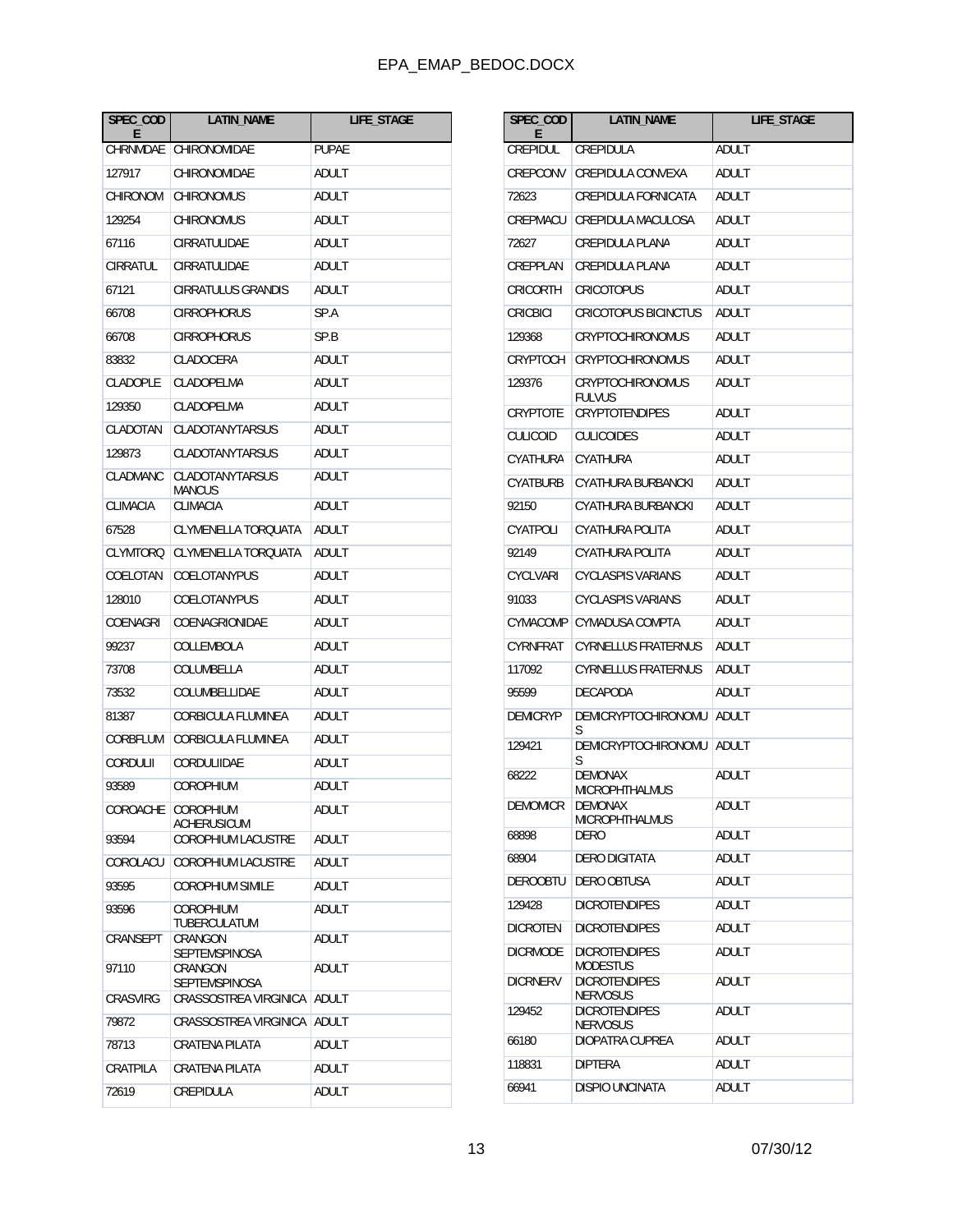| SPEC_COD<br>E.  | LATIN_NAME                                | LIFE_STAGE   |
|-----------------|-------------------------------------------|--------------|
| 98966           | <b>DISSODACTYLUS</b>                      | ADULT        |
| 81248           | MELLITAE<br><b>DONAX VARIABILIS</b>       | ADULT        |
| <b>DORIOBSC</b> | DORIDELLA OBSCURA                         | ADULT        |
| 78439           | DORIDELLA OBSCURA                         | ADULT        |
| 66426           | DRILONEREIS LONGA                         | ADULT        |
| 114126          | DUBIRAPHIA                                | ADULT        |
| 93848           | DULICHIELLA<br>APPENDICULATA              | ADULT        |
| 156857          | ECHINODERMATA                             | ADULT        |
| 157821          | <b>ECHINOIDEA</b>                         | ADULT        |
| 92627           | EDOTEA TRILOBA                            | ADULT        |
| <b>EDOTTRIL</b> | EDOTIA TRILOBA                            | ADULT        |
| 93761           | <b>FLASMOPUS LAEVIS</b>                   | ADULT        |
| <b>ELASLAEV</b> | <b>ELASMOPUS LAEVIS</b>                   | ADULT        |
| 79952           | ELLIPTIO COMPLANATA                       | ADULT        |
| <b>ELMIDAE</b>  | <b>ELMIDAE</b>                            | ADULT        |
| 129470          | <b>ENDOCHIRONOMUS</b>                     | ADULT        |
| <b>ENOPSANG</b> | <b>ENOPLOBRANCHUS</b><br>SANGUINEUS       | ADULT        |
| 81022           | <b>ENSIS DIRECTUS</b>                     | ADULT        |
| 101525          | EPHEMERIDAE                               | ADULT        |
| 72233           | <b>EPITONIUM</b>                          | ADULT        |
| 72237           | <b>EPITONIUM</b><br><b>GREENLANDICUM</b>  | ADULT        |
| 72259           | EPITONIUM HUMPHREYSII                     | ADULT        |
| 72249           | EPITONIUM RUPICOLA                        | ADULT        |
| EPOICOCL        | <b>EPOICOCLADIUS</b>                      | ADULT        |
| <b>ERICATTE</b> | ERICHSONELLA<br>ATTENUATA                 | ADULT        |
| <b>ERICBRAS</b> | <b>ERICTHONIUS</b><br><b>BRASILIENSIS</b> | ADULT        |
| 93613           | <b>ERICTHONIUS</b><br><b>BRASILIENSIS</b> | ADULT        |
| 69438           | ERPOBDELLIDAE                             | ADULT        |
| 65258           | <b>ETEONE</b>                             | ADULT        |
| 65270           | ETEONE FOLIOSA                            | ADULT        |
| <b>ETEOFOLI</b> | ETEONE FOLIOSA                            | <b>ADULT</b> |
| 65266           | ETEONE HETEROPODA                         | ADULT        |
| <b>ETEOHETE</b> | ETEONE HETEROPODA                         | ADULT        |
| 98081           | <b>EUCERAMUS</b><br>PRAELONGUS            | ADULT        |
| 65343           | <b>EUMIDA SANGUINEA</b>                   | ADULT        |
| EUPLCAUD        | EUPLEURA CAUDATA                          | ADULT        |
| 73300           | EUPLEURA CAUDATA                          | ADULT        |
| 65721           | <b>EXOGONE</b>                            | ADULT        |
| <b>EXOGDISP</b> | <b>EXOGONE DISPAR</b>                     | ADULT        |

| SPEC_COD<br>E   | <b>LATIN_NAME</b>           | LIFE_STAGE   |
|-----------------|-----------------------------|--------------|
| 65722           | <b>EXOGONE DISPAR</b>       | ADULT        |
| 75997           | <b>FARGOA BUSHIANA</b>      | ADULT        |
| 76569           | <b>FERRISSIA</b>            | ADULT        |
| 68296           | <b>FILOGRANA</b>            | <b>ADULT</b> |
| 94102           | <b>GAMMAROPSIS</b>          | ADULT        |
| <b>GAMMARUS</b> | <b>GAMMARUS</b>             | ADULT        |
| 93773           | GAMMARUS                    | ADULT        |
| GAMMDAIB        | <b>GAMMARUS DAIBERI</b>     | ADULT        |
| 93779           | <b>GAMMARUS DAIBERI</b>     | ADULT        |
| 93780           | <b>GAMMARUS FASCIATUS</b>   | ADULT        |
| 93783           | GAMMARUS<br>MUCRONATUS      | ADULT        |
| 69459           | GASTROPODA                  | SP.A         |
| 69459           | GASTROPODA                  | ADULT        |
| GASTROPO        | GASTROPODA                  | ADULT        |
| 81511           | <b>GEMMA GEMMA</b>          | ADULT        |
| GEMMGEM<br>M    | GEMMA GEMMA                 | ADULT        |
| 79555           | <b>GEUKENSIA DEMISSA</b>    | ADULT        |
| GEUKDEMI        | <b>GEUKENSIA DEMISSA</b>    | ADULT        |
| 93397           | <b>GITANOPSIS</b>           | ADULT        |
| 66102           | <b>GLYCERA</b>              | ADULT        |
| <b>GLYCAMER</b> | <b>GLYCERA AMERICANA</b>    | ADULT        |
| 66106           | <b>GLYCERA AMERICANA</b>    | ADULT        |
| <b>GLYCDIBR</b> | <b>GLYCERA DIBRANCHIATA</b> | ADULT        |
| 66107           | <b>GLYCERA DIBRANCHIATA</b> | ADULT        |
| 66101           | <b>GLYCERIDAE</b>           | ADULT        |
| 66132           | <b>GLYCINDE SOLITARIA</b>   | <b>ADULT</b> |
| <b>GLYCSOLI</b> | <b>GLYCINDE SOLITARIA</b>   | ADULT        |
| 129483          | <b>GLYPTOTENDIPES</b>       | ADULT        |
| GLYPTOTE        | <b>GLYPTOTENDIPES</b>       | ADULT        |
| <b>GOMPHIDA</b> | <b>GOMPHIDAE</b>            | ADULT        |
| <b>GONIADID</b> | <b>GONIADIDAE</b>           | ADULT        |
| 66126           | <b>GONIADIDAE</b>           | ADULT        |
| 71542           | <b>GONIOBASIS</b>           | <b>ADULT</b> |
| 65470           | <b>GYPTIS VITTATA</b>       | ADULT        |
| HABESPEC        | HABER CF. SPECIOSUS         | ADULT        |
| 68746           | HABER CF. SPECIOSUS         | ADULT        |
| 76258           | <b>HAMINOEA SOLITARIA</b>   | <b>ADULT</b> |
| HAMISOLI        | HAMINOEA SOLITARIA          | ADULT        |
| HARGRAPA        | <b>HARGERIA RAPAX</b>       | ADULT        |
| 64509           | HARMOTHOE EXTENUATA         | ADULT        |
| 129516          | HARNISCHIA                  | ADULT        |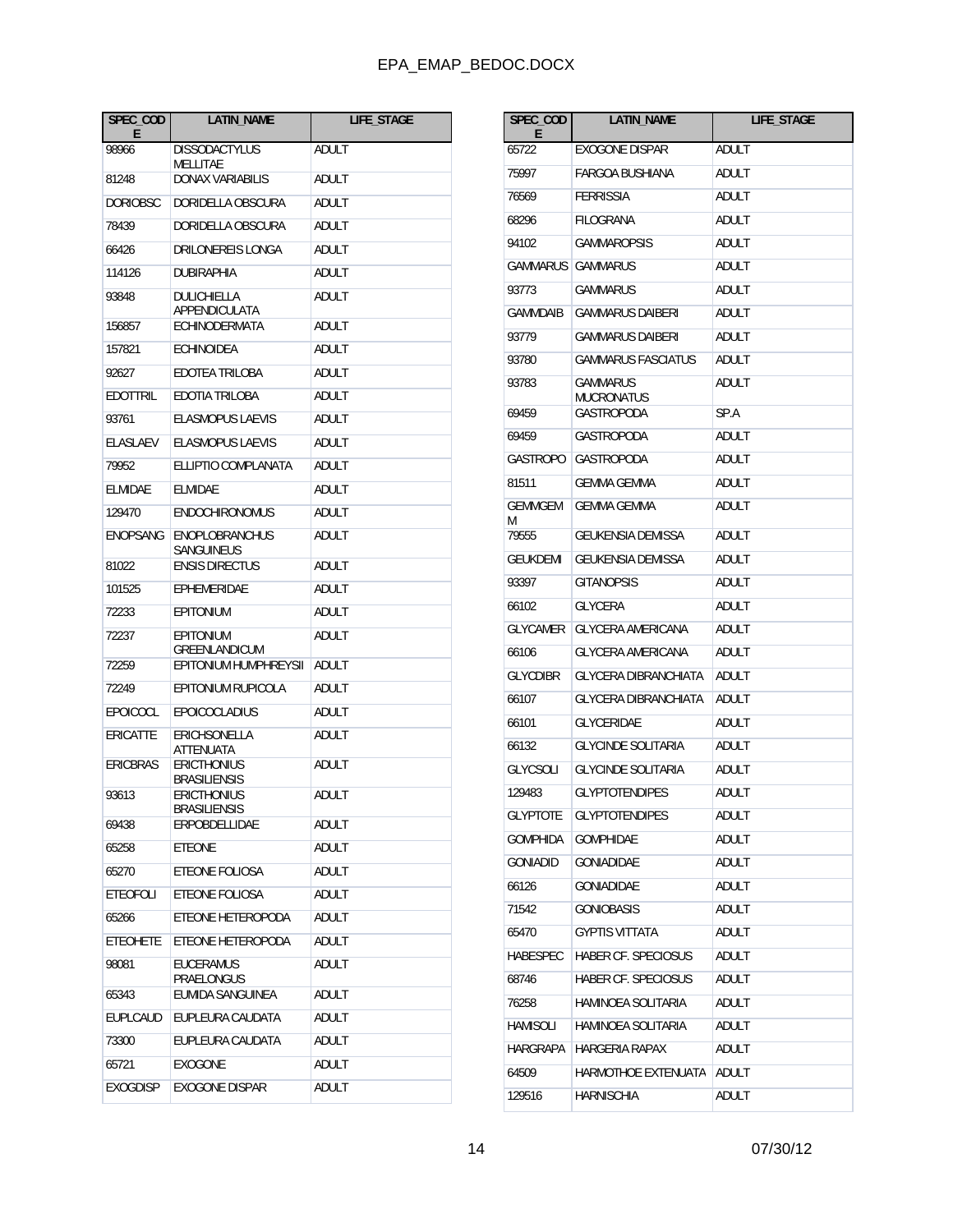| SPEC_COD<br>Е   | <b>LATIN_NAME</b>                        | LIFE_STAGE   |
|-----------------|------------------------------------------|--------------|
| <b>HARNISCH</b> | <b>HARNISCHIA</b>                        | ADULT        |
| 86110           | <b>HARPACTICOIDA</b>                     | ADULT        |
| 93959           | <b>HAUSTORIIDAE</b>                      | ADULT        |
| HAVESCAB        | HAVELOCKIA SCABRA                        | ADULT        |
| <b>HEPTAGEN</b> | <b>HEPTAGENIIDAE</b>                     | ADULT        |
| 65467           | <b>HESIONIDAE</b>                        | ADULT        |
| HETEFILI        | <b>HETEROMASTUS</b><br><b>FILIFORMIS</b> | ADULT        |
| 67420           | <b>HETEROMASTUS</b><br><b>FILIFORMIS</b> | ADULT        |
| 89977           | <b>HETEROMYSIS FORMOSA</b>               | ADULT        |
| HEXAGENI        | <b>HEXAGENIA</b>                         | ADULT        |
| 101537          | <b>HEXAGENIA</b>                         | ADULT        |
| 101552          | HEXAGENIA LIMBATA                        | ADULT        |
| <b>HEXALIMB</b> | HEXAGENIA LIMBATA                        | ADULT        |
| 98764           | <b>HEXAPANOPEUS</b><br>ANGUSTIFRONS      | ADULT        |
| <b>HIRUDINE</b> | <b>HIRUDINEA</b>                         | ADULT        |
| HOBSFLOR        | <b>HOBSONIA FLORIDA</b>                  | ADULT        |
| <b>HOLOTHUR</b> | <b>HOLOTHUROIDEA</b>                     | ADULT        |
| 70495           | <b>HYDROBIA TRUNCATA</b>                 | ADULT        |
| <b>HYDRTRUN</b> | <b>HYDROBIA TRUNCATA</b>                 | ADULT        |
| <b>HYDRSPEZ</b> | <b>HYDROBIIDAE</b>                       | SP. Z MORRIS |
| <b>HYDROBII</b> | <b>HYDROBIIDAE</b>                       | ADULT        |
| 70493           | <b>HYDROBIIDAE</b>                       | ADULT        |
| HYDRSPEY        | <b>HYDROBIIDAE</b>                       | SP. Y MORRIS |
| 68281           | <b>HYDROIDES</b>                         | <b>ADULT</b> |
| <b>HYDRDIAN</b> | <b>HYDROIDES DIANTHUS</b>                | ADULT        |
| 68282           | <b>HYDROIDES DIANTHUS</b>                | ADULT        |
| 68283           | <b>HYDROIDES</b><br>PROTULICOLA          | ADULT        |
| 115641          | HYDROPTILA                               | ADULT        |
| 115629          | <b>HYDROPTILIDAE</b>                     | ADULT        |
| <b>ILYAOBSO</b> | ILYANASSA OBSOLETA                       | <b>ADULT</b> |
| <b>ILYOTEMP</b> | <b>ILYODRILUS TEMPLETONI</b>             | ADULT        |
| 68662           | <b>ILYODRILUS TEMPLETONI</b>             | ADULT        |
| <b>ISCHRECU</b> | <b>ISCHADIUM RECURVUM</b>                | <b>ADULT</b> |
| 79561           | <b>ISCHADIUM RECURVUM</b>                | ADULT        |
| <b>ISOCFREY</b> | <b>ISOCHAETIDES FREYI</b>                | ADULT        |
| 68810           | <b>ISOCHAETIDES FREYI</b>                | ADULT        |
| 74804           | KURTZIELLA ATROSTYLA                     | ADULT        |
| LAEOCULV        | LAEONEREIS CULVERI                       | ADULT        |
| 65965           | LAEONEREIS CULVERI                       | ADULT        |
| 66653           | LEITOSCOLOPLOS                           | ADULT        |

| SPEC_COD<br>E   | <b>LATIN_NAME</b>                          | <b>LIFE STAGE</b> |
|-----------------|--------------------------------------------|-------------------|
| <b>LEITOSCO</b> | <b>LEITOSCOLOPLOS</b>                      | <b>ADULT</b>      |
| 66656           | <b>LEITOSCOLOPLOS</b><br><b>FRAGILIS</b>   | ADULT             |
| LEITFRAG        | LEITOSCOLOPLOS<br><b>FRAGILIS</b>          | ADULT             |
| 66656           | LEITOSCOLOPLOS<br><b>ROBUSTUS</b>          | ADULT             |
| LEITROBU        | <b>LEITOSCOLOPLOS</b><br><b>ROBUSTUS</b>   | <b>ADULT</b>      |
| <b>LEPIDYTI</b> | LEPIDACTYLUS DYTISCUS                      | <b>ADULT</b>      |
| 93998           | LEPIDACTYLUS DYTISCUS                      | ADULT             |
| 64702           | <b>LEPIDASTHENIA</b><br><b>COMMENSALIS</b> | ADULT             |
| 64610           | <b>LEPIDONOTUS SUBLEVIS</b>                | ADULT             |
| 64611           | LEPIDONOTUS VARIABILIS                     | ADULT             |
| LEPTPLUM        | <b>LEPTOCHEIRUS</b><br>PLUMULOSUS          | ADULT             |
| 93486           | <b>LEPTOCHEIRUS</b><br>PLUMULOSUS          | ADULT             |
| 92067           | LEPTOCHELIA RAPAX                          | ADULT             |
| 158432          | <b>LEPTOSYNAPTA TENUIS</b>                 | ADULT             |
| LEPTTENU        | <b>LEPTOSYNAPTA TENUIS</b>                 | <b>ADULT</b>      |
| 90790           | LEUCON AMERICANUS                          | ADULT             |
| LEUCAMER        | <b>LEUCON AMERICANUS</b>                   | ADULT             |
| 98453           | <b>LIBINIA</b>                             | ADULT             |
| 68652           | LIMNODRILUS CERVIX                         | ADULT             |
| 68654           | <b>LIMNODRILUS</b><br>CLAPAREDIANUS        | ADULT             |
| 68639           | <b>LIMNODRILUS</b><br><b>HOFFMEISTERI</b>  | ADULT             |
| <b>LIMNHOFF</b> | <b>LIMNODRILUS</b><br>HOFFMEISTERI         | ADULT             |
| 68644           | <b>LIMNODRILUS</b><br><b>UDEKEMIANUS</b>   | ADULT             |
| <b>LIMUPOLY</b> | LIMULUS POLYPHEMUS                         | ADULT             |
| 65175           | <b>LINOPHERUS</b><br>PAUCIBRACNCHIATA      | ADULT             |
| 94212           | LISTRIELLA                                 | ADULT             |
| LISTRIEL        | <b>LISTRIFLI A</b>                         | ADULT             |
| <b>LISTBARN</b> | LISTRIELLA BARNARDI                        | ADULT             |
| 94213           | LISTRIELLA BARNARDI                        | ADULT             |
| <b>LISTCLYM</b> | LISTRIELLA CLYMENELLAE                     | ADULT             |
| 94214           | LISTRIELLA CLYMENELLAE                     | ADULT             |
| 70528           | <b>LITTORIDINOPS TENUIPES</b>              | ADULT             |
| 68015           | LOIMIA MEDUSA                              | ADULT             |
| LOIMMEDU        | LOIMIA MEDUSA                              | ADULT             |
| 66335           | <b>LUMBRINERIDAE</b>                       | ADULT             |
| 66351           | LUMBRINERIS TENUIS                         | ADULT             |
| <b>SCOLTENU</b> | LUMBRINERIS TENUIS                         | ADULT             |
| 76483           | LYMNAEIDAE                                 | ADULT             |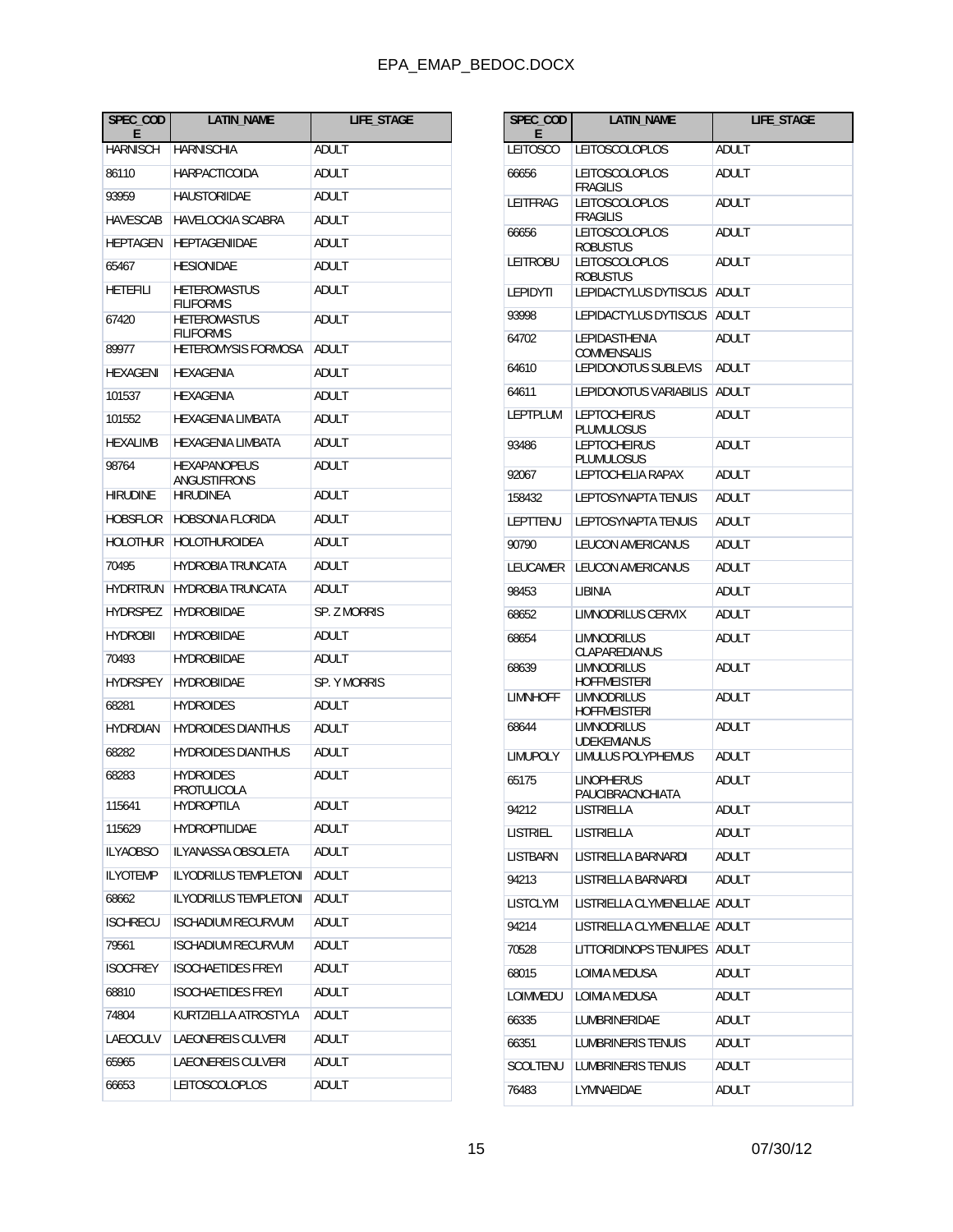| SPEC_COD<br>E   | <b>LATIN NAME</b>                       | LIFE_STAGE |
|-----------------|-----------------------------------------|------------|
| 81916           | LYONSIA                                 | ADULT      |
| 81926           | LYONSIA HYALINA                         | ADULT      |
| 81052           | MACOMA BALTICA                          | ADULT      |
| MACOBALT        | <b>MACOMA BALTICA</b>                   | ADULT      |
| <b>MACOMITC</b> | MACOMA MITCHELLI                        | ADULT      |
| 81054           | <b>MACOMA MITCHELLI</b>                 | ADULT      |
| MACOTENT        | <b>MACOMA TENTA</b>                     | ADULT      |
| 81055           | MACOMA TENTA                            | ADULT      |
| 67632           | <b>MACROCLYMENE ZONALIS</b>             | ADULT      |
| 80942           | MACTRIDAE                               | ADULT      |
| 67043           | MAGELONA                                | ADULT      |
| 98417           | <b>MAJIDAE</b>                          | ADULT      |
| 67515           | MALDANIDAE                              | ADULT      |
| MALDANID        | MALDANIDAE                              | ADULT      |
| 64739           | MALMGRENIELLA                           | ADULT      |
| MANAAEST        | MANAYUNKIA<br>AESTUARINA                | ADULT      |
| 68171           | MANAYUNKIA<br>AESTUARINA                | ADULT      |
| 91030           | MANCOCUMA STELLIFERA                    | ADULT      |
| 573739          | <b>MARENZELLERIA VIRIDIS</b>            | ADULT      |
| <b>MAREVIRI</b> | <b>MARENZELLERIA VIRIDIS</b>            | ADULT      |
| 66301           | MARPHYSA SANGUINEA                      | ADULT      |
| MEDIAMBI        | MEDIOMASTUS AMBISETA                    | ADULT      |
| 67439           | MEDIOMASTUS AMBISETA                    | ADULT      |
| 72440           | MELANELLA                               | ADULT      |
| 67762           | <b>MELINNA</b>                          | ADULT      |
| 67766           | <b>MELINNA MACULATA</b>                 | ADULT      |
| MELINITI        | <b>MELITA NITIDA</b>                    | ADULT      |
| 93812           | MELITA NITIDA                           | ADULT      |
| 158020          | MELLITA<br>QUINQUIESPERFORATA           | ADULT      |
| 155827          | <b>MEMBRANIPORA TENUIS</b>              | ADULT      |
| MERCMERC        | <b>MERCENARIA</b><br><b>MERCENARIA</b>  | ADULT      |
| 81496           | MERCENARIA<br>MERCENARIA                | ADULT      |
| 129532          | <b>MICROCHIRONOMUS</b>                  | ADULT      |
| 157755          | <b>MICROPHOLIS ATRA</b>                 | ADULT      |
| 65476           | <b>MICROPHTHALMUS</b>                   | ADULT      |
| 65478           | <b>MICROPHTHALMUS</b><br>ABERRANS       | ADULT      |
| 65477           | <b>MICROPHTHALMUS</b><br>SCZELKOWII     | ADULT      |
| 65480           | <b>MICROPHTHALMUS</b><br><b>SIMILIS</b> | ADULT      |
| MICRRANE        | MICROPROTOPUS RANEYI                    | ADULT      |

| SPEC_COD<br>Е   | <b>LATIN_NAME</b>                      | LIFE_STAGE   |
|-----------------|----------------------------------------|--------------|
| 94122           | MICROPROTOPUS RANEYI                   | <b>ADULT</b> |
| MICRPEDE        | MICROTENDIPES<br>PEDELLUS              | ADULT        |
| E01060          | MISCELLANEOUS TAXA                     | <b>ADULT</b> |
| 79500           | <b>MODIOLUS</b>                        | ADULT        |
| MOLANNA         | MOLANNA                                | ADULT        |
| 159576          | MOLGULA ARENATA                        | ADULT        |
| 159557          | MOLGULA MANHATTENSIS                   | ADULT        |
| MONOTUBE        | MONOCOROPHIUM<br>TUBERCULATUM          | ADULT        |
| 94519           | MONOCULODES                            | SP1          |
| MONTICEL        | MONTICELLINA                           | ADULT        |
| 204530          | MONTICELLINA<br>DORSOBRANCIALIS        | ADULT        |
| MONTDORS        | MONTICELLINA<br><b>DORSOBRANCIALIS</b> | <b>ADULT</b> |
| MUCRMUCR        | <b>MUCROGAMMARUS</b><br>MUCRONATUS     | ADULT        |
| MULILATE        | MULINIA LATERALIS                      | ADULT        |
| 80959           | MULINIA LATERALIS                      | ADULT        |
| MUSCULIU        | MUSCULIUM                              | <b>ADULT</b> |
| 81427           | MUSCULIUM                              | ADULT        |
| 81428           | MUSCULIUM<br>TRANSVERSUM               | ADULT        |
| MYAAREN         | MYA ARENARIA                           | ADULT        |
| 81692           | MYA ARENARIA                           | ADULT        |
| 80651           | MYSELLA                                | ADULT        |
| 80661           | MYSELLA PLANULATA                      | ADULT        |
| 89856           | <b>MYSIDAE</b>                         | ADULT        |
| 90138           | <b>MYSIDOPSIS</b>                      | ADULT        |
| <b>MYSIALMY</b> | <b>MYSIDOPSIS ALMYRA</b>               | ADULT        |
| 90141           | <b>MYSIDOPSIS ALMYRA</b>               | ADULT        |
| <b>MYSIBIGE</b> | <b>MYSIDOPSIS BIGELOWI</b>             | ADULT        |
| 90139           | <b>MYSIDOPSIS BIGELOWI</b>             | ADULT        |
| 79451           | MYTILIDAE (MOLLUSCA)                   | ADULT        |
| MYTILEUC        | <b>MYTILOPSIS</b><br>LEUCOPHAEATA      | ADULT        |
| 81335           | <b>MYTILOPSIS</b><br>LEUCOPHAEATA      | ADULT        |
| 79454           | <b>MYTILUS EDULIS</b>                  | <b>ADULT</b> |
| 68854           | NAIDIDAE                               | ADULT        |
| 68954           | <b>NAIS PARDALIS</b>                   | ADULT        |
| 68956           | <b>NAIS PSEUDOBTUSA</b>                | ADULT        |
| <b>NAISSIMP</b> | <b>NAIS SIMPLEX</b>                    | ADULT        |
| NAISVARI        | NAIS VARIABILIS                        | ADULT        |
| 128844          | <b>NANOCLADIUS</b>                     | ADULT        |
| NANOBALT        | NANOCLADIUS BALTICUS                   | ADULT        |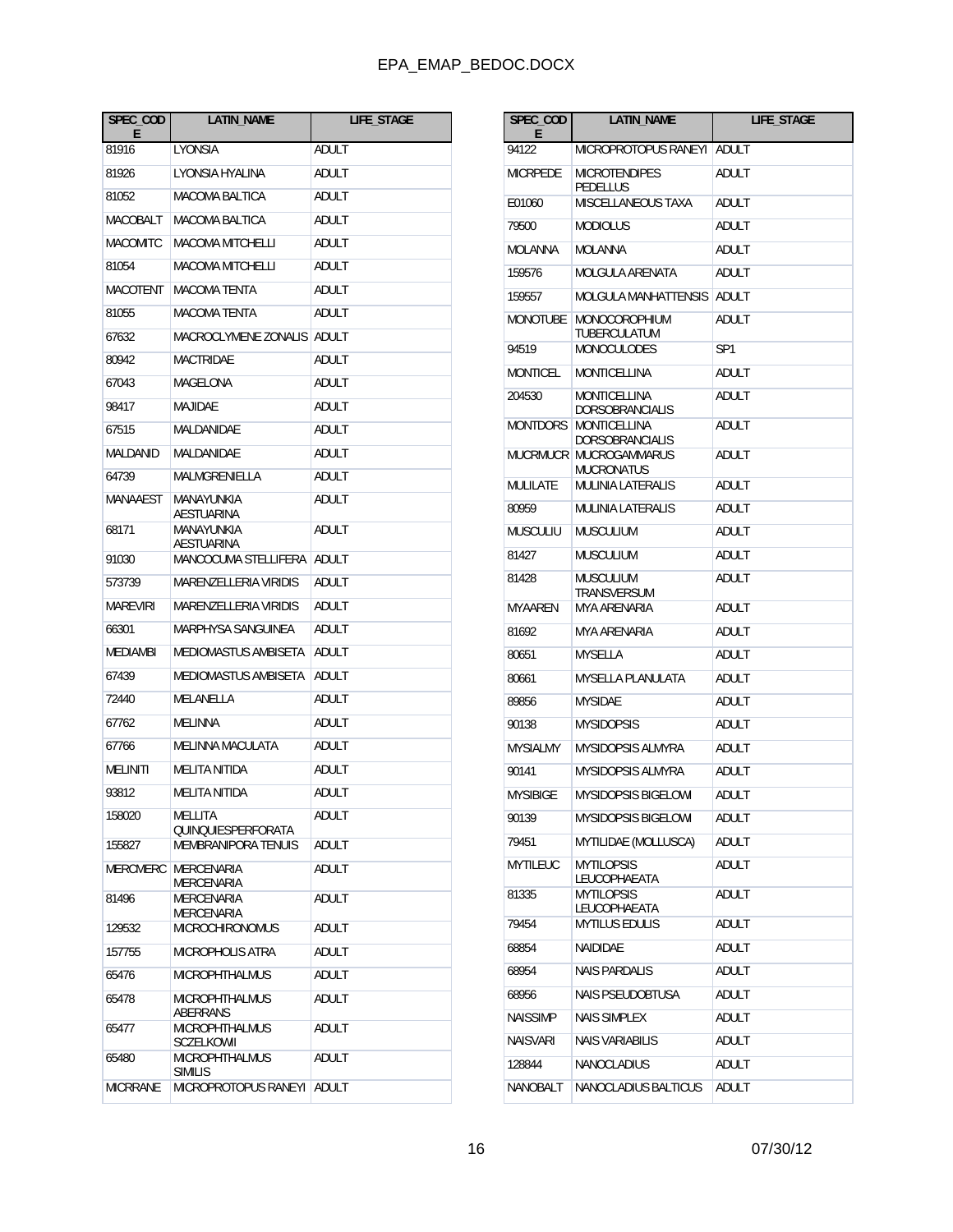| SPEC_COD<br>Е   | <b>LATIN_NAME</b>                       | LIFE_STAGE    |
|-----------------|-----------------------------------------|---------------|
| NANOCRAS        | NANOCLADIUS<br>CRASSICORNUS             | ADULT         |
| 74103           | <b>NASSARIUS</b>                        | ADULT         |
| 74109           | NASSARIUS TRIVITTATUS                   | ADULT         |
| <b>NASSVIBE</b> | <b>NASSARIUS VIBEX</b>                  | ADULT         |
| 74107           | NASSARIUS VIBEX                         | ADULT         |
| 72888           | <b>NATICA PUSILLA</b>                   | ADULT         |
| 72878           | <b>NATICIDAE</b>                        | ADULT         |
| 65895           | <b>NEANTHES</b><br>ARENACEODENTATA      | ADULT         |
| NEANAREN        | <b>NEANTHES</b><br>ARENACEODENTATA      | ADULT         |
| 65918           | <b>NEANTHES SUCCINEA</b>                | ADULT         |
| <b>NEANSUCC</b> | <b>NEANTHES SUCCINEA</b>                | ADULT         |
| 59490           | NEMATODA                                | ADULT         |
| 57411           | NEMERTEA                                | ADULT         |
| NEMERTIN        | <b>NEMERTINEA</b>                       | ADULT         |
| 90062           | NEOMYSIS AMERICANA                      | ADULT         |
| NEOMAMER        | NEOMYSIS AMERICANA                      | ADULT         |
| 66010           | NEPHTYIDAE                              | ADULT         |
| 66011           | <b>NEPHTYS</b>                          | ADULT         |
| 66027           | NEPHTYS BUCERA                          | ADULT         |
| 66028           | <b>NEPHTYS INCISA</b>                   | ADULT         |
| 66030           | <b>NEPHTYS PICTA</b>                    | ADULT         |
| E02065          | NEREIDAE                                | ADULT         |
| 65916           | NEREIS GRAYI                            | ADULT         |
| BAY0291         | NO ORGANISMS FOUND                      | <b>NONE</b>   |
| NOORGPRS        | NO ORGANISMS FOUND                      | <b>ABSENT</b> |
| NOTOSPA         | <b>NOTOMASTUS</b>                       | SP. A EWING   |
| 67423           | NOTOMASTUS                              | ADULT         |
| 79126           | <b>NUCULA</b>                           | ADULT         |
| 79133           | NUCULA ANNULATA                         | ADULT         |
| <b>NUDIBRAN</b> | NUDIBRANCHIA                            | ADULT         |
| 78156           | NUDIBRANCHIA                            | ADULT         |
| <b>ODOSTOMI</b> | <b>ODOSTOMIA</b>                        | ADULT         |
| 75447           | <b>ODOSTOMIA</b>                        | ADULT         |
| <b>ODOSENGO</b> | ODOSTOMIA ENGONIA                       | ADULT         |
| 75504           | ODOSTOMIA ENGONIA                       | ADULT         |
| 116607          | <b>OECETIS</b>                          | ADULT         |
| <b>OECETIS</b>  | <b>OECETIS</b>                          | ADULT         |
| 96737           | <b>OGYRIDES</b><br>ALPHAEROSTRIS        | ADULT         |
| <b>OGYRALPH</b> | <b>OGYRIDES</b><br><b>ALPHAEROSTRIS</b> | ADULT         |
| 68422           | OLIGOCHAETA                             | ADULT         |

| SPEC_COD<br>F   | <b>LATIN_NAME</b>                       | LIFE_STAGE   |
|-----------------|-----------------------------------------|--------------|
| <b>OLIGOCHA</b> | OLIGOCHAETA                             | ADULT        |
| 66157           | ONUPHIDAE                               | ADULT        |
| 66164           | <b>ONUPHIS EREMITA</b>                  | ADULT        |
| 66622           | ORBINIA RISERI                          | <b>ADULT</b> |
| 66570           | ORBINIIDAE                              | ADULT        |
| 84195           | OSTRACODA                               | ADULT        |
| 98710           | OVALIPES                                | ADULT        |
| 67647           | <b>OWENIA FUSIFORMIS</b>                | <b>ADULT</b> |
| 67644           | OWENIIDAE                               | ADULT        |
| OXYUSMIT        | OXYUROSTYLIS SMITHI                     | ADULT        |
| 90923           | OXYUROSTYLIS SMITHI                     | ADULT        |
| PAGURUS         | <b>PAGURUS</b>                          | ADULT        |
| 97775           | <b>PAGURUS</b>                          | ADULT        |
| 97807           | PAGURUS LONGICARPUS                     | ADULT        |
| PAGULONG        | PAGURUS LONGICARPUS                     | ADULT        |
| 96390           | PALAEMONETES PUGIO                      | ADULT        |
| 127859          | PALPOMYIA                               | ADULT        |
| 81889           | PANDORA                                 | ADULT        |
| 81896           | PANDORA GOULDIANA                       | ADULT        |
| 98778           | <b>PANOPEUS HERBSTII</b>                | ADULT        |
| 95434           | PARACAPRELLA TENUIS                     | ADULT        |
| PARATENU        | PARACAPRELLA TENUIS                     | ADULT        |
| 92290           | PARACEREIS CAUDATA                      | ADULT        |
| PARACAUD        | PARACEREIS CAUDATA                      | ADULT        |
| <b>PARACHIR</b> | <b>PARACHIRONOMUS</b>                   | ADULT        |
| <b>PARADIRE</b> | PARACHIRONOMUS<br><b>DIRECTUS</b>       | ADULT        |
| 94006           | PARAHAUSTORIUS<br>LONGIMERUS            | ADULT        |
| 65493           | PARAHESIONE LUTEOLA                     | ADULT        |
| PARALUIE        | PARAHESIONE LUTEOLA                     | adult        |
| PARALAUT        | <b>PARALAUTERBORNIELLA</b>              | ADULT        |
| 94927           | PARAMETOPELLA CYPRIS                    | ADULT        |
| 65321           | PARANAITIS SPECIOSA                     | ADULT        |
| 52633           | PARANTHUS RAPIFORMIS                    | ADULT        |
| PARAFULG        | PARAONIS FULGENS                        | ADULT        |
| 66697           | <b>PARAONIS FULGENS</b>                 | ADULT        |
| PARALONG        | <b>PARAPIONOSYLLIS</b><br>LONGICIRRATA  | ADULT        |
| 66937           | <b>PARAPRIONOSPIO</b><br><b>PINNATA</b> | ADULT        |
| PARAPINN        | PARAPRIONOSPIO<br>PINNATA               | ADULT        |
| 66553           | PAROUGIA CAECA                          | ADULT        |
| 80388           | PARVILUCINA<br>MULTILINEATA             | ADULT        |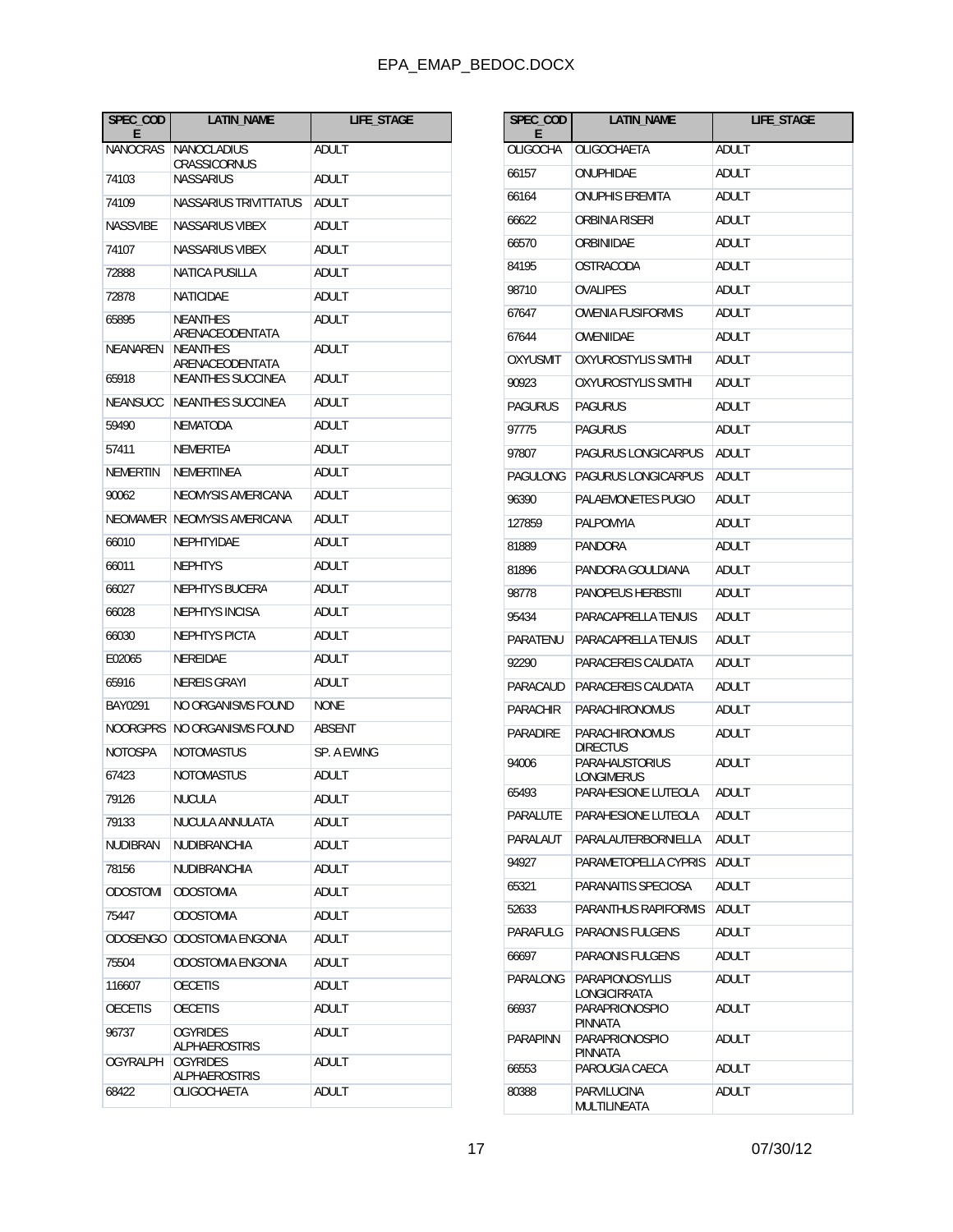| SPEC_COD<br>E   | LATIN_NAME                            | LIFE_STAGE                 |
|-----------------|---------------------------------------|----------------------------|
| PARVMULT        | PARVILUCINA<br>MULTILINEATA           | ADULT                      |
| 67706           | PECTINARIA                            | ADULT                      |
| 67709           | PECTINARIA GOULDI                     | ADULT                      |
| <b>PECTGOUL</b> | PECTINARIA GOULDI                     | ADULT                      |
| 68594           | PELOSCOLEX<br><b>HETEROCHAETUS</b>    | ADULT                      |
| 95602           | PENAEIDAE                             | ADULT                      |
| 158230<br>81947 | PENTAMERA<br>PULCHERRIMA<br>PERIPLOMA | ADULT<br>ADULT             |
| PEROVIRI        | MARGARITACEUM<br>PEROPHORA VIRIDIS    | ADULT                      |
| 81627           | PETRICOLA                             | ADULT                      |
| 81784           | PHOLADIFORMIS<br><b>PHOLADIDAE</b>    | (MOLLUSCA)                 |
| PHORONIS        | PHORONIS                              | ADULT                      |
| 155462          | <b>PHORONIS</b>                       | SP.                        |
| 94077           | PHOTIS PUGNATOR                       | ADULT                      |
| 94633           | PHOXOCEPHALIDAE                       | ADULT                      |
| 65359           | PHYLLODOCE                            | ADULT                      |
| 65366           | PHYLLODOCE ARENAE                     | ADULT                      |
| 65228           | PHYLLODOCIDAE                         | ADULT                      |
| PHYLOCEN        | <b>PHYLOCENTROPUS</b>                 | ADULT                      |
| 76698           | PHYSELLA                              | ADULT                      |
| 68994           | PIGUETIELLA<br><b>MICHIGANENSIS</b>   | ADULT                      |
| 65540           | PILARGIDAE                            | ADULT                      |
| 98993           | PINNIXA                               | ADULT                      |
| 98998           | PINNIXA CHAETOPTERANA                 | ADULT                      |
| 99001           | PINNIXA RETINENS                      | ADULT                      |
| 98974           | <b>PINNOTHERES</b>                    | ADULT                      |
| 65616           | PIONOSYLLIS                           | SP.A                       |
| 65616           | <b>PIONOSYLLIS</b>                    | SP.B                       |
| PISIDIUM        | <b>PISIDIUM</b>                       | ADULT                      |
| 81400           | <b>PISIDIUM</b>                       | ADULT                      |
| 67940           | <b>PISTA</b>                          | ADULT                      |
| 67941           | PISTA CRISTATA                        | ADULT                      |
| 81501           | PITAR MORRHUANUS                      | ADULT                      |
| 76591           | PLANORBIDAE                           | ADULT                      |
| 71549           | PLEUROCERA                            | ADULT                      |
| 65517           | PODARKE OBSCURA                       | ADULT                      |
| 65530           | PODARKEOPSIS                          | ADULT                      |
| PODALEVI        | PODARKEOPSIS<br>LEVIFUSCINA           | ADULT                      |
| 64358           | POLYCHAETA                            | UNIDENTIFIED/FRAGMENT<br>S |

| SPEC_COD<br>Е            | <b>LATIN NAME</b>                                                                        | LIFE_STAGE     |
|--------------------------|------------------------------------------------------------------------------------------|----------------|
| 67959                    | <b>POLYCIRRUS</b>                                                                        | ADULT          |
| 67963                    | POLYCIRRUS EXIMIUS                                                                       | ADULT          |
| <b>POLYEXIM</b>          | POLYCIRRUS EXIMIUS                                                                       | ADULT          |
| 66789                    | POLYDORA                                                                                 | ADULT          |
| POLYCOMM                 | <b>POLYDORA</b>                                                                          | ADULT          |
| POLYCORN                 | COMMENSALIS<br>POLYDORA CORNUTA                                                          | ADULT          |
| 204501                   | POLYDORA CORNUTA                                                                         | ADULT          |
| 66791                    | POLYDORA SOCIALIS                                                                        | <b>ADULT</b>   |
| 66802                    | POLYDORA WEBSTERI                                                                        | ADULT          |
| POLYWEBS                 | POLYDORA WEBSTERI                                                                        | ADULT          |
| 68419                    | POLYGORDIUS                                                                              | ADULT          |
| <b>POLYNOID</b>          | POLYNOIDAE                                                                               | ADULT          |
| 64397                    | POLYNOIDAE                                                                               | <b>ADULT</b>   |
| 98083                    | POLYONYX GIBBESI                                                                         | ADULT          |
| POLYPEDI                 | <b>POLYPEDILUM</b>                                                                       | ADULT          |
| 129657                   | POLYPEDILUM                                                                              | ADULT          |
| POLYHALT                 | POLYPEDILUM<br>HALTERALE                                                                 | ADULT          |
| POLYILLI                 | POLYPEDILUM<br>ILLINOENSE                                                                | ADULT          |
| POLYSCAL                 | POLYPEDILUM<br>SCALAENUM                                                                 | ADULT          |
| 66838                    | <b>PRIONOSPIO</b>                                                                        | ADULT          |
| 66843<br><b>PRIOHETE</b> | <b>PRIONOSPIO</b><br><b>HETEROBRANCHIA</b><br><b>PRIONOSPIO</b><br><b>HETEROBRANCHIA</b> | ADULT<br>ADULT |
| 66854                    | PRIONOSPIO PERKINSI                                                                      | ADULT          |
| <b>PRIOPERK</b>          | PRIONOSPIO PERKINSI                                                                      | ADULT          |
| 66846                    | PRIONOSPIO PYGMAEA                                                                       | ADULT          |
| <b>PRISJENK</b>          | PRISTINELLA JENKINAE                                                                     | ADULT          |
| 127729                   | PROBEZZIA                                                                                | ADULT          |
| PROBEZZI                 | PROBEZZIA                                                                                | ADULT          |
| 96945                    | PROCESSA VICINA                                                                          | ADULT          |
| 128277                   | <b>PROCLADIUS</b>                                                                        | ADULT          |
| PROCLADI                 | <b>PROCLADIUS</b>                                                                        | ADULT          |
| 128316                   | PROCLADIUS SUBLETTEI                                                                     | <b>ADULT</b>   |
| 68401                    | <b>PROTODRILUS</b>                                                                       | ADULT          |
| 94009                    | <b>PROTOHAUSTORIUS</b><br>DEICHMANNAE                                                    | ADULT          |
| 94010                    | <b>PROTOHAUSTORIUS</b><br><b>WIGLEYI</b>                                                 | <b>ADULT</b>   |
| <b>PSEUPAUC</b>          | PSEUDEURYTHOE<br>PAUCIBRANCHIATA                                                         | ADULT          |
| 129851                   | <b>PSEUDOCHIRONOMUS</b>                                                                  | ADULT          |
| <b>PSEUDOCH</b>          | <b>PSEUDOCHIRONOMUS</b>                                                                  | <b>ADULT</b>   |
| 92155                    | PTILANTHURA TENUIS                                                                       | ADULT          |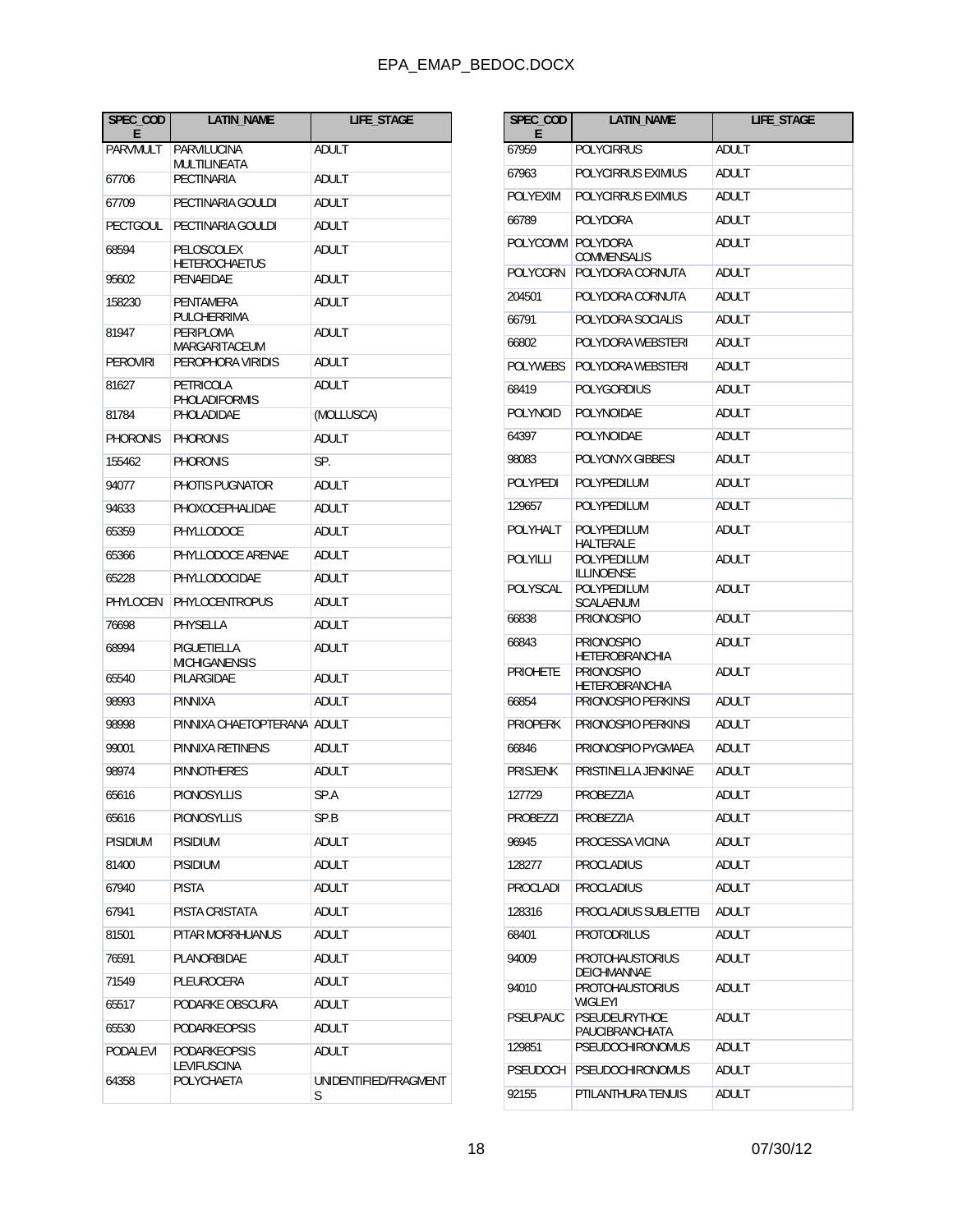| SPEC_COD<br>E   | <b>LATIN NAME</b>                         | <b>LIFE STAGE</b> |
|-----------------|-------------------------------------------|-------------------|
| PTILTENU        | PTILANTHURA TENUIS                        | <b>ADULT</b>      |
| PYRACAND        | PYRAMIDELLA CANDIDA                       | ADULT             |
| PYRAMIDE        | PYRAMIDELLIDAE                            | ADULT             |
| 75446           | PYRAMIDELLIDAE                            | ADULT             |
| 68794           | QUISTRADRILUS<br>MULTISETOSUS             | ADULT             |
| QUISMULT        | OUISTRADRILUS<br>MULTISETOSUS             | ADULT             |
| 80962           | RANGIA CUNEATA                            | ADULT             |
| RANGCUNE        | RANGIA CUNEATA                            | ADULT             |
| 129952          | <b>RHEOTANYTARSUS</b>                     | ADULT             |
| 94730           | RHEPOXYNIUS HUDSONI                       | ADULT             |
| <b>RHEPHUDS</b> | RHEPOXYNIUS HUDSONI                       | ADULT             |
| <b>RHITHARR</b> | <b>RHITHROPANOPEUS</b><br><b>HARRISII</b> | ADULT             |
| 98790           | <b>RHITHROPANOPEUS</b><br><b>HARRISII</b> | ADULT             |
| <b>RICTPUNC</b> | <b>RICTAXIS</b><br><b>PUNCTOSTRIATUS</b>  | ADULT             |
| 76083           | <b>RICTAXIS</b><br><b>PUNCTOSTRIATUS</b>  | ADULT             |
| SABEVULG        | SABELLARIA VULGARIS                       | ADULT             |
| 67671           | SABELLARIA VULGARIS                       | ADULT             |
| 68076           | SABELLIDAE                                | ADULT             |
| <b>SACCKOWA</b> | <b>SACCOGLOSSUS</b><br>KOWALEVSKII        | ADULT             |
| 158626          | <b>SACCOGLOSSUS</b><br>KOWALEVSKII        | ADULT             |
| <b>SAYECHES</b> | SAYELLA CHESAPEAKEA                       | ADULT             |
| 70946           | SAYELLA CHESAPEAKEA                       | ADULT             |
| 67313           | SCALIBREGMA INFLATUM                      | ADULT             |
| 66942           | <b>SCOLELEPIS</b>                         | ADULT             |
| SCOLELEP        | <b>SCOLELEPIS</b>                         | ADULT             |
| 66944           | <b>SCOLELEPIS BOUSFIELDI</b>              | <b>ADULT</b>      |
| E01056          | SCOLELEPIS SQUAMATA                       | ADULT             |
| SCOLTEXA        | SCOLELEPIS TEXANA                         | ADULT             |
| 66949           | SCOLELEPIS TEXANA                         | ADULT             |
| 66603           | <b>SCOLOPLOS RUBRA</b>                    | ADULT             |
| 68232           | SERPULIDAE                                | ADULT             |
| SERPULID        | <b>SERPULIDAE</b>                         | ADULT             |
| <b>SIALIS</b>   | <b>SIALIS</b>                             | ADULT             |
| 65551           | <b>SIGAMBRA</b>                           | ADULT             |
| 65554           | SIGAMBRA BASSI                            | ADULT             |
| 65552           | SIGAMBRA TENTACULATA                      | ADULT             |
| SIGATENT        | SIGAMBRA TENTACULATA                      | ADULT             |
| 154520          | SIPUNCULA                                 | ADULT             |
| 79316           | SOLEMYA VELUM                             | <b>ADULT</b>      |

| SPEC_COD<br>E   | <b>LATIN_NAME</b>                           | <b>LIFE STAGE</b> |
|-----------------|---------------------------------------------|-------------------|
| 68985           | SPECARIA IOSINAE                            | <b>ADULT</b>      |
| SPHAERID        | SPHAERIIDAE                                 | ADULT             |
| 92339           | SPHAEROMA<br>QUADRIDENTATUM                 | ADULT             |
| 127761          | <b>SPHAEROMIAS</b>                          | ADULT             |
| 65743           | <b>SPHAEROSYLLIS</b><br><b>ACICULATA</b>    | ADULT             |
| 65747           | SPHAEROSYLLIS TAYLORI                       | ADULT             |
| SPHATAYL        | SPHAEROSYLLIS TAYLORI                       | ADULT             |
| 66868           | SPIO SETOSA                                 | ADULT             |
| 67107           | <b>SPIOCHAETOPTERUS</b><br>COSTARUM         | ADULT             |
| SPIOCOST        | <b>SPIOCHAETOPTERUS</b><br>COSTARUM         | ADULT             |
| 66781           | SPIONIDAE                                   | ADULT             |
| <b>SPIOROMB</b> | SPIOPHANES BOMBYX                           | ADULT             |
| 66897           | SPIOPHANES BOMBYX                           | ADULT             |
| 80944           | SPISULA SOLIDISSIMA                         | ADULT             |
| 99143           | SQUILLA EMPUSA                              | ADULT             |
| STENELMI        | <b>STENELMIS</b>                            | ADULT             |
| 114095          | <b>STENELMIS</b>                            | ADULT             |
| 94934           | <b>STENOTHOE</b>                            | ADULT             |
| <b>STENMINU</b> | STENOTHOE MINUTA                            | ADULT             |
| 69017           | <b>STEPHENSONIANA</b>                       | ADULT             |
| 69020           | STEPHENSONIANA TANDYI                       | ADULT             |
| 69018           | STEPHENSONIANA<br>TRIVANDRANA               | ADULT             |
| 65084           | <b>STHENELAIS BOA</b>                       | ADULT             |
| 129785          | <b>STICTOCHIRONOMUS</b>                     | ADULT             |
| <b>STICDEVI</b> | <b>STICTOCHIRONOMUS</b><br><b>DEVINCTUS</b> | ADULT             |
| STREBENE        | STREBLOSPIO BENEDICTI                       | ADULT             |
| 66939           | STREBLOSPIO BENEDICTI                       | ADULT             |
| 65822           | STREPTOSYLLIS<br><b>PETTIBONEAE</b>         | ADULT             |
| 65587           | SYLLIDAE                                    | <b>ADULT</b>      |
| 65803           | <b>SYLLIDES</b>                             | ADULT             |
| 65812           | SYLLIDES SETOSA                             | ADULT             |
| <b>SYLLVERR</b> | <b>SYLLIDES VERRILLI</b>                    | ADULT             |
| 94567           | SYNCHELIDIUM<br>AMERICANUM                  | ADULT             |
| TAGELUS         | TAGELUS                                     | ADULT             |
| 81271           | <b>TAGELUS</b>                              | ADULT             |
| <b>TAGEDIVI</b> | <b>TAGELUS DIVISUS</b>                      | ADULT             |
| 81274           | <b>TAGELUS DIVISUS</b>                      | ADULT             |
| 81272           | <b>TAGELUS PLEBEIUS</b>                     | ADULT             |
| 91573           | <b>TANAISSUS</b><br>PSAMMOPHILUS            | ADULT             |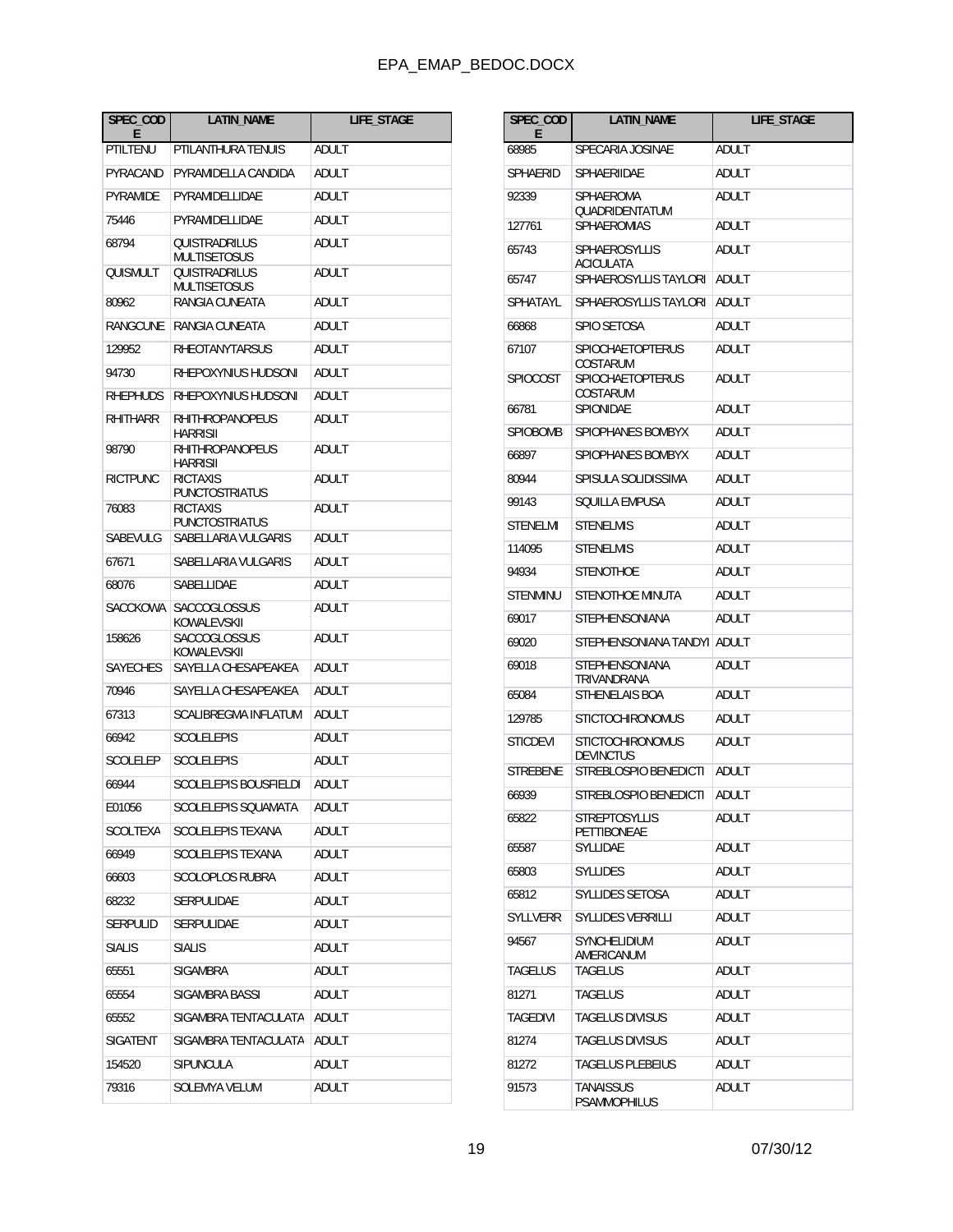| SPEC_COD<br>E   | <b>LATIN NAME</b>                           | <b>LIFE STAGE</b>                |
|-----------------|---------------------------------------------|----------------------------------|
| 128324          | <b>TANYPUS</b>                              | <b>ADULT</b>                     |
| TANYNEOP        | <b>TANYPUS</b><br><b>NEOPUNCTIPENNIS</b>    | ADULT                            |
| <b>TANYTTRB</b> | <b>TANYTARSINI</b>                          | ADULT                            |
| <b>TANYTARS</b> | <b>TANYTARSUS</b>                           | ADULT                            |
| 129978          | TANYTARSUS                                  | ADULT                            |
| 66728           | TAUBERIA GRACILIS                           | <b>ADULT</b>                     |
| 81074           | TELLINA                                     | ADULT                            |
| TELLAGIL        | <b>TELLINA AGILIS</b>                       | <b>ADULT</b>                     |
| 81088           | TELLINA AGILIS                              | ADULT                            |
| 81032           | <b>TELLINIDAE</b>                           | ADULT                            |
| 68760           | <b>TELMATODRILUS</b><br>VEJDOVSKYI          | ADULT                            |
| TEREBELL        | TEREBELLIDAE                                | ADULT                            |
| 67899           | TEREBELLIDAE                                | ADULT                            |
| 97699           | THALASSINIDAE                               | ADULT                            |
| <b>THARSPA</b>  | <b>THARYX</b>                               | SP. A MORRIS                     |
| 67141           | <b>THARYX</b>                               | SP.A                             |
| 95648           | <b>TRACHYPENAEUS</b><br><b>CONSTRICTUS</b>  | ADULT                            |
| 67364           | <b>TRAVISIA</b>                             | SP.A                             |
| TRIBJUCU        | TRIBELOS JUCUNDUS                           | ADULT                            |
| 68585           | <b>TUBIFICIDAE</b>                          | WITHOUT CAPILIFORM<br>CHAETAE    |
| 68585           | TUBIFICIDAE                                 | WITH CAPILIFORM<br>CHAETAE       |
| TUBIFIWO        | <b>TUBIFICIDAE</b>                          | IMMATURE W/O CAP.<br>CHAETE      |
| <b>TUBIFIWI</b> | <b>TUBIFICIDAE</b>                          | <b>IMMATURE W/CAP.</b><br>CHAETE |
| 68688           | <b>TUBIFICOIDES BROWNAE</b>                 | ADULT                            |
| <b>TUBIHETE</b> | <b>TUBIFICOIDES</b><br><b>HETEROCHAETUS</b> | ADULT                            |

| SPEC COD<br>Е   | <b>LATIN NAME</b>            | <b>LIFE STAGE</b> |
|-----------------|------------------------------|-------------------|
| TURBELLA        | TURBELLARIA                  | <b>ADULT</b>      |
| 53964           | TURBELLARIA                  | ADULT             |
| 75676           | <b>TURBONILLA</b>            | ADULT             |
| 75676           | <b>TURBONILLA</b>            | SP.B              |
| TURBONIL        | TURBONILLA                   | <b>ADULT</b>      |
| 75710           | <b>TURBONILLA AEQUALIS</b>   | <b>ADULT</b>      |
| TURBINTE        | TURBONILLA INTERRUPTA        | ADULT             |
| 75687           | <b>TURBONILLA INTERRUPTA</b> | <b>ADULT</b>      |
| 74555           | TURRIDAE                     | SP.A              |
| 93629           | <b>UNCIOLA</b>               | <b>ADULT</b>      |
| 93635           | <b>UNCIOLA DISSIMILIS</b>    | <b>ADULT</b>      |
| 93632           | UNCIOLA IRRORATA             | <b>ADULT</b>      |
| 93633           | UNCIOLA SERRATA              | ADULT             |
| <b>UNIONICO</b> | UNIONICOLA                   | <b>ADULT</b>      |
| <b>UNIONIDA</b> | <b>UNIONIDAE</b>             | <b>ADULT</b>      |
| 79913           | <b>UNIONIDAE</b>             | <b>ADULT</b>      |
| 98209           | <b>UPOGEBIA AFFINIS</b>      | ADULT             |
| <b>UROSCINE</b> | UROSALPINX CINEREA           | <b>ADULT</b>      |
| 70349           | VALVATA SINCERA              | <b>ADULT</b>      |
| 71072           | VITRINELLA FLORIDANA         | ADULT             |
| 71064           | VITRINELLIDAE                | <b>ADULT</b>      |
| 70304           | <b>VIVIPARIDAE</b>           | <b>ADULT</b>      |
| 98748           | <b>XANTHIDAE</b>             | <b>ADULT</b>      |
| <b>XANTHIDA</b> | <b>XANTHIDAE</b>             | <b>ADULT</b>      |
| 79273           | YOLDIA LIMATULA              | <b>ADULT</b>      |

# METHODOLOGY DESCRIBING CHAIN OF CUSTODY FOR WATER QUALITY AND SAMPLES See following document for details:

Valente, R. and Strobel, C.J. 1993. Environmental Monitoring and Assessment Program-Estuaries: 1993 Virginian Province Quality Assurance Project Plan. U.S. EPA,NHEERL-AED, Narragansett, RI. May 1993

#### # WATER QUALITY AND SEDIMENT ANALYSIS TECHNIQUES

A Sea-Bird Electronics, Inc. model SBE-25 SeaLogger CTD is a self-contained array of instruments capable of measuring salinity, temperature, dissolved oxygen, pH, transmissivity (an estimate of suspended solids concentration), fluorescence (an estimate of chlorophyll\_a concentration) and photosynthetically active radiation (PAR; a measurement of the intensity of light in the range of wavelengths used by algae in photosynthesis). Oxygen was measured with a Beckman polarographic DO electrode. The core of the unit is a data logger which stores all data collected by the individual probes. The entire array is powered internally using batteries; therefore, it does not require any electronic connection to the boat during operation. Supplied with the instrument is the software required for communicating with the data logger and for downloading data to an on-board computer.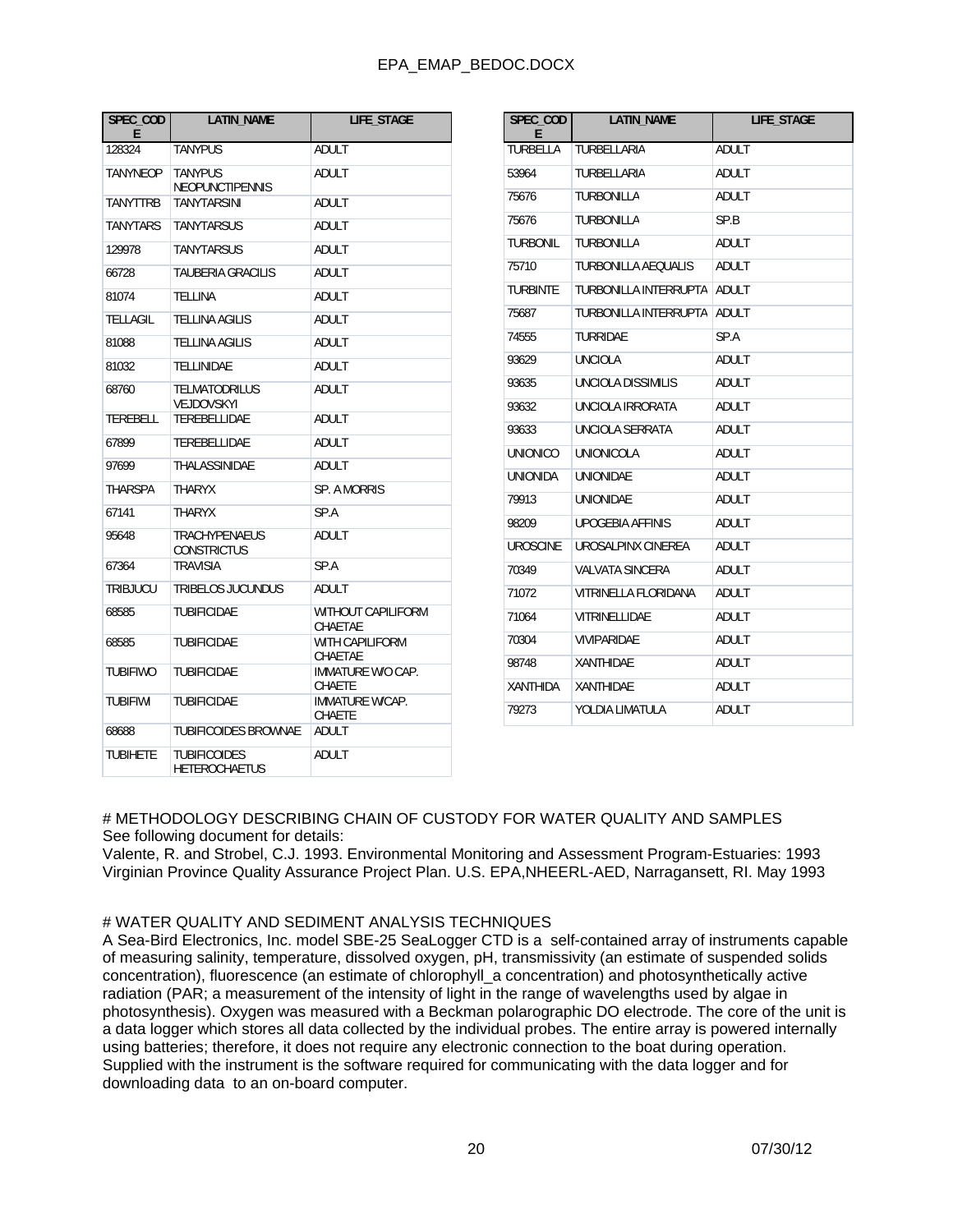>PARAMETER: TOTAL\_DEPTH(Total Station Depth, Meters) -COLLECTION METHODS: -SAMPLE PRESERVATIVES: None -SAMPLE STORAGE ENVIRONMENT: None -TIME IN STORAGE: None -LAB TECHNIQUES WITH REFERENCES: D.R. Reifsteck and C.J. Strobel 1993.Environmental Monitoring And Assessment Program: Near Coastal Component 1993 Virginian Province Effort-Field Operations and Safety Manual. Environmental Protection Agency. NHEERL-AED. Narragansett,RI.

>PARAMETER: Latitude and Longitude (Degrees, decimal minutes and seconds)

-COLLECTION METHODS: Station positions were selected by GIS based on random strata site selection. Locations were then entered into a Northstar LORAN or Raytheon GPS receivers. Sampling protocol dictates the navigation goal was to be within 100 m of the assigned latitude and longitude of a sampling site.

-SAMPLE PRESERVATIVES: None

-SAMPLE STORAGE ENVIRONMENT: None

-TIME IN STORAGE: None

-LAB TECHNIQUES WITH REFERENCES:

Valente, R., C.J. Strobel, J.E. Pollard, K.M. Peres, T.C. Chang and J. Rosen. 1990. Quality Assurance Project Plan for EMAP Near Coastal: 1990 Demonstration Project. U.S. Environmental Protection Agency. NHEERL-AED. Narragansett,RI.

>PARAMETER: SAMPLE\_DEPTH (Sampling Depth, Meters)

-COLLECTION METHODS: Sea-Bird SeaLogger CTD equipped probes for salinity, temperature, dissolved oxygen (DO) concentration, light transmission, chlorophyll a fluorescence, and PAR

SAMPLE PRESERVATIVES: N/A

-SAMPLE STORAGE ENVIRONMENT: N/A

-TIME IN STORAGE: N/A

-LAB TECHNIQUES WITH REFERENCES:

D.R. Reifsteck and C.J. Strobel 1993.Environmental Monitoring And Assessment Program: Near Coastal Component 1993 Virginian Province Effort-Field Operations and Safety Manual. Environmental Protection Agency. NHEERL-AED. Narragansett,RI.

>PARAMETER: WTEMP (Water Temperature, Centigrade)

-COLLECTION METHODS: Sea-Bird SeaLogger CTD equipped probes for salinity, temperature, dissolved oxygen (DO) concentration, light transmission, chlorophyll a fluorescence, and PAR

-SAMPLE PRESERVATIVES: N/A

-SAMPLE STORAGE ENVIRONMENT: N/A

-TIME IN STORAGE: N/A

-LAB TECHNIQUES WITH REFERENCES:

D.R. Reifsteck and C.J. Strobel 1993.Environmental Monitoring And Assessment Program: Near Coastal Component 1993 Virginian Province Effort-Field Operations and Safety Manual. Environmental Protection Agency. NHEERL-AED. Narragansett,RI.

>PARAMETER: SPCOND (Conductivity,umHo/cm)

-COLLECTION METHODS: Sea-Bird SeaLogger CTD equipped probes for salinity, temperature, dissolved oxygen (DO) concentration, light transmission, chlorophyll a fluorescence, and PAR

-SAMPLE PRESERVATIVES: N/A

-SAMPLE STORAGE ENVIRONMENT: N/A

-TIME IN STORAGE: N/A

-LAB TECHNIQUES WITH REFERENCES:

D.R. Reifsteck and C.J. Strobel 1993.Environmental Monitoring And Assessment Program: Near Coastal Component 1993 Virginian Province Effort-Field Operations and Safety Manual. Environmental Protection Agency. NHEERL-AED. Narragansett,RI.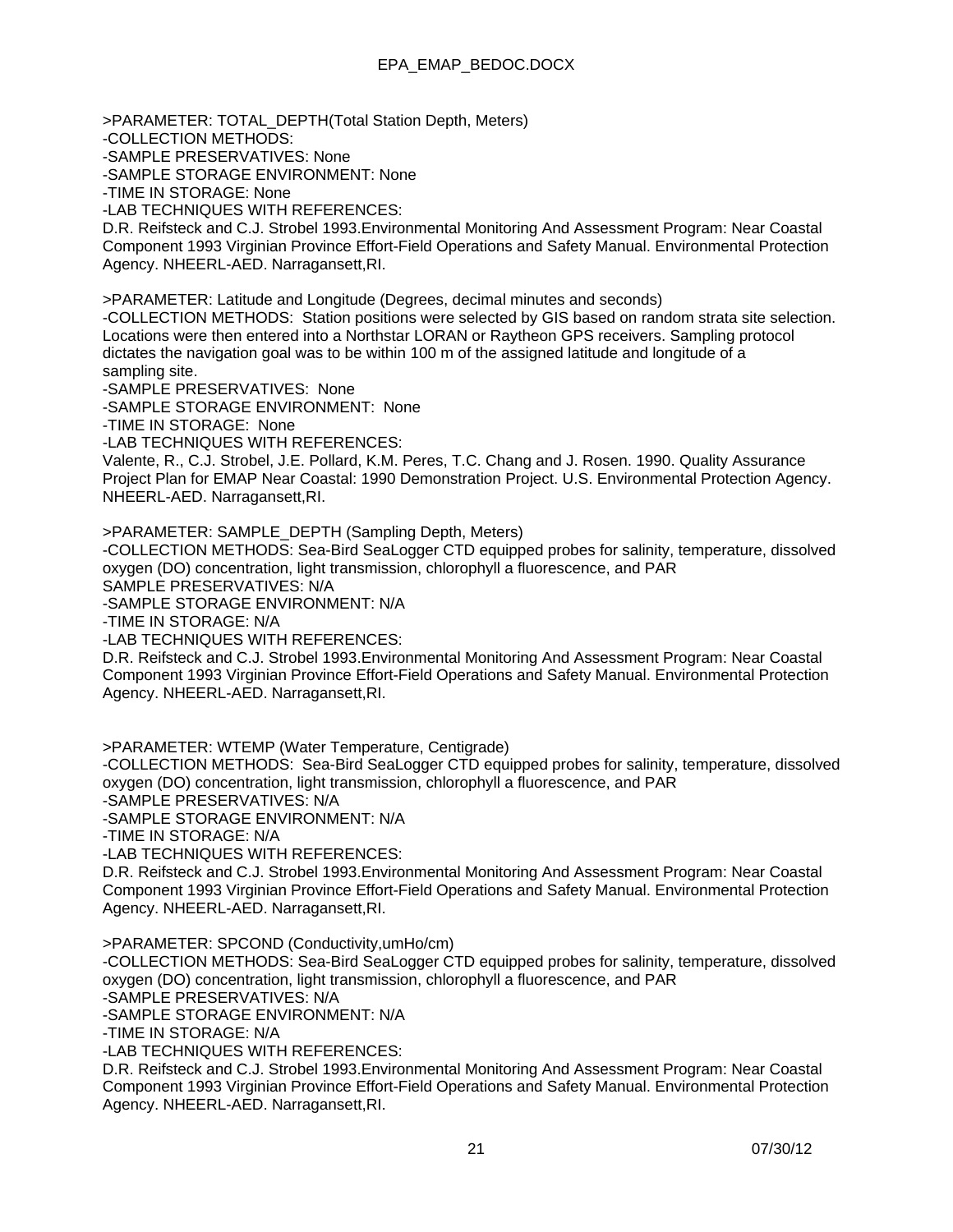>PARAMETER: DO (Dissolved Oxygen, mg\l) -COLLECTION METHODS: Oxygen was measured with a Beckman polarographic DO electrode. -SAMPLE PRESERVATIVES: N/A -SAMPLE STORAGE ENVIRONMENT: N/A -TIME IN STORAGE: N/A -LAB TECHNIQUES WITH REFERENCES: D.R. Reifsteck and C.J. Strobel 1993.Environmental Monitoring And Assessment Program: Near Coastal

Component 1993 Virginian Province Effort-Field Operations and Safety Manual. Environmental Protection Agency. NHEERL-AED. Narragansett,RI.

>PARAMETER: SALINITY (Salinity, psu)

-COLLECTION METHODS: Sea-Bird SeaLogger CTD equipped probes for salinity, temperature, dissolved oxygen (DO) concentration, light transmission, chlorophyll a fluorescence, and PAR

-SAMPLE PRESERVATIVES: N/A

-SAMPLE STORAGE ENVIRONMENT: N/A

-TIME IN STORAGE: N/A

-LAB TECHNIQUES WITH REFERENCES: N/A

D.R. Reifsteck and C.J. Strobel 1993.Environmental Monitoring And Assessment Program: Near Coastal Component 1993 Virginian Province Effort-Field Operations and Safety Manual. Environmental Protection Agency. NHEERL-AED. Narragansett,RI.

### PARAMETER

>PARAMETER:SAND (Sand Content, %), CLAY (Clay Content, %), Silt(Silt Content, %) , Moist(Moisture %) PHI25, PHI50, PHI75, Skewness

-COLLECTION METHODS: Young-modified Van Veen Grab sampler was used to collect sediment grabs for benthic analyses followed by field sieving through a 0.5mm sieve and preserved in the field. 20ml and 100ml sample were taken from a bottom grab and frozen.

-SAMPLE PRESERVATIVES: None

-SAMPLE STORAGE ENVIRONMENT: Refrigerated until analysis

-TIME IN STORAGE: Holding Time Unknown

-LAB TECHNIQUES WITH REFERENCES:

Plumb, R.H. (1981), Procedures for handling and chemical analysis of

sediment and water samples. Prepared for the U.S. Environmental

Protection Agency/Corps of Engineers Technical Committee of Criteria

for Dredge and Fill Material. Published by Environmental Laboratory,

U.S. Army Waterways Experimental Station, Vicksburg. Mississippi.

Technical Report EPA/CE-81-1

>PARAMETER: TOC (Total organic carbon content in percent),

-COLLECTION METHODS: Young-modified Van Veen Grab sampler was used to collect sediment grabs for benthic analyses followed by field sieving through a 0.5mm sieve and preserved in the field. 20ml and 100ml sample were taken from a bottom grab and frozen.

-SAMPLE PRESERVATIVES: Frozen

-SAMPLE STORAGE ENVIRONMENT: Frozen until analysis

-TIME IN STORAGE: Holding time unknown.

-LAB TECHNIQUES WITH REFERENCES: The concentration of total organic carbon in each sediment sample was determined by ultraviolet light-promoted persulfate oxidation.

U.S. EPA. 1995. Environmental Monitoring and Assessment Program (EMAP):Laboratory Methods Manual-Estuaries, Volume 1: Biological and Physical Analyses. U.S. Environmental Protection Agency, Office of Research and Development, Narragansett, RI. EPA/620/R-95/008.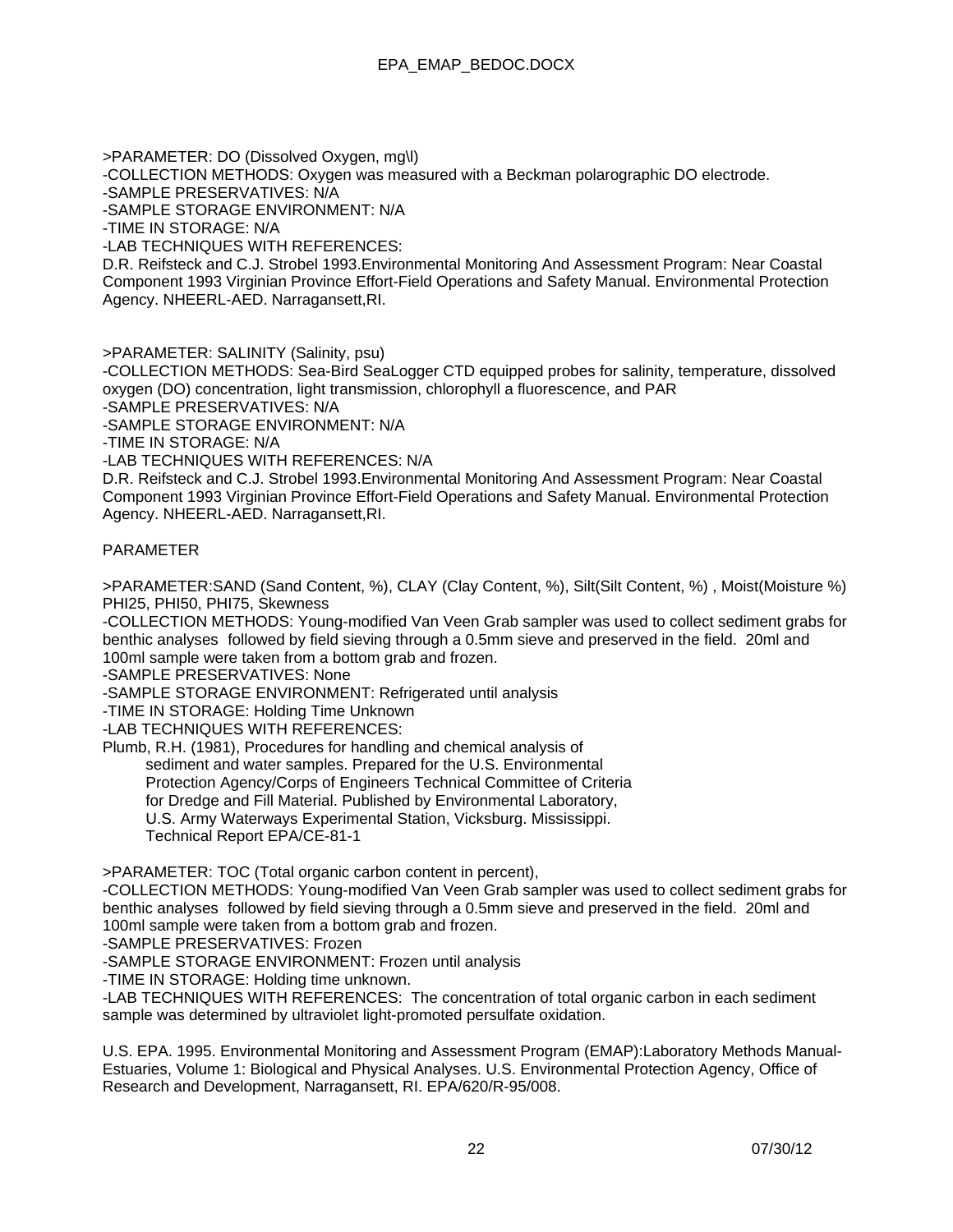### # VARIABLES NAMES AND DESCRIPTIONS FOR DATA FILES Structures for data files on http://www.chesapeakebay.net > BENTHIC SURVEY EVENT DATA

| <b>Field Name</b> | Type   | Width | <b>Descriptions</b>                            |
|-------------------|--------|-------|------------------------------------------------|
| EVENT ID          | Number | 8     | Database Generated Event Identification Number |
| <b>SOURCE</b>     | Text   | 6     | Data Collection Agency                         |
| SAMPLE DATE       | Text   | 8     | Sampling Date (MM/DD/YYYY)                     |
| <b>LATITUDE</b>   | Number | 8.5   | Latitude (Decimal Degrees- NAD83)              |
| <b>LONGITUDE</b>  | Number | 8.5   | Longitude (Decimal Degrees-NAD83)              |
| R DATE            | Text   | 8     | Data Version Date (MM/DD/YYYY)                 |
| <b>SITETYPE</b>   | Text   | 4     | Sampling Site Type                             |
| <b>STATION</b>    | Text   | 15    | <b>Sampling Station</b>                        |
| TOTAL DEPTH       | Number | 8.1   | <b>Total Station Depth (Meters)</b>            |
| SAMPLE TIME       | Text   | 5     | Sample Collection Time (HHMM)                  |

### > BENTHIC WATER QUALITY SURVEYS

| Field Name            | Type          | Width | Descriptions                                   |
|-----------------------|---------------|-------|------------------------------------------------|
| EVENT ID              | Number        | 8     | Database Generated Event Identification Number |
| <b>SOURCE</b>         | Text          | 6     | Data Collection Agency                         |
| SAMPLE TYPE           | Text          | 2     | Sample Collection Type                         |
| <b>STATION</b>        | Text          | 15    | <b>Sampling Station</b>                        |
| SAMPLE DATE           | Text          | 8     | Sampling Date (MM/DD/YYYY)                     |
| SAMPLE DEPTH          | <b>Number</b> | 8.1   | Sampling Depth                                 |
| SAMPLE NUMBER         | Number        | 8.0   | Sample Number                                  |
| REPORTED PARAMETER    | Text          | 15    | <b>Sampling Parameter</b>                      |
| REPORTED VALUE        | Number        | 8.4   | Sampling Parameter Value                       |
| <b>REPORTED UNITS</b> | Text          | 15    | Reporting Units of Value                       |
| WQ METHOD             | Text          | 8     | Chesapeake Bay Program Parameter Analysis Code |
| R DATE                | Text          | 8     | Data Version Date (MM/DD/YYYY)                 |

### >BENTHIC SEDIMENT SURVEY DATA

| <b>Field Name</b>     | Type   | Width          | Descriptions                                   |
|-----------------------|--------|----------------|------------------------------------------------|
| EVENT ID              | Number | 8              | Database Generated Event Identification Number |
| <b>SOURCE</b>         | Text   | 6              | Data Collection Agency                         |
| SAMPLE TYPE           | Text   | $\overline{2}$ | Sample Collection Type                         |
| <b>STATION</b>        | Text   | 15             | <b>Sampling Station</b>                        |
| SAMPLE DATE           | Text   | 8              | Sampling Date (MM/DD/YYYY)                     |
| TOTAL DEPTH           | Number | 8.1            | <b>Total Station Depth</b>                     |
| SAMPLE NUMBER         | Number | 8.0            | Sample Number                                  |
| REPORTED PARAMETER    | Text   | 15             | <b>Sampling Parameter</b>                      |
| REPORTED VALUE        | Number | 8.4            | Sampling Parameter Value                       |
| <b>REPORTED UNITS</b> | Text   | 15             | <b>Reporting Units of Value</b>                |
| R DATE                | Text   | 8              | Data Version Date (MM/DD/YYYY)                 |

### > BENTHIC SURVEY BIOTA EVENT DATA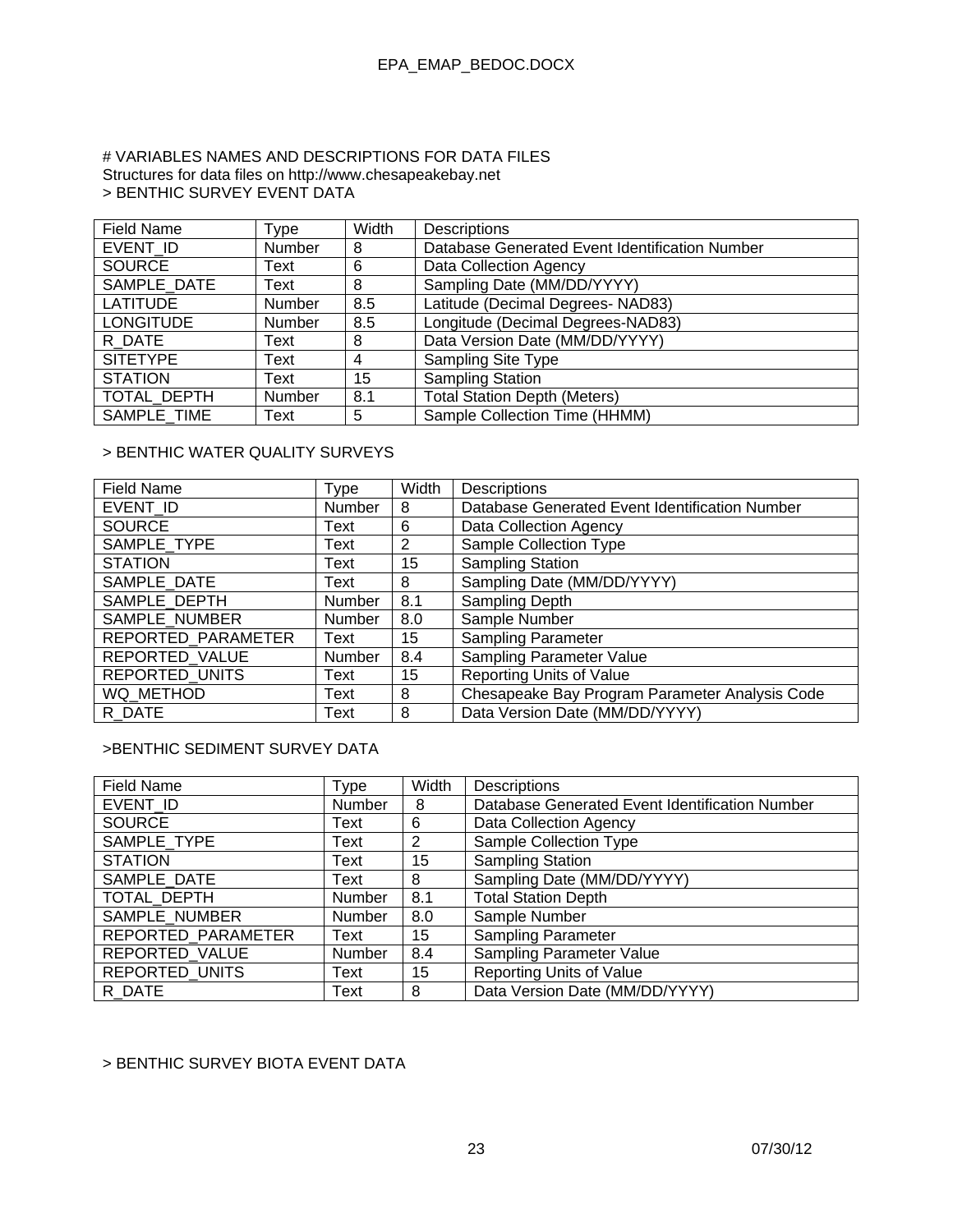| <b>Field Name</b> | Type          | Width | Description                                    |
|-------------------|---------------|-------|------------------------------------------------|
| EVENT ID          | Number        | 8     | Database Generated Event Identification Number |
| <b>SOURCE</b>     | Text          | 6     | Data Collection Agency                         |
| SAMPLE DATE       | Date/Time     | 8     | Sampling Date (MM/DD/YYYY)                     |
| <b>LATITUDE</b>   | Number        | 8.5   | Latitude (Decimal Degrees-NAD83)               |
| <b>LONGITUDE</b>  | Number        | 8.5   | Longitude (Decimal Degrees-NAD83)              |
| <b>PENETR</b>     | <b>Number</b> | 8.4   | Sampling Gear Penetration Depth (cm)           |
| R DATE            | Date/Time     | 8     | Data Version Date (MM/DD/YYYY)                 |
| SAMPLE NUMBER     | Number        | 8.0   | Sample Number                                  |
| SITE TYPE         | Text          | 10    | <b>Sampling Site Type</b>                      |
| <b>STATION</b>    | Text          | 15    | <b>Sampling Station</b>                        |
| TOTAL_DEPTH       | Number        | 8.1   | <b>Total Station Depth (Meters)</b>            |
| SAMPLE TIME       | Date/Time     | 8     | Sample Collection Time (HHMM)                  |

## >BENTHIC TAXONOMIC SURVEY DATA

| <b>Field Name</b>      | Type          | Width          | <b>Descriptions</b>                                           |
|------------------------|---------------|----------------|---------------------------------------------------------------|
| EVENT ID               | Number        | 8              | Database Generated Event Identification Number                |
| <b>SOURCE</b>          | Text          | 6              | Data Collection Agency                                        |
| SAMPLE TYPE            | Text          | 7              | Sample Collection Type                                        |
| <b>STATION</b>         | Text          | 15             | <b>Sampling Station</b>                                       |
| SAMPLE DATE            | Date/Time     | 8              | Sampling Date (MM/DD/YYYY)                                    |
| SAMPLE NUMBER          | Number        | 8.0            | Sample Number                                                 |
| <b>GMETHOD</b>         | Text          | 3              | Chesapeake Bay Program Gear Method Code                       |
| <b>CONVFACT</b>        | <b>Number</b> | 8.2            | Conversion Factor (# Individual/Sample to # Individuals/Meter |
|                        |               |                | Squared)                                                      |
| NET MESH               | Number        | 8.2            | Screen Mesh Width (Millimeters)                               |
| TSN                    | Text          | $\overline{7}$ | <b>ITIS Taxon Serial Number</b>                               |
| LIFE STAGE             | Text          | 45             | Species Life Stage                                            |
| <b>LATIN NAME</b>      | Text          | 45             | <b>Species Latin Name</b>                                     |
| REPORTING VALUE        |               |                |                                                               |
|                        | <b>Number</b> | 12             | Total Count of Given Taxa in Sample                           |
| <b>REPORTING UNITS</b> | Text          | 15             | <b>Reporting Units of Value</b>                               |
|                        |               |                |                                                               |
| <b>NODCCODE</b>        | <b>Text</b>   | 12             | National Oceanographic Data Center Species Code               |
| SPEC CODE              | Text          | 14             | <b>Agency Species Code</b>                                    |
| <b>SER NUM</b>         | Text          | 12             | Sample Serial Number                                          |
| R DATE                 | Date/Time     | 8              | Data Version Date (MM/DD/YYYY)                                |

## >BENTHIC BIOMASS SURVEY DATA

| <b>Field Name</b> | Type          | Width | <b>Descriptions</b>                            |
|-------------------|---------------|-------|------------------------------------------------|
| EVENT ID          | Number        | 8     | Database Generated Event Identification Number |
| <b>SOURCE</b>     | Text          | 6     | Data Collection Agency                         |
| SAMPLE TYPE       | Text          |       | Sample Collection Type                         |
| <b>STATION</b>    | Text          | 15    | <b>Sampling Station</b>                        |
| SAMPLE DATE       | Date/Time     | 8     | Sampling Date (MM/DD/YYYY)                     |
| SAMPLE NUMBER     | <b>Number</b> | 8.0   | Sample Number                                  |
| <b>GMETHOD</b>    | Text          | 3     | Chesapeake Bay Program Gear Method Code        |
| <b>CONVFACT</b>   | <b>Number</b> | 8.2   | Conversion Factor (# Individual/Sample to #    |
|                   |               |       | Individuals/Meter Squared)                     |
| NET MESH          | Number        | 8.2   | Screen Mesh Width (Millimeter)                 |
| <b>TSN</b>        | Text          | 7     | <b>ITIS Taxon Serial Number</b>                |
| <b>LIFESTAGE</b>  | Text          | 45    | Organisms Life Stage                           |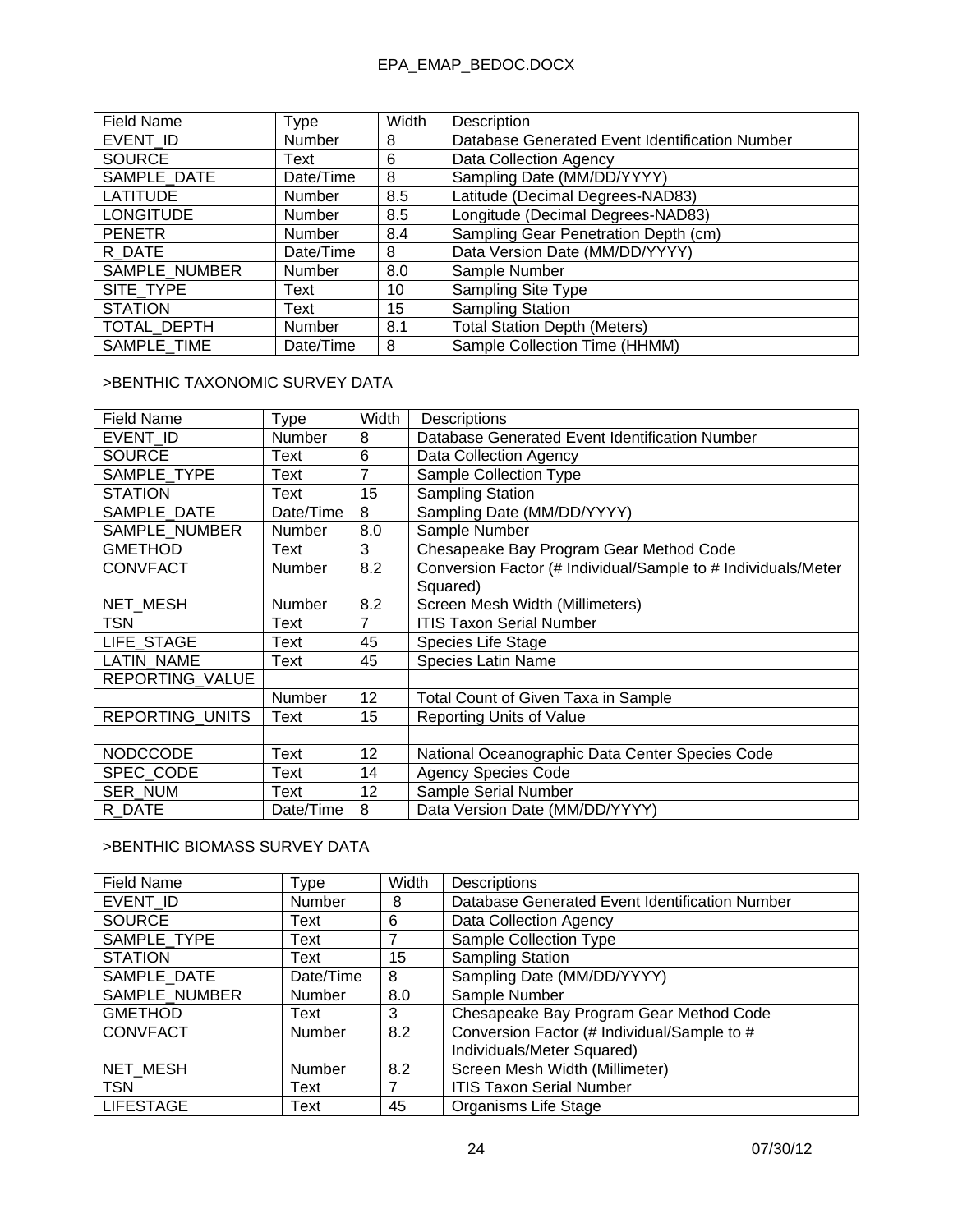| LATIN NAME             | Text          | 45              | Species Latin Name                              |
|------------------------|---------------|-----------------|-------------------------------------------------|
| VALUE TYPE             | Text          | 10              | Actual or Estimated Parameter Value             |
| REPORTING_VALUE        | <b>Number</b> | 8.4             | <b>Taxon Biomass</b>                            |
| <b>REPORTING UNITS</b> | Text          | 15              | <b>Sampling Parameter Reporting Units</b>       |
| <b>NODCCODE</b>        | Text          | 12 <sup>2</sup> | National Oceanographic Data Center Species Code |
| SPEC CODE              | Text          | 14              | <b>Agency Species Code</b>                      |
| <b>SER NUM</b>         | Text          | 12              | <b>Agency Sample Serial Number</b>              |
| R DATE                 | Date/Time     | 8               | Data Version Date (MM/DD/YYYY)                  |

> The following fields may also appear in a downloaded data set:

| Name                        | Type | Width | Description                                                 |
|-----------------------------|------|-------|-------------------------------------------------------------|
| <b>BASIN</b>                | Text | 20    | Chesapeake Bay Basin Designation                            |
| HUC <sub>8</sub>            | Text |       | USGS Eight Digit Hydrologic Unit Code                       |
| CATALOGING_UNIT_DESCRIPTION | Text | 50    | <b>USGS Cataloging Unit Code Description</b>                |
| <b>FIPS</b>                 | Text |       | Federal Information Processing Code                         |
| <b>STATE</b>                | Text |       | Federal Information Processing Code State Designation       |
| <b>COUNTY CITY</b>          | Text | 30    | Federal Information Processing Code City/County Designation |
| <b>CBSEG 2003</b>           | Text |       | 2003 Chesapeake Bay Segment Designation                     |
| CBSEG 2003 DESCRIPTION      | Text | 50    | 2003 Chesapeake Bay Segment Designation Description         |

#### #VARIABLE NAMES AND DESCRIPTIONS FOR SPECIES KEY

These tables cross references Versar species codes and spellings with current Integrated Taxonomic Information System (ITIS) and National Oceanographic Data Center taxonomic codes and spellings. Web address: http://www.chesapeakebay.net/

| Name            | Type      | Width       | Description                                     |
|-----------------|-----------|-------------|-------------------------------------------------|
| SPECCODE        | Text      | 14          | Data provider Species Code                      |
| SOURCE LBL Text |           | 45          | Source Species Latin Name                       |
| LBL.            | Text      | 45          | <b>ITIS Latin Name</b>                          |
| NODC LBL        | Text      | 45          | National Oceanographic Data Center Latin Name   |
| <b>NODCCODE</b> | Text      | $12 \,$     | National Oceanographic Data Center Species Code |
| <b>TSN</b>      | Text      | $7^{\circ}$ | <b>ITIS Taxon Serial Number</b>                 |
| R DATE          | Date/Time | 8           | Version Date of Data (YYYYMMDD)                 |

# REFERENCE CODES IN DATA FILES AND TAXONOMIC KEY See The 2000 Guide to Biological and Living Resources Data for full listing.

#### > DATA\_TYPE: Data Type

- BE Benthic<br>FL Fluoreso
- **Fluorescence**
- MI Microzooplankton
- MZ Mesozooplankton<br>
PD Primary Production
- PD Primary Production<br>PH Phytoplankton
- PH Phytoplankton<br>PP Picoplankton
- Picoplankton

>A/EAFDW: Actual or Estimated Ash Free Dry Weight

 A or ACTUAL - Actual Determination of Ash Free Dry Weight E or ESTIMATE - Estimated Ash Free Dry Weight

>SOURCE : Data Collection Agency VERSAR- Versar Incorporated

>COLTYPE: Collection Type D or DISCRETE - Discrete Sample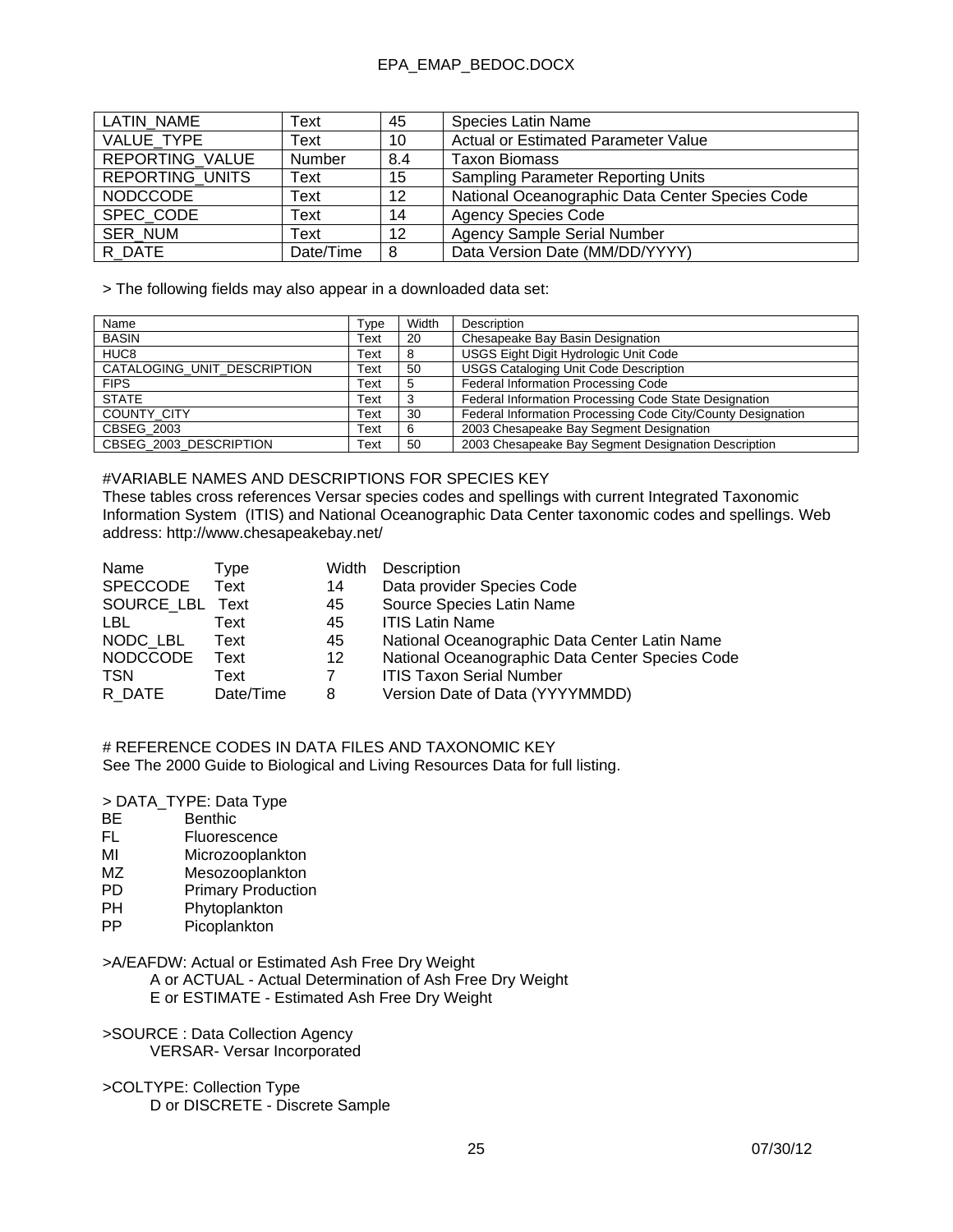### C or COMPOSITE- Composite Sample

>BASIN - Sampling Station Tributary or Mainstem Designation

| TRIB_COD   | <b>BASIN</b>                       |
|------------|------------------------------------|
| <b>BAY</b> | <b>CHESAPEAKE BAY</b>              |
| <b>CHS</b> | CHESTER RIVER                      |
| <b>CHP</b> | <b>CHOPTANK RIVER</b>              |
| <b>ELZ</b> | <b>ELIZABETH RIVER</b>             |
| <b>MAL</b> | JAMES RIVER                        |
| PAT        | <b>PATAPSCO RIVER</b>              |
| <b>PAX</b> | <b>PATUXNET RIVER</b>              |
| <b>POT</b> | <b>POTOMAC RIVER</b>               |
| <b>RAP</b> | <b>RAPPAHANOCK</b><br><b>RIVER</b> |
| YRK        | <b>YORK RIVER</b>                  |

>GMETHOD- Sampling Gear Codes

 16-Post-Hole Digger (250 square centimeters) 20-Wildco Box Core Grab(220 square centimeters) 96-Hydrolic Van Veen Grab(1000 square centimeters) 97-Young Modified Van Veen Grab (440 square centimeters) 98-Petite Ponar Grab (250 square centimeters)

>TSN: Interagency Taxonomic Identification System, Taxon Serial Numbers Note for current listing of Chesapeake Bay Program Species and their codes . Organisms without current serial numbers have ALL been assigned TSN of BAYXXXX.

### >LIFE STAGE

 Life stages are any addional descriptors of a species in addition to The scientific name see IN HOUSE SPECIES LIST for details

### >LATIN\_NAME

See for IN HOUSE SPECIES LIST for details

- >NODCCODE: National Oceanographic Data Center Species Code NOTE: For current listing of Chesapeake Bay species and their codes, see 1998 Chesapeake Bay Basin Species List.
- >STATION- Station Names-Please See Station Names and Positions for details on name designation.

### >SKIP- THE SKIP VARIABLE OF THE BENTHIC TAXONOMIC AND ABUNDANCE

DATA RECORD: In counting the number of taxa present in a sample, general taxonomic designations at the generic, familial, and higher taxonomic levels are dropped if there is one valid lower level designation for that group. For example, if both *Leitoscoloplos* sp. And *Leitoscoloplos fragilis* have been identified in one sample, *Leitoscoloplos* sp. is skipped when counting the number of taxa. Skip codes are used to track these general taxonomic designations.

>SITETYPE- Sampling Station Site Type F or FIXED - Fixed Sampling Site R or RANDOM- Randomly Selected Site within a habitat area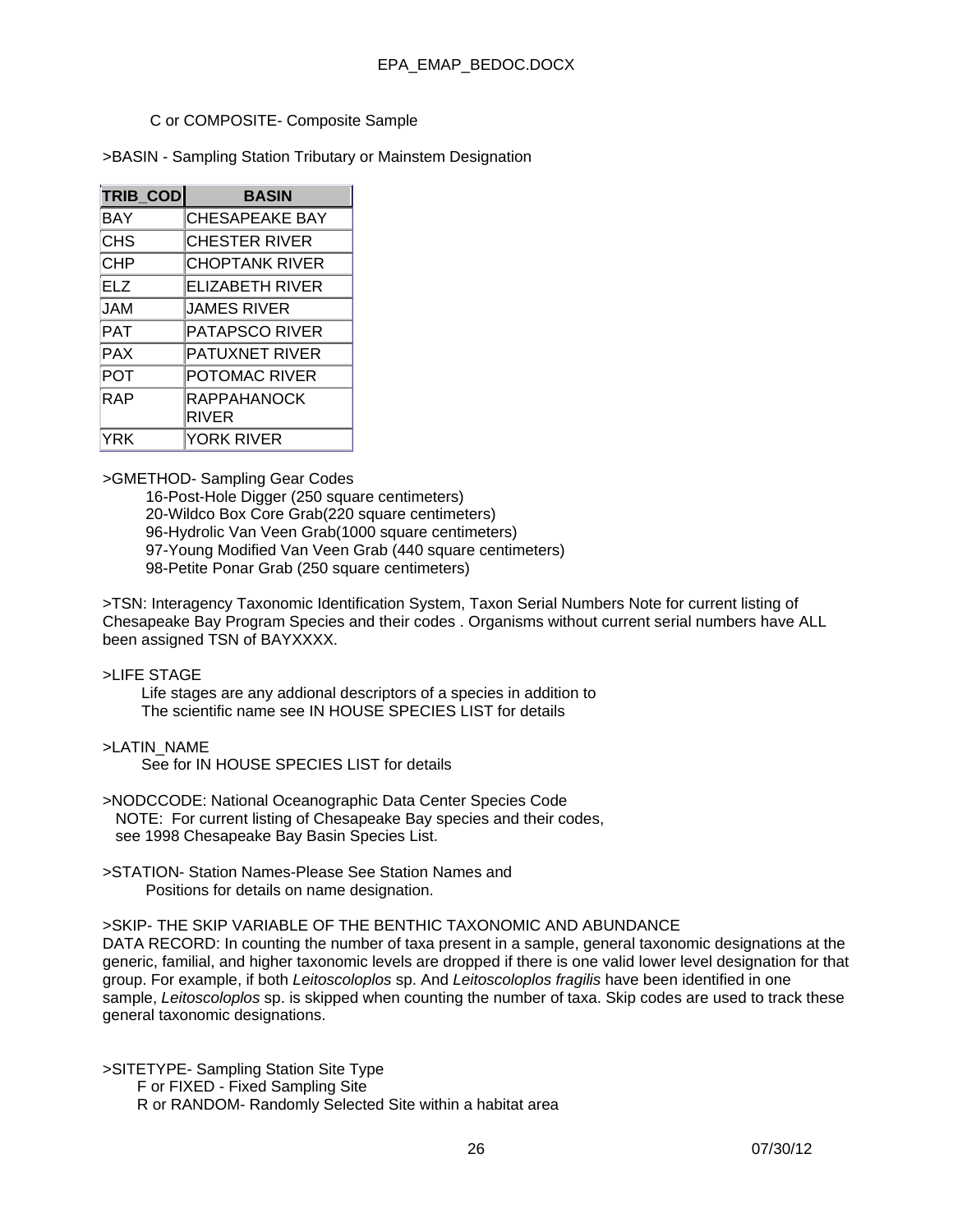>TSN: Interagency Taxonomic Identification System taxon serial numbers NOTE: For current listing of Chesapeake Bay species and their codes, see the 2007 Bay Basin Species List for details.

>PARAMETERS-

| <b>PARAMETER</b> | <b>DESCRIPTION</b>            |
|------------------|-------------------------------|
| <b>CLAY</b>      | <b>CLAY CONTENT, PERCENT</b>  |
| DO               | <b>DISSOLVED OXYGEN</b>       |
| <b>PENETR</b>    | <b>GEAR PENETRATION DEPTH</b> |
| <b>SALINITY</b>  | <b>SALINITY</b>               |
| <b>SAND</b>      | SAND CONTENT, PERCENT         |
| <b>SILT</b>      | SILT CONTENT, PERCENT         |
| <b>SPCOND</b>    | <b>SPECIFIC CONDUCTIVITY</b>  |
| <b>SECCHI</b>    | <b>SECCHI DEPTH</b>           |
| TIC              | <b>CARBONTATE CONTENT</b>     |
| тос              | <b>TOTAL ORGAINIC CARBON</b>  |
| <b>WTEMP</b>     | WATER TEMPERATURE, CENTEGRAGE |

> HUC8: USGS Hydrologic Unit Codes

| HUC8            | <b>CATALOGING UNIT DESCRIPTION</b>         |
|-----------------|--------------------------------------------|
|                 | 02050306 LOWER SUSQUEHANNA                 |
|                 | 02060001 UPPER CHESAPEAKE BAY              |
|                 | 02060002 CHESTER-SASSAFRAS                 |
|                 | 02060003 GUNPOWDER-PATAPSCO                |
| 02060004 SEVERN |                                            |
|                 | 02060005 CHOPTANK                          |
|                 | 02060006 PATUXENT                          |
|                 | 02060007 BLACKWATER-WICOMICO               |
|                 | 02060008 NANTICOKE                         |
|                 | 02060009 POCOMOKE                          |
|                 | 02070010 MIDDLE POTOMAC-ANACOSTIA-OCCOQUAN |
|                 | 02070011 LOWER POTOMAC                     |

>FIPS: Federal Information Processing Codes

| <b>FIPS</b> | <b>NAME</b>          |  |  |  |
|-------------|----------------------|--|--|--|
|             | 24003 ANNE ARUNDEL   |  |  |  |
|             | 24005 BALTIMORE      |  |  |  |
|             | 24009 CALVERT        |  |  |  |
|             | 24011 CAROLINE       |  |  |  |
|             | 24015 CECIL          |  |  |  |
|             | 24017 CHARLES        |  |  |  |
|             | 24019 DORCHESTER     |  |  |  |
|             | 24025 HARFORD        |  |  |  |
| 24029 KENT  |                      |  |  |  |
|             | 24033 PRINCE GEORGES |  |  |  |

| <b>FIPS</b> | <b>NAME</b>          |
|-------------|----------------------|
|             | 24035 QUEEN ANNES    |
|             | 24037 SAINT MARYS    |
|             | 24039 SOMERSET       |
|             | 24041 TALBOT         |
|             | 24045 WICOMICO       |
|             | 24510 BALTIMORE CITY |
|             | 51001 ACCOMACK       |
|             | 51059 FAIRFAX        |
|             | 51099 KING GEORGE    |
|             | 51153 PRINCE WILLIAM |
|             | 51179 STAFFORD       |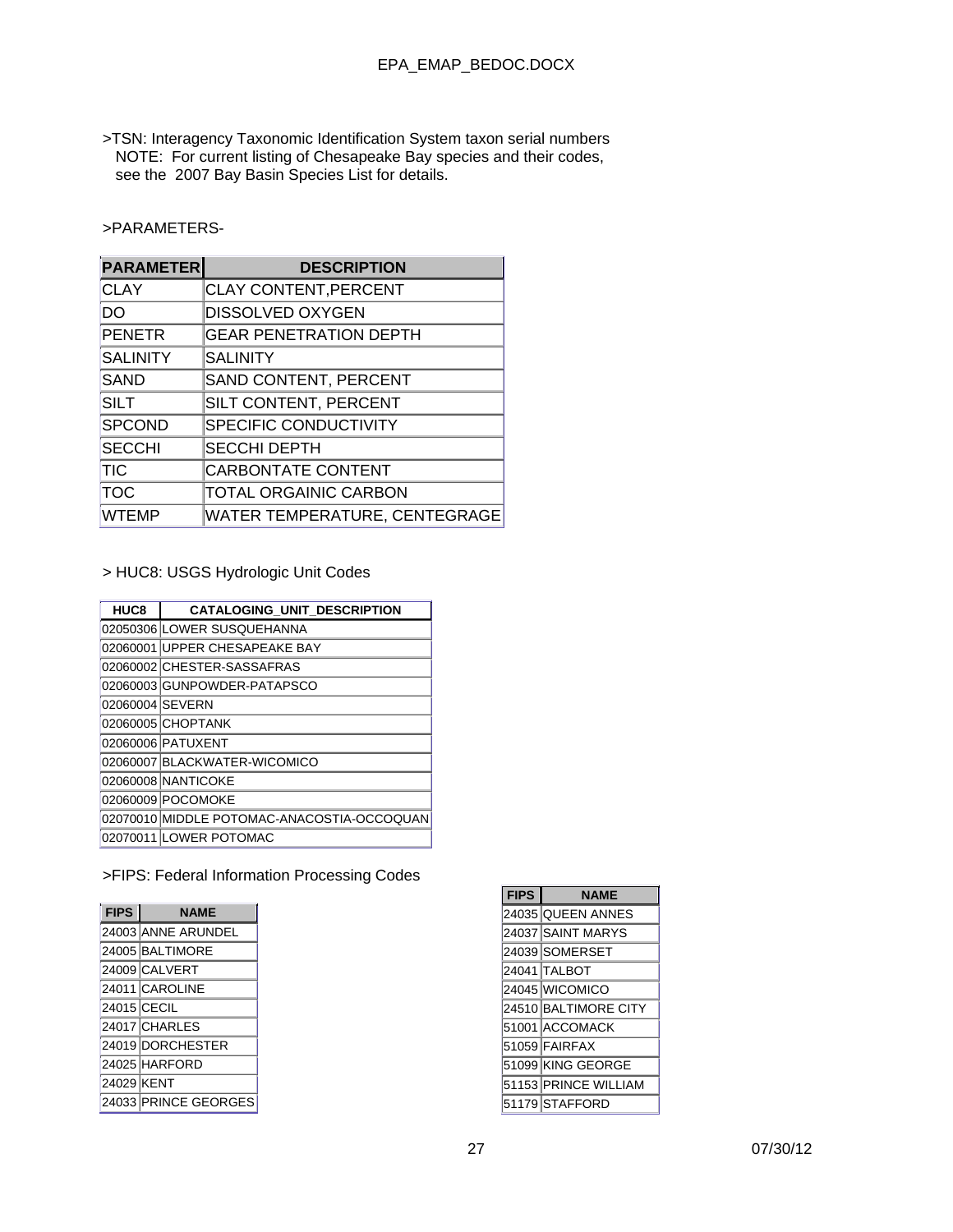### 51193 WESTMORELAND

| CBSEG_2003   | $>$ CDOCO_Z000. Criesapeare Day Frogram monitoring $\overline{S}$ |  |  |
|--------------|-------------------------------------------------------------------|--|--|
|              | <b>DESCRIPTION</b>                                                |  |  |
| BACOH        | BACK RIVER-OLIGOHALINE REGION                                     |  |  |
| BIGMH        | BIG ANNEMESSEX RIVER-MESOHALINE REGION                            |  |  |
| BOHOH        | BOHEMIA RIVER-OLIGOHALINE REGION                                  |  |  |
| <b>BSHOH</b> | BUSH RIVER-OLIGOHALINE REGION                                     |  |  |
| CB1TF        | CHESAPEAKE BAY-TIDAL FRESH REGION                                 |  |  |
| CB2OH        | CHESAPEAKE BAY-OLIGOHALINE REGION                                 |  |  |
| СВЗМН        | CHESAPEAKE BAY-MESOHALINE REGION                                  |  |  |
| CB4MH        | CHESAPEAKE BAY-MESOHALINE REGION                                  |  |  |
| CB5MH        | CHESAPEAKE BAY-MESOHALINE REGION                                  |  |  |
| CHOMH1       | CHOPTANK RIVER-MESOHALINE REGION 1                                |  |  |
| CHOMH2       | CHOPTANK RIVER-MESOHALINE REGION 2                                |  |  |
| сноон        | CHOPTANK RIVER-OLIGOHALINE REGION                                 |  |  |
| СНОТЕ        | CHOPTANK RIVER-TIDAL FRESH REGION                                 |  |  |
| CHSMH        | CHESTER RIVER-MESOHALINE REGION                                   |  |  |
| CHSOH        | CHESTER RIVER-OLIGOHALINE REGION                                  |  |  |
| CHSTF        | CHESTER RIVER-TIDAL FRESH REGION                                  |  |  |
| EASMH        | EASTERN BAY-MESOHALINE REGION                                     |  |  |
| ELKOH        | ELK RIVER-OLIGOHALINE REGION                                      |  |  |
| <b>FSBMH</b> | FISHING BAY-MESOHALINE REGION                                     |  |  |
| GUNOH        | GUNPOWDER RIVER-OLIGOHALINE REGION                                |  |  |
| HNGMH        | HONGA RIVER-MESOHALINE REGION                                     |  |  |
| LCHMH        | LITTLE CHOPTANK RIVER-MESOHALINE REGION                           |  |  |
| MAGMH        | MAGOTHY RIVER-MESOHALINE REGION                                   |  |  |
| MANMH        | MANOKIN RIVER-MESOHALINE REGION                                   |  |  |
| MATTF        | MATTAWOMAN CREEK-TIDAL FRESH REGION                               |  |  |
| MIDOH        | MIDDLE RIVER-OLIGOHALINE REGION                                   |  |  |
| NANMH        | NANTICOKE RIVER-MESOHALINE REGION                                 |  |  |
| NANOH        | NANTICOKE RIVER-OLIGOHALINE REGION                                |  |  |
| NORTF        | NORTHEAST RIVER-TIDAL FRESH REGION                                |  |  |
| PATMH        | PATAPSCO RIVER-MESOHALINE REGION                                  |  |  |
| PAXMH        | PATUXENT RIVER-MESOHALINE REGION                                  |  |  |
| PAXOH        | PATUXENT RIVER-OLIGOHALINE REGION                                 |  |  |
| PAXTF        | PATUXENT RIVER-TIDAL FRESH REGION                                 |  |  |
| POCMH        | POCOMOKE RIVER-MESOHALINE REGION                                  |  |  |
| POCOH        | POCOMOKE RIVER-OLIGOHALINE REGION                                 |  |  |
| POTMH        | POTOMAC RIVER-MESOHALINE REGION                                   |  |  |
| POTOH        | POTOMAC RIVER-OLIGOHALINE REGION                                  |  |  |
| POTTF        | POTOMAC RIVER-TIDAL FRESH REGION                                  |  |  |
| RHDMH        | RHODE RIVER-MESOHALINE REGION                                     |  |  |
| SASOH        | SASSAFRAS RIVER-OLIGOHALINE REGION                                |  |  |
| <b>SEVMH</b> |                                                                   |  |  |
|              | SEVERN RIVER-MESOHALINE REGION                                    |  |  |
| SOUMH        | SOUTH RIVER-MESOHALINE REGION                                     |  |  |
| TANMH        | TANGIER SOUND-MESOHALINE REGION                                   |  |  |
| WICMH        | WICOMICO RIVER-MESOHALINE REGION                                  |  |  |
| WSTMH        | WEST RIVER-MESOHALINE REGION                                      |  |  |

# > CBSEG\_2003: Chesapeake Bay Program Monitoring Segment

>PROGRAM- Chesapeake Bay Program Monitoring Program Designation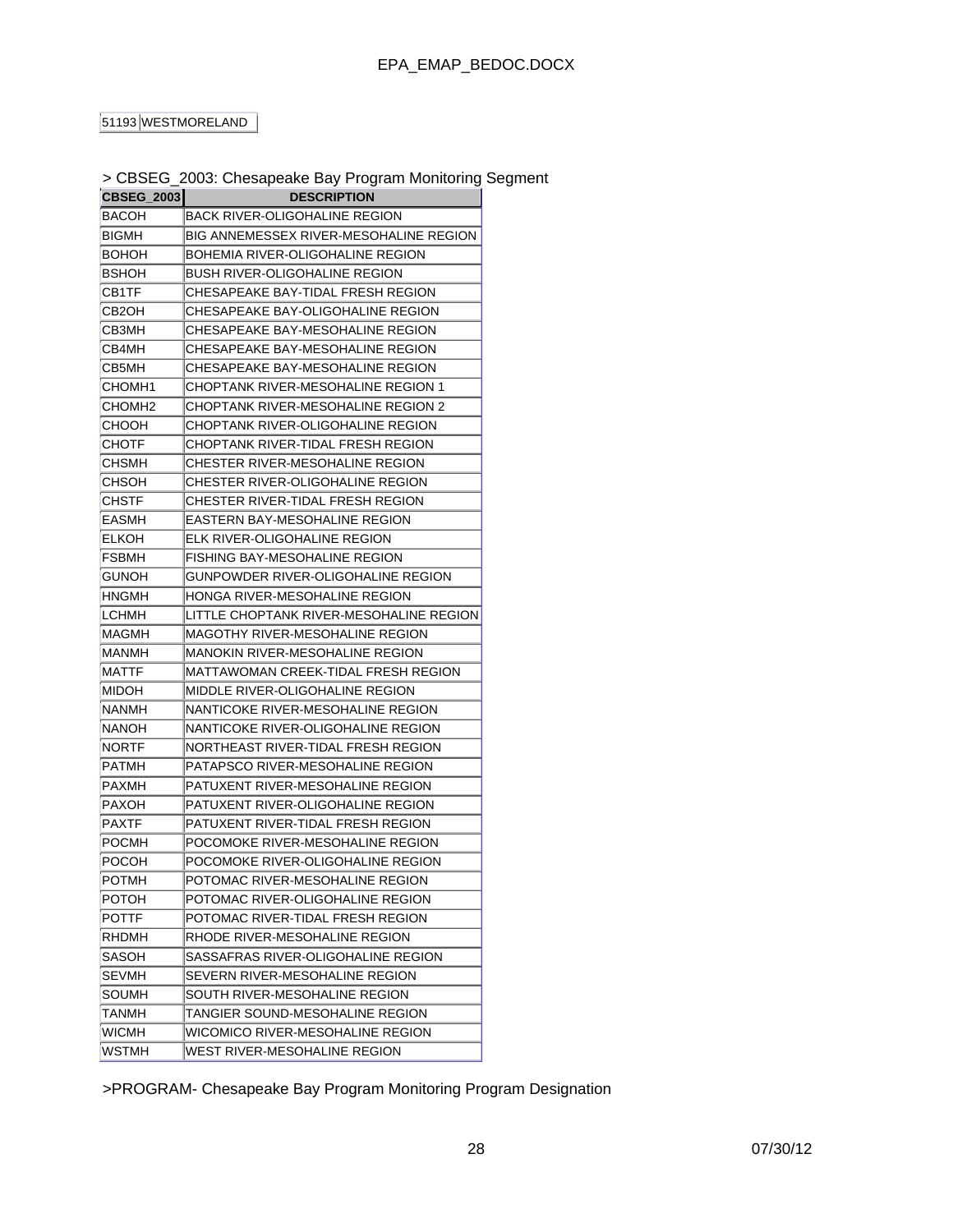PROGRAM DESCRIPTION EPA\NCAS EPA EMAP NATIONAL COASTAL ASSESSMENT PROGRAM HISTORIC PRE-CHESAPEAKE BAY MONITORING PROGRAM CHESAPEAKE BAY MAINSTEM AND TIDAL TRIBUTARY WATER OUALITY MONITORING PROGRAM > PROJECT - Chesapeake Bay Program Monitoring Project Designation PROJECT DESCRIPTION MAIN/TRIB LONG-TERM BENTHIC MONITORING PROGRAM<br>VA/CBAY VIRGINIA COASTAL BAY MONITORING VIRGINIA COASTAL BAY MONITORING VA/HIST VIRGINIA HISTORIC DATA RECOVERY >PARAMETER and UNIT: Measured Parameter and reporting units. PARAMETER UNITS AFDW\_TAX GRAMS/SAMPLE CLAY PERCENT COUNT NUMBER/SAMPLE DO MG/L KURTOSIS FOLK METHOD MEANDIAM PHI<br>MEDDIAM PHI MEDDIAM PHI<br>SALINITY PPT **SALINITY** SAND PERCENT<br>SILT PERCENT PERCENT SILTCLAY PERCENT SKEWNESS FOLK METHOD SORT FOLK METHOD VOLORG PERCENT WTEMP DEG C # NUMERIC WARNING AND ERROR BOUNDS Variable Valid Ranges AFDW 0- 999.9999 TIC 0 - 100 PERCENT TOC 0 - 100 PERCENT COUNT 0-99999999 SPCOND 0 - 50000 UVHOS DO 0- 15.0 PPT PENETR 0-30.0 SALINITY 0 - 32.0 PPT SAMPLE DEPTH 1-100 METERS SAMPLE\_NUMBER 1-25 SAMPLE\_TIME 0000-2400 missing time denoted as 00:00 SAND 0-100 PERCENT 0-100 PERCENT CLAY 0-100 PERCENT TOTAL DEPTH 0.1-100 METERS WTEMP 0-35 DEGREES CELSIUS

### #IMPORTANT DATA REVISIONS

THE LIVING RESOURCES DATA MANAGER RECOMMENDS THAT ALL DATA ANALYSIS BE ERFORMED WITH THE MOST RECENT DATA SETS VERSIONS AVAILABLE. HOWEVER IF YOU HAVE BEEN WORKING WITH OLDER DATA SETS THE FOLLOWING ARE IMPORTANT CHANGES TO BE AWARE OF.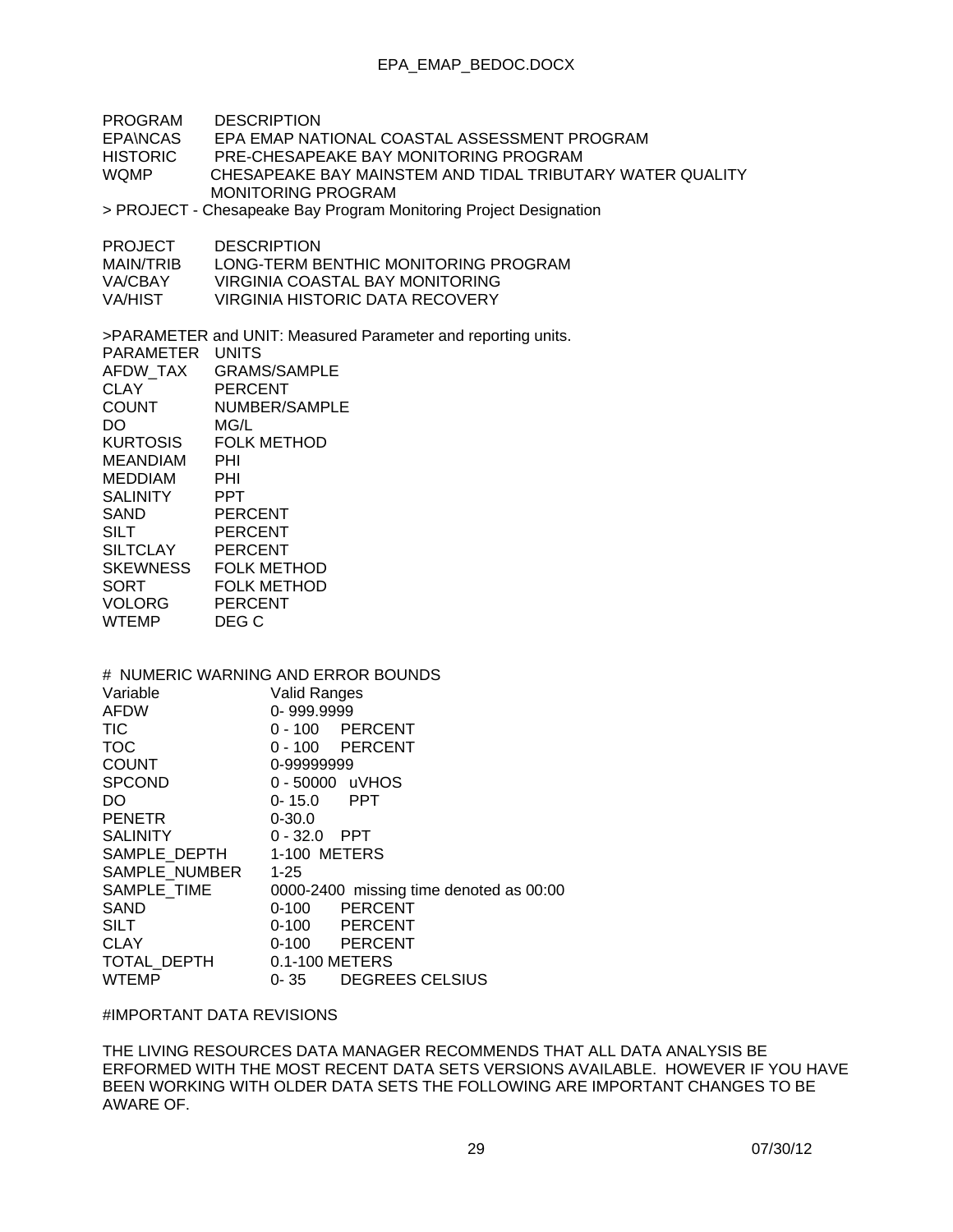07/20/2012- LBL all Latin Names and spelling for names have been corrected InteragencyTaxonomic Identification System accepted spelling.

07/20/2012- NODCCODES all Species have been given their assigned National Oceanographic Data Center Version 8.0 Species Codes where possible. This Hiracrchial Code provides taxonomic information about a given species. If A code number is not available, a partial code based on available taxonomic Information ending with alphabetic characters has been provided.

07/20/2012- TSN all Species have been given their assigned InteragencyTaxonomic Identification System taxon serial number. The taxon serial number is a permanent number assigned to a species and does not change with changes in taxonomic classification. Species without assigned coded have been assigned temporary BAYXXXX serial numbers. Permanent ITIS serial numbers have been applied for.

07/20/2012- Samples analyzed for biological content and found to contain no organisms are recorded in the data base with an empty count record and a TSN of BAY0229.

07/20/2012- The time of sampling was not recorded in this data set. All sample times set to 00:00:00

7/20/2012-There is additional toxicity, fishery, water quality and biotic index associated with the benthic sampling events in this study which are not included in the CBPO data base. Other EMAP collected parameter for the Chesapeake Bay region can be obtained at http://oaspub.epa.gov/emap/webdev\_emap.search or http://www.epa.gov/emap/html/data/index.html

7/20/2012-Note the following fixed positons have multiple stations names in this data set. All station original EMAP station name have been preserved on sampling data.

| <b>LATITUDE</b> | LONGITUDE | <b>STATION</b> | <b>STATION</b> | <b>STATION</b> | <b>STATION</b> |
|-----------------|-----------|----------------|----------------|----------------|----------------|
| 37.715          | $-76.277$ | VA90-060       | VA91-060       | VA92-060       | VA93-060       |
| 38.012          | $-76.11$  | VA90-050       | VA91-050       | VA92-050       | VA93-050       |
| 38.161          | $-76.026$ | VA91-045       | VA92-045       | VA93-045       |                |
| 38.737          | $-77.033$ | VA90-188       | VA91-188       | VA92-188       | VA93-188       |
| 39.129          | $-76.281$ | VA90-058       | VA91-058       | VA92-058       | VA93-058       |
| 39.27           | $-76.443$ | VA90-090       | VA91-090       |                |                |
| 39.305          | $-76.41$  | VA90-136       | VA91-136       | VA92-136       | VA93-136       |

Deleted Stations VA90-195 and VA90-201 not found in original emap data set and positions appear to be incorrect.

#KEY WORDS (EXCLUDING VARIABLE NAMES)

Benthic Taxon Counts Benthic Organism densities Benthic Biomass Benthic Organism Biomass Benthic sediments Sediment characterization Water Quality Measurement Hydrographic Profiles Benthic Sampling Event